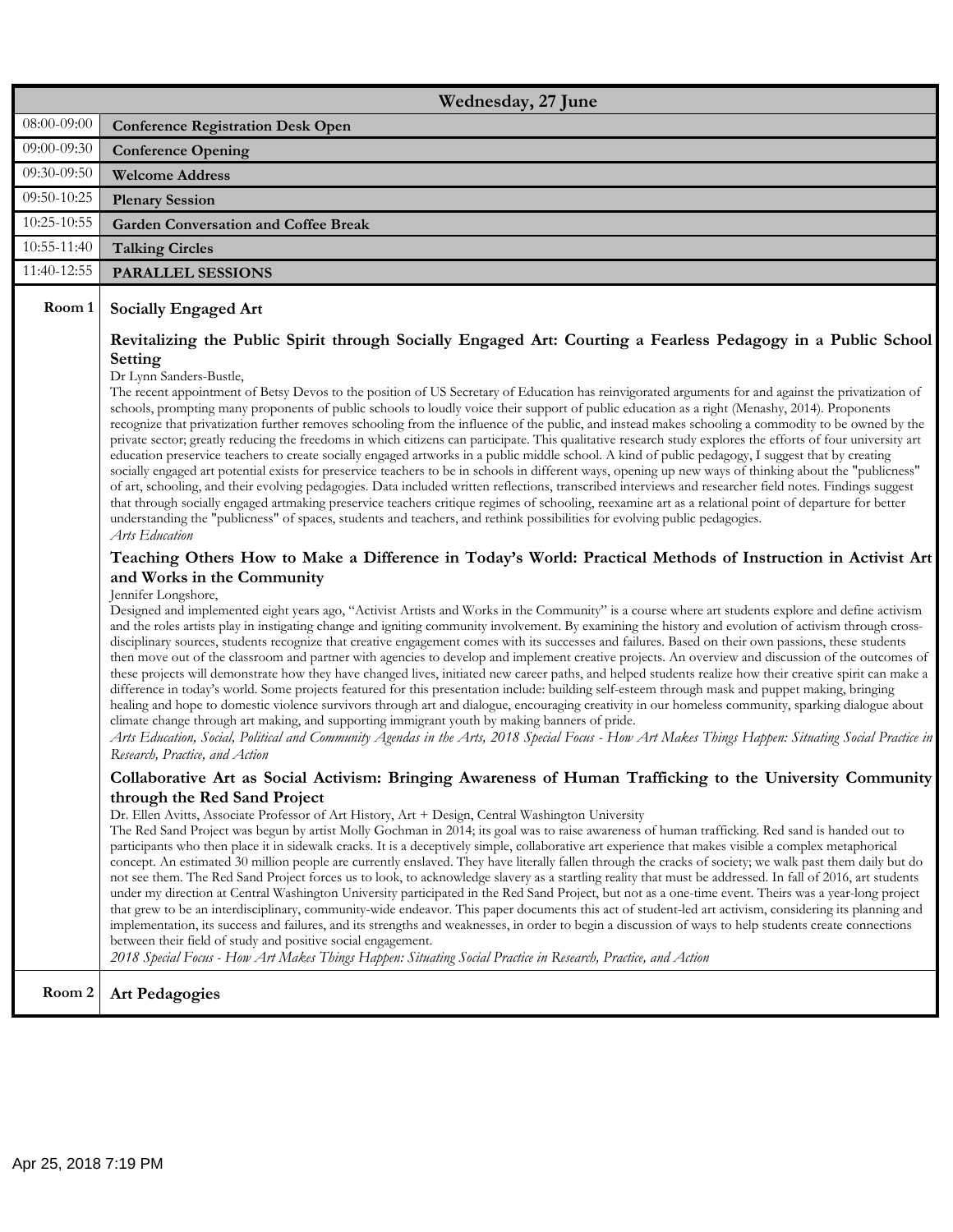|             | Wednesday, 27 June                                                                                                                                                                                                                                                                                                  |
|-------------|---------------------------------------------------------------------------------------------------------------------------------------------------------------------------------------------------------------------------------------------------------------------------------------------------------------------|
| 11:40-12:55 | <b>PARALLEL SESSIONS</b>                                                                                                                                                                                                                                                                                            |
|             | Internationalising the Student Experience: Perspectives from Australian Domestic Pre-service Teachers with a                                                                                                                                                                                                        |
|             | <b>Focus on Performing Arts</b>                                                                                                                                                                                                                                                                                     |
|             | Jane Milloy, Research Assistant and Tutor, Faculty of Education, Monash University                                                                                                                                                                                                                                  |
|             | Dr. Louise Jenkins,<br>Dr. Renée Crawford,                                                                                                                                                                                                                                                                          |
|             | Research in Australia on internationalising the student experience has almost exclusively focused on international students. Whilst both domestic and                                                                                                                                                               |
|             | international students have an equal role in facilitating internationalisation processes, research continues to report that intercultural interaction and<br>cultural learning are not automatic outcomes of the higher education experience. However, the development of intercultural skills and competency are   |
|             | important components of internationalising the student experience. This research reports the outcomes from an investigation that explored the                                                                                                                                                                       |
|             | Australian domestic pre-service teachers' perspectives of internationalising the student experience phenomenon with a focus on performing arts. The                                                                                                                                                                 |
|             | data collection methods included a survey, semi-structured interviews and classroom observations. Vygotsky's sociocultural theory formed the<br>theoretical framework on which the research was based. As such, the exploration focused on the skills and capabilities developed through the cultural               |
|             | diversity on campus, in the classroom, through the internationalisation of the curriculum, and any social interaction. The survey results indicated that                                                                                                                                                            |
|             | pre-service teachers had experienced limited internationalisation at higher education and the in-depth case study confirmed this. There was little                                                                                                                                                                  |
|             | evidence of internationalisation of the curriculum and intercultural interaction.<br>Arts Education                                                                                                                                                                                                                 |
|             |                                                                                                                                                                                                                                                                                                                     |
|             | Canadian Perspectives on Arts Based Research in Art Education Doctoral Dissertations.<br>Darlene St. Georges,                                                                                                                                                                                                       |
|             | Dr. Anita Sinner,                                                                                                                                                                                                                                                                                                   |
|             | Dr. Rita L. Irwin,<br>Alison Shields,                                                                                                                                                                                                                                                                               |
|             | This paper looks at the pedagogical turn to art in research as experienced in two Canadian art education doctoral programs. It forms part of a three-year                                                                                                                                                           |
|             | SSHRC funded study that is investigating how art education doctoral programs have changed with the inclusion of creative, and arts-based                                                                                                                                                                            |
|             | dissertations. In this presentation, lead researchers from Concordia University and the University of British Columbia present their reviews of the last<br>ten years of doctoral dissertations in art education from their respective universities, focusing in on the multiple forms of arts-based and artistic   |
|             | research components within the studies. In addition, two doctoral candidates offer their perspectives on the project as they situate the review of arts-                                                                                                                                                            |
|             | based research within their own creation-research and arts-based projects. This intersection of Canadian researchers examining art education's doctoral                                                                                                                                                             |
|             | programs offers valuable insights into the potentials of arts-based educational research. We will discuss how these programs are accommodating shifts<br>towards arts-based and artistic research; how students and faculty take up arts research at our respective universities; we ask how and why arts-based     |
|             | research is performed within education institutions, and propose future possibilities and directions for arts-based researchers within the Canadian                                                                                                                                                                 |
|             | context.<br>2018 Special Focus - How Art Makes Things Happen: Situating Social Practice in Research, Practice, and Action                                                                                                                                                                                           |
|             |                                                                                                                                                                                                                                                                                                                     |
|             | Blending Graphite with Pixels: Natural History Illustration Online<br>Dr. Bernadette Drabsch,                                                                                                                                                                                                                       |
|             | Dr. Andrew Howells,                                                                                                                                                                                                                                                                                                 |
|             | Dr. Clare Lloyd,<br>Art education in Australia sits at a cross-road of uncertainty. While our low student to teacher ratios are important for providing one-on-one advice in                                                                                                                                        |
|             | the studio we are often accused of being indulgent and non-progressive. So how can we respond to these issues and survive in an increasingly hostile                                                                                                                                                                |
|             | environment? This paper provides a reflective account from a small group of art-educators and instructional designers from the University of                                                                                                                                                                        |
|             | Newcastle tasked to deliver traditional drawing skills online while providing a learning atmosphere similar to the conventional face-to-face studio<br>classes. Developing and delivering the Massive Open Online Course (MOOC) 'Drawing Nature, Science and Culture: Natural History Illustration 101'             |
|             | was full of challenges, as it was the first practice-based short online course designed for a high number of students. The results of the first offering were                                                                                                                                                       |
|             | positive and proved that alternate teaching methods can be successful in engaging a diverse group of learners. Although the online course was never                                                                                                                                                                 |
|             | intended to replace the on-campus classes, it demonstrated that teaching specialised skills-based techniques online is possible and blended learning<br>might be a viable option for art education in the future.                                                                                                   |
|             | Arts Education                                                                                                                                                                                                                                                                                                      |
|             |                                                                                                                                                                                                                                                                                                                     |
| Room 3      | Reflecting the Individual                                                                                                                                                                                                                                                                                           |
|             | Finding Our Forte: The Benefits of a Community Choir for People Living with Dementia and Their Care Partners                                                                                                                                                                                                        |
|             | Dr. Debra Sheets, Victoria, BC, Canada<br>Can choirs reduce social isolation, increase quality of life and reduce caregiver burden? Voices in Motion (ViM) is an intergenerational choir for persons                                                                                                                |
|             | living with early- to- moderate stage dementia (PwD), their care partners, and high school students. Arts-based approaches to dementia are unique in                                                                                                                                                                |
|             | shifting the attention away from memory losses and activity limitations towards participation and preserving identify. Singing in a choir is a joyful and                                                                                                                                                           |
|             | emotional experience that promotes social connections. It is an activity reinforces one's sense of identity, competence, and accomplishment. Singing<br>has positive affective outcomes that include improved mood, increased energy, reduced stress, increased self-esteem and confidence. Singing is an           |
|             | inexpensive, meaningful and joyful activity that can improve mood, increase energy, reduce stress, and increase self-esteem. This pilot study (conducted                                                                                                                                                            |
|             | in Spring 2018) evaluates the impact of an intergenerational dementia friendly choir $(n=28)$ that is inclusive, supportive and focuses on the potential for                                                                                                                                                        |
|             | growth and creativity, regardless of memory loss. A mixed-methods design is used to assess the effects of the choir participation on quality of life,<br>cognition, and social networks. Discussion will focus on the promise of such interventions for quality of life, social connections, and caregiver support. |
|             | 2018 Special Focus - How Art Makes Things Happen: Situating Social Practice in Research, Practice, and Action                                                                                                                                                                                                       |
|             |                                                                                                                                                                                                                                                                                                                     |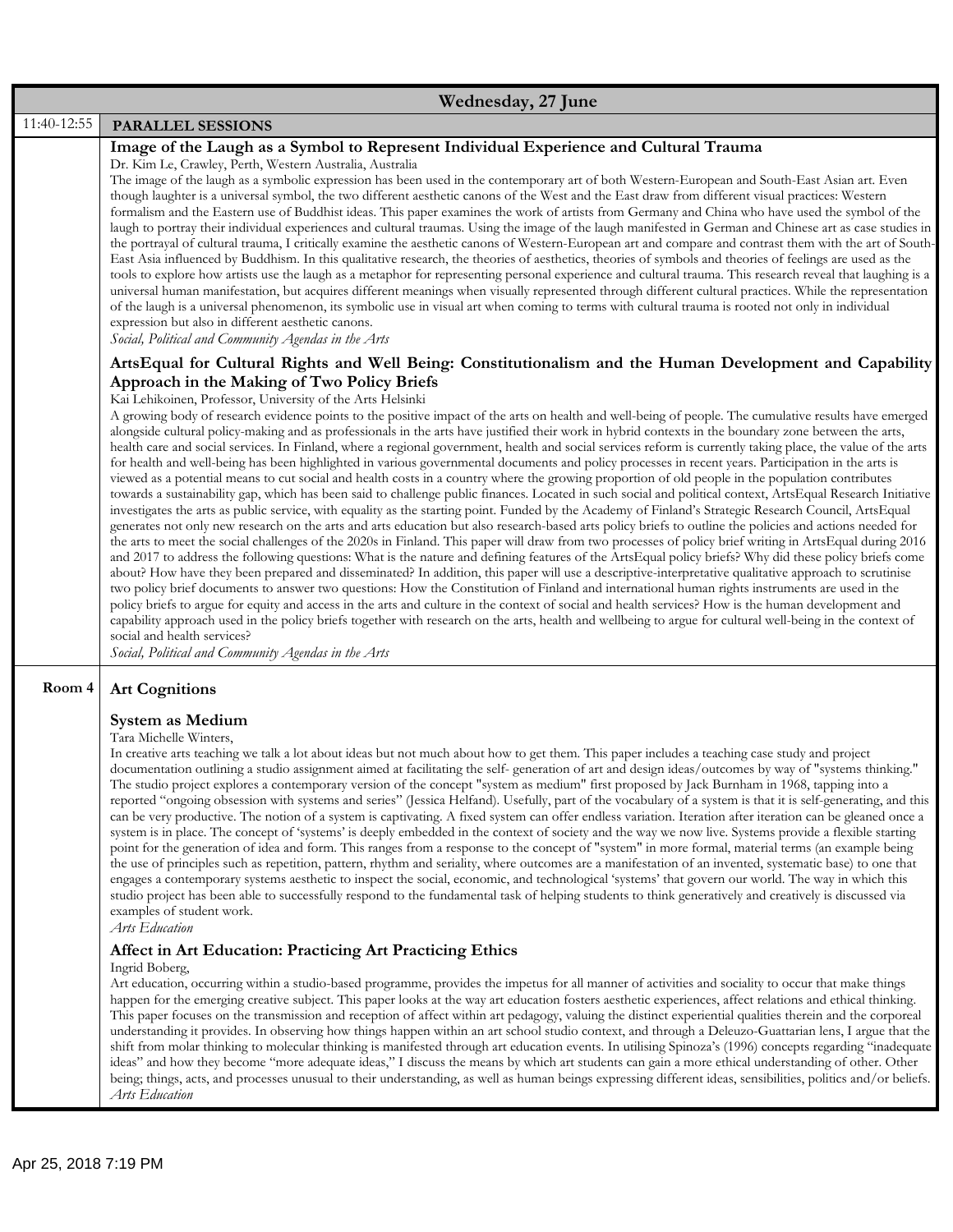|             | Wednesday, 27 June                                                                                                                                                                                                                                                                                                                                                                                                                                                                                                                                                                                                                                                                                                                                                                                                                                                                                                                                                                                                                                                                                                                                                                                                                                                                                                                                                                                                                                                                                                                                                                                                                                                                                                                                                                                |
|-------------|---------------------------------------------------------------------------------------------------------------------------------------------------------------------------------------------------------------------------------------------------------------------------------------------------------------------------------------------------------------------------------------------------------------------------------------------------------------------------------------------------------------------------------------------------------------------------------------------------------------------------------------------------------------------------------------------------------------------------------------------------------------------------------------------------------------------------------------------------------------------------------------------------------------------------------------------------------------------------------------------------------------------------------------------------------------------------------------------------------------------------------------------------------------------------------------------------------------------------------------------------------------------------------------------------------------------------------------------------------------------------------------------------------------------------------------------------------------------------------------------------------------------------------------------------------------------------------------------------------------------------------------------------------------------------------------------------------------------------------------------------------------------------------------------------|
| 11:40-12:55 | <b>PARALLEL SESSIONS</b>                                                                                                                                                                                                                                                                                                                                                                                                                                                                                                                                                                                                                                                                                                                                                                                                                                                                                                                                                                                                                                                                                                                                                                                                                                                                                                                                                                                                                                                                                                                                                                                                                                                                                                                                                                          |
|             | Developing Engaged Thinkers, Ethical Citizens and Entrepreneurial Spirit through Arts-based Learning:<br>Applying the Socially Empowered Learning Framework in Community<br>Gregory Burbidge, Research & Policy Specialist, Impact, Calgary Arts Development<br>Emiko Muraki,<br>Dr. Brittany Harker Martin,<br>More and more the arts sector is being called upon to evaluate the impact of our work. How can we develop accessible and rigorous evaluative tools<br>that are helpful for artists, arts groups and those that support them? Through a unique collaboration between granting agencies, academics, educators<br>and arts organizations, the Socially Empowered 3E Scale (Martin & Calvert, 2017) was developed. The Socially Empowered 3E Scale includes three<br>subscales drawn from the broader Socially Empowered Learning Framework (Martin & Calvert, 2018) that measure changes in intellectual engagement,<br>ethical mindset and entrepreneurial spirit. The subscales were designed for use by educators and artists to determine the effectiveness of their programs<br>and for grant agencies to evaluate the impact of supporting arts education programs. We present the results from a pilot program of the scale with three<br>arts education providers and discuss the results, challenges and implications for the scale's more wide-spread adoption amongst arts educators.<br>Arts Education                                                                                                                                                                                                                                                                                                                                                                   |
| Room 5      | <b>Comercialism Impacts</b><br>Influence of Setouchi Triennale's Contemporary Art Interventions on the Revitalization of Island Communities in<br>the Seto Inland Sea, Japan<br>Meng Qu,<br>Dr. Carolin Funck,<br>Aging, depopulation and stagnation are serious problems for the island communities of the Seto Inland Sea. The Setouchi Triennale, also known as<br>Setouchi International Art Festival (SIAF), engages with revitalizing twelve remote islands and their rural communities through art festival and tourism.<br>While the Triennale's Director has claimed that the art festival has become a model for government policies for community revitalization and tourism,<br>problems still persist in terms of local residents' response to the development model and tourists' behavior. Additionally, in the art world some critics<br>have emphasized that art festivals use "borrowed art" exhibited on "borrowed land." Among the islands that are involved in the Setouchi Triennale,<br>Teshima island and Inujima island are two very important hosting destination for the Triennale. This research aims at examining the positive influences<br>and negative impacts of art interventions and tourism on Teshima and Inujima's rural communities. The conceptual framework of the research<br>integrates art festival's cultural revitalization, island community placemaking, and sustainable tourism. Field research was conducted through participant<br>observation as visitor and "Koebi" volunteer within the Setouchi Triennale 2016, as well as through interviews and questionnaires with local multiple<br>stakeholders after the Triennale.<br>2018 Special Focus - How Art Makes Things Happen: Situating Social Practice in Research, Practice, and Action |
|             | Branding Nature: Apple Label Design and Advertising in the Pacific Northwest<br>Cristina de Almeida,<br>During the early 20th century, the Pacific Northwest entered the imagination of Americans living in the East and Midwest urban centers through the<br>branding of its natural resources. Among the most pervasive images were those related to the marketing of apples. Colorful labels, identifying growers<br>and/or packers, were pasted on fruit crates that were shipped East through the new transcontinental railroads, and later put on display in the grocery<br>shops. The graphics on these labels provide a window to understanding the role played by graphic design in not only supporting product<br>commodification, but also in negotiating the contradictions brought upon by industrialized agriculture. This paper explores the phenomenon of the<br>branding of northwest apples in the first half of the 20th century, with a focus on design practices. While establishing differentiation between similar<br>products-apples to apples-visual branding contributed to forge a unified identity for a region that was still culturally peripheral to Western society. This<br>relative isolation can provide a microcosm from which to assess the potential and limitations of graphic design as a mediator between systems of<br>production and consumption.<br>Arts Theory and History<br>Regarding the Suffering of Others: Souvenirs of Past Conflicts<br>Prof. Ulrike Zitzlsperger, Associate Professor of German, Modern Languages, University of Exeter, Exeter, Devon, United Kingdom<br>Regarding the Suffering of Others: Souvenirs of Past Conflict This paper takes its cue from Susan Sontag's essay Regarding the Pain of Others (2003).             |
| Room 6      | Even though souvenirs of past conflict are not comparable to the potential impact of photography that Sontag describes, they seek to communicate in<br>retrospect an experience limited to a select group of people. Souvenirs are - in contrast with mementos (Evans) - commercial products (Care, Baum<br>and Joliffe) though some are also works of art (Hume). This contribution addresses those souvenirs that engage with past conflicts and atrocities. It<br>questions how such events translate into material items that are then purchased by visitors who invest an interest in the past.<br>Social, Political and Community Agendas in the Arts<br><b>Transforming Communities</b>                                                                                                                                                                                                                                                                                                                                                                                                                                                                                                                                                                                                                                                                                                                                                                                                                                                                                                                                                                                                                                                                                                    |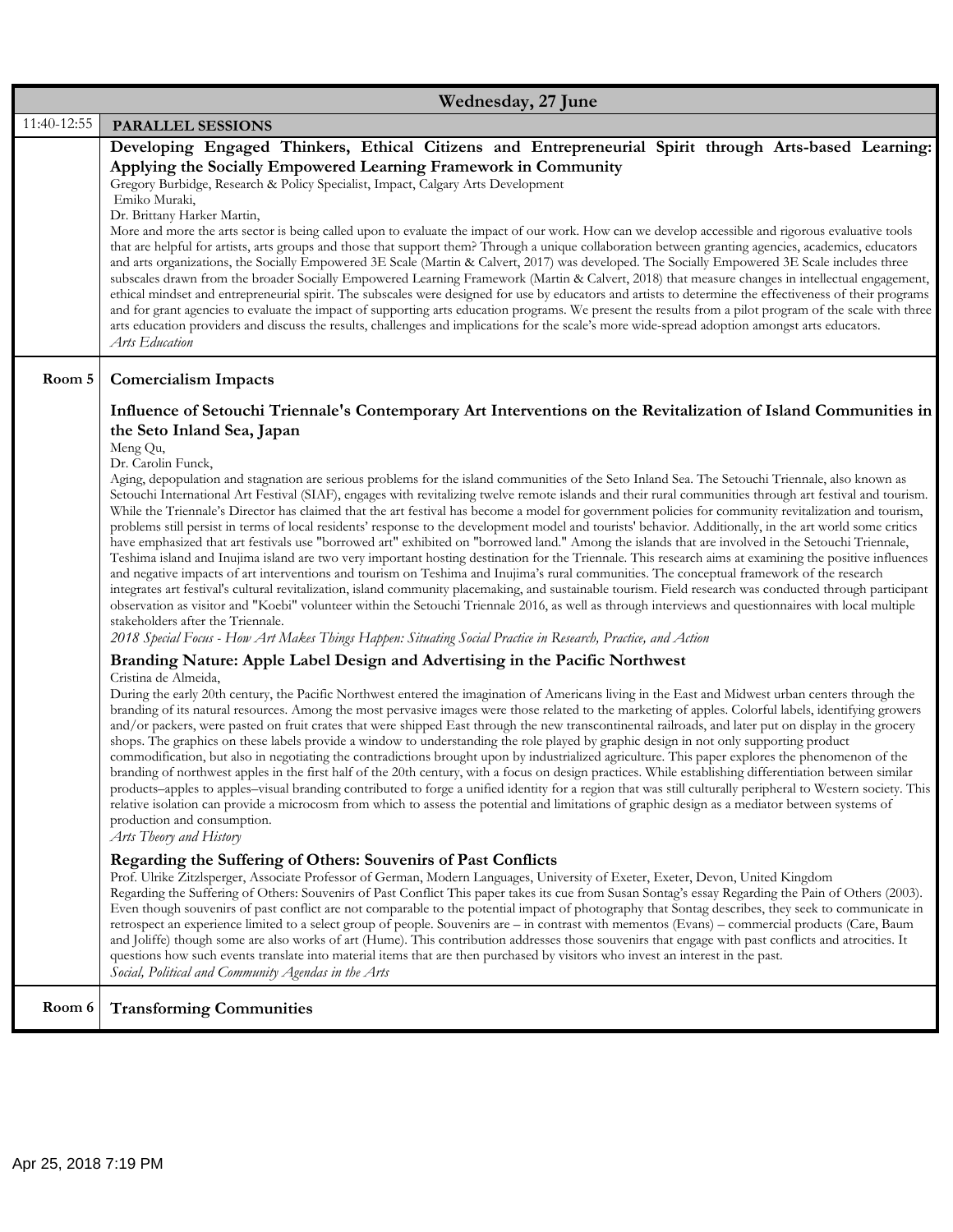|             | Wednesday, 27 June                                                                                                                                                                                                                                                                                                                                                                                                                                                                                                                                                                                                                                                                                                                                                                                                                                                                                                                                                                                                                                                                                                                                                                                                                                                                                                                                                                                                                                                                                                                                                     |
|-------------|------------------------------------------------------------------------------------------------------------------------------------------------------------------------------------------------------------------------------------------------------------------------------------------------------------------------------------------------------------------------------------------------------------------------------------------------------------------------------------------------------------------------------------------------------------------------------------------------------------------------------------------------------------------------------------------------------------------------------------------------------------------------------------------------------------------------------------------------------------------------------------------------------------------------------------------------------------------------------------------------------------------------------------------------------------------------------------------------------------------------------------------------------------------------------------------------------------------------------------------------------------------------------------------------------------------------------------------------------------------------------------------------------------------------------------------------------------------------------------------------------------------------------------------------------------------------|
| 11:40-12:55 | PARALLEL SESSIONS                                                                                                                                                                                                                                                                                                                                                                                                                                                                                                                                                                                                                                                                                                                                                                                                                                                                                                                                                                                                                                                                                                                                                                                                                                                                                                                                                                                                                                                                                                                                                      |
|             | Art Education's Role in Cultivating Community through Creative Collaboration<br>Dr. Pamela Lawton, Associate Professor, Art Education, Virginia Commonwealth University<br>Dr. Margaret Walker,<br>Melissa Green,<br>The presenters CBAE practice, theory, and research will be discussed to demonstrate how creative collaboration with multi-generational stakeholders<br>teaches art and leadership skills that empower and transform communities while increasing their interest in and appreciation of art as both a pleasurable<br>activity and means of communicating with others. Through discussion of a CBAE conceptual framework developed and implemented by the presenters<br>and the age-integrated arts learning curriculum theory they developed, this presentation considers how to plan and implement effective CBAE<br>programs. Examples of four CBAE projects will be discussed to demonstrate how to provide all stakeholders with personally meaningful outcomes for<br>themselves and all collaborators involved, find like-minded community partners, successfully develop shared ideas into goals, and effective ways of<br>meeting goals such as: recruiting participants, developing activities, sharing tasks, seeking group consensus in decision making, and the process of<br>envisioning concepts as art products.                                                                                                                                                                                                                    |
|             | Arts Education, Social, Political and Community Agendas in the Arts, 2018 Special Focus - How Art Makes Things Happen: Situating Social Practice in<br>Research, Practice, and Action<br><b>Aesthetics of Hong Kong Community Art</b>                                                                                                                                                                                                                                                                                                                                                                                                                                                                                                                                                                                                                                                                                                                                                                                                                                                                                                                                                                                                                                                                                                                                                                                                                                                                                                                                  |
|             | Dr. Phoebe Ching Ying Man,<br>This research examines community art in Hong Kong by studying community art projects of five active organizations. The research will study the<br>concept and the practice of art projects and perceptions of the audience. Contextualization, participation, collaboration, antagonism and empowerment<br>will form the framework to discuss the concept and the practice. Grant Kester's dialogical aesthetics, Nicolas Bourriaud's relational aesthetics and Claire<br>Bishop's theory of antagonism will also be applied to identify similarities and differences. Can the local project leader, Wallace Chang's "massage" style<br>community art and activist Tse Pak-chai's "community appreciation" discourse be part of the local aesthetics? This research will generate a set of<br>aesthetics underlying Hong Kong community art to allow for a better understanding of this art form and a set of methodologies sensitive to art<br>practices to explicate their impact and influence.<br>Arts Theory and History                                                                                                                                                                                                                                                                                                                                                                                                                                                                                                            |
|             | I Landed a U.F.O. on Main Street: An Autoethnography of the Founding of an Arts Education Organization in<br><b>Appalachian Kentucky</b><br>Elise Kieffer,<br>The Appalachian region of the south has long been the source of stereotyping for dramatic and political affect. Through the course of nine years as a<br>resident in an Appalachian community in south-central Kentucky, the author experienced life as it is lived by the local people. Through the<br>establishment of an art education organization, the author became entwined with local families and became familiar with the origins of many of those<br>stereotypes. Using autoethnography to interpret her experiences, the author will confront the primary issues that surfaced: the acute designation of<br>outsider status; the perception of the arts in underexposed communities; and, the unorthodoxy of a woman in the role of expert and leader. The goal of<br>this analysis is to facilitate greater impact by arts organizations into isolated populations where outsider status is a prohibitive factor and relationship<br>building is central to success.<br>2018 Special Focus - How Art Makes Things Happen: Situating Social Practice in Research, Practice, and Action                                                                                                                                                                                                                                                                                                       |
| Room 7      | <b>Agendas for Change</b>                                                                                                                                                                                                                                                                                                                                                                                                                                                                                                                                                                                                                                                                                                                                                                                                                                                                                                                                                                                                                                                                                                                                                                                                                                                                                                                                                                                                                                                                                                                                              |
|             | Cracks in the Glass Ceiling: Women Conductors, Challenges, Training Programs and New Trends<br>Dr. Carolyn Watson,<br>In 2017, women conductors are arguably somewhat "in vogue" with a raft of recent and high profile appointments alongside increased media coverage,<br>awareness and debate. Nevertheless the statistics on the number of women conductors - particularly those working at the upper-most echelons<br>internationally – paint an indisputable picture. As The League of American Orchestras reports in 2016, the percentage of music directors were 91%<br>male and 9% female. For conducting positions that are not music directorships it was 79% male and 21% female. This presentation will survey current<br>and historic data and industry trends alongside the more recent appearance of gender-specific training and professional programs available to emerging<br>female conductors, namely the Taki Concordia Fellowship, Dallas Opera Institute for Women Conductors, Royal Philharmonic Society Women<br>Conductors and the New York Conducting Institute's Womens Conducting Workshop. Presenter Carolyn Watson has participated in the Dallas Opera<br>Institute for Women Conductors and a recent Southbank Centre Workshop for Women Conductors. She has spent time working with and observing<br>the leading female conductors of our time - Marin Alsop with the Baltimore Symphony, and renowned opera specialists Simone Young and Karen<br>Kamensek.<br>Arts Education, Social, Political and Community Agendas in the Arts |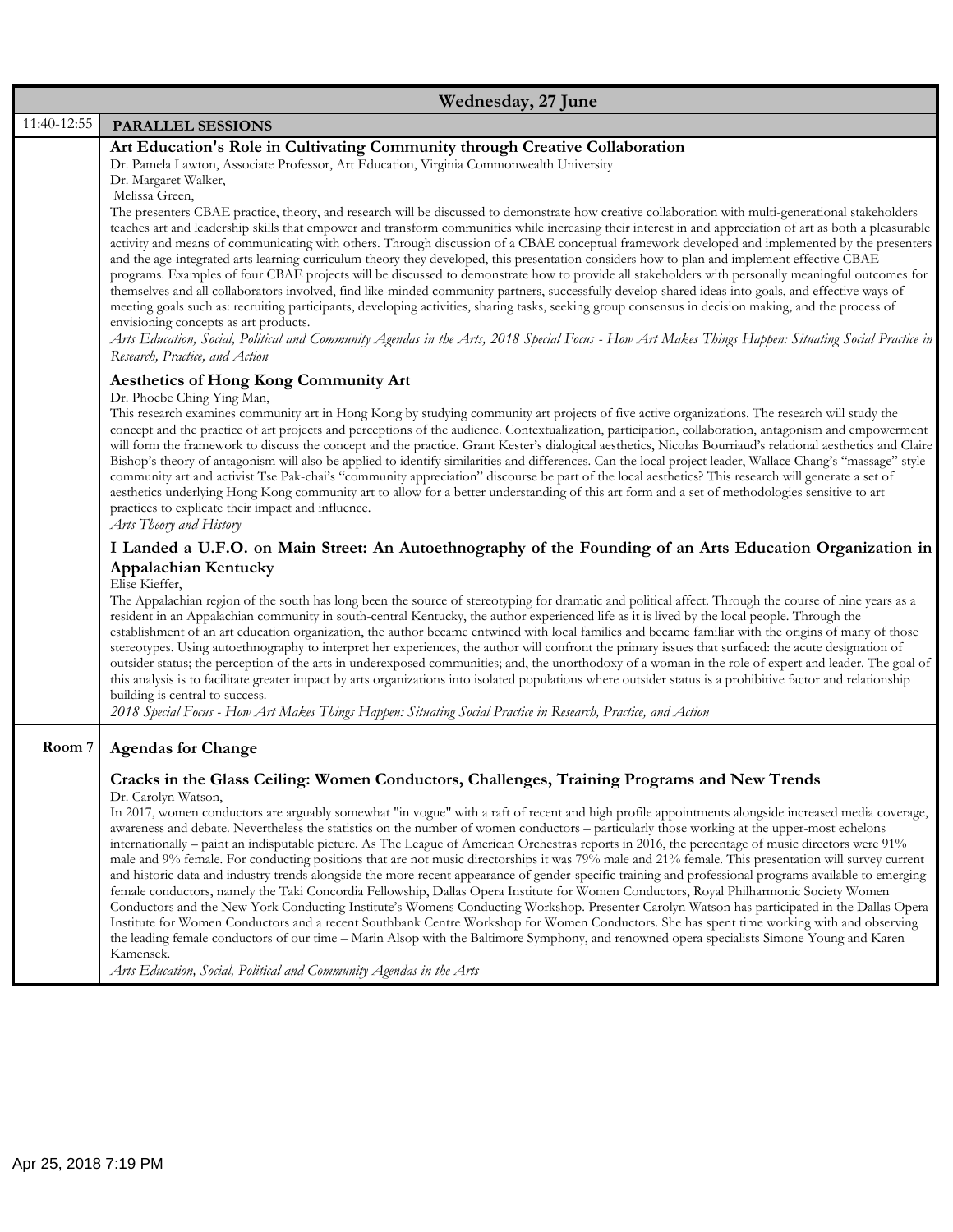|             | Wednesday, 27 June                                                                                                                                                                                                                                                                                                                                                                                                                                                                                                                                                                                                                                                                                                                                                                                                                                                                                                                                                                                                                                                                                                                                                                                                                                                                                                                                                                                                                                                                                                                                                                                                                                                                                                                                                                                                                                         |
|-------------|------------------------------------------------------------------------------------------------------------------------------------------------------------------------------------------------------------------------------------------------------------------------------------------------------------------------------------------------------------------------------------------------------------------------------------------------------------------------------------------------------------------------------------------------------------------------------------------------------------------------------------------------------------------------------------------------------------------------------------------------------------------------------------------------------------------------------------------------------------------------------------------------------------------------------------------------------------------------------------------------------------------------------------------------------------------------------------------------------------------------------------------------------------------------------------------------------------------------------------------------------------------------------------------------------------------------------------------------------------------------------------------------------------------------------------------------------------------------------------------------------------------------------------------------------------------------------------------------------------------------------------------------------------------------------------------------------------------------------------------------------------------------------------------------------------------------------------------------------------|
| 11:40-12:55 | <b>PARALLEL SESSIONS</b>                                                                                                                                                                                                                                                                                                                                                                                                                                                                                                                                                                                                                                                                                                                                                                                                                                                                                                                                                                                                                                                                                                                                                                                                                                                                                                                                                                                                                                                                                                                                                                                                                                                                                                                                                                                                                                   |
|             | Unpacking Predictors of Income and Income Satisfaction for Artists<br>Dr. Angie Miller, Associate Research Scientist, Center for Postsecondary Research, Indiana University, Bloomington, IN, United States<br>Alexander Cuntz,<br>The stereotype of the "starving artist" is pervasive in modern Western culture, but previous research on artists and income is mixed. The goal of this<br>study is to explore how several demographic variables, along with financial incentives and rewards, predict income and income satisfaction for artists.<br>Using survey data from the 2011-2013 administrations of the Strategic National Arts Alumni Project, responses from over 44,000 current working<br>artists were examined in two regression models. Results suggest that being male, older in age, with more educated parents, more percentage of income<br>from art, viewing investment capital as important, and receiving financial support from patrons are positive predictors of income. Conversely, working<br>multiple jobs, working primarily in an arts field, viewing grants as important, and receiving financial support from family are negative predictors of<br>income. However, some differences in patterns of results were found for income satisfaction, most notably that those working primarily in an arts field<br>and those with an artist parent are more satisfied with their income. Overall, these findings indicate that artists may have different criteria and<br>conceptualizations when it comes to income, and they may derive value from their work in a variety of ways aside from income.<br>Social, Political and Community Agendas in the Arts                                                                                                                                                               |
|             | Making Sense of "I" in the 1972-1981 Martial Law<br>Danielle Lois Afuang, Director, Communication and Public Engagement, Active Vista Center Inc., Quezon City, Quezon City, Philippines<br>This study is about the reflective process of young artists of the Philippine High School for the Arts on creating a graduation performance using<br>narratives of victims of the 1972-1981 Martial Law. The study is done through the intensive analysis of the created monologues of the students and the<br>interview transcripts on each creative process of making a production. The discovery of "I" entails the artist's understanding of their own connection to<br>existing and historical social issues like that of Martial Law. The two main theories which guided this study are Autoethnography and Embodied<br>Knowing. The objectives of this study are to explore the reflexive processes that the help shaped the young artists of their created performance on<br>Marcos' Martial Law, and understand the insights gained by the young artist about Martial Law from the whole reflexive process. T' is mainly used<br>throughout, and the main perspective shown is that of the participating artists'. The findings of this study are the actual reflective stages realized by the<br>artists: performance making and sense making. These two processes are then broken down to themes that surfaced in the analysis of the monologues of<br>the students, conversation notes, and in-depth interviews.<br>2018 Special Focus - How Art Makes Things Happen: Situating Social Practice in Research, Practice, and Action                                                                                                                                                                                                                  |
| Room 8      | Art as Artifact<br>Creating Artwork Together with Non-Human Species: Liang Shaoji and His Silkworm Collaborators<br>Feixuan Xu,<br>Liang Shaoji, a Chinese artist, has worked with silkworms to create artistic installations for more than ten years. Based on the visual/textual analysis and                                                                                                                                                                                                                                                                                                                                                                                                                                                                                                                                                                                                                                                                                                                                                                                                                                                                                                                                                                                                                                                                                                                                                                                                                                                                                                                                                                                                                                                                                                                                                            |
|             | ethnography, the essay will discuss the role and ethics of the artist, as well as the agency and flexibility of the silkworms, in their process of art-making.<br>Inquires will be made to the following questions: To what extent can Liang realise his own 'designs' while recognising and acknowledging silkworms'<br>intentionality? Is there any hierarchy or power dominance in the interactions? How to balance the dilemma between detachment and engagement,<br>cooperation and exploitation, inter-patience and interference in his everyday micro-practice with silkworms (e.g. any conflict or compromise)? How to<br>understand the flexibility and capacity of non-human agencies in the flowing field, especially in the scope of posthuman theoretical turn? Moreover, the<br>validity, authorship and artist's statement (in this case the Daoist idea of Yuan) should be reassessed in artworks co-produced by multi-agencies.<br>Arts Theory and History                                                                                                                                                                                                                                                                                                                                                                                                                                                                                                                                                                                                                                                                                                                                                                                                                                                                                |
|             | Lost and Found in the Antipodes: The Aura of Authenticity of Artefacts in an Art School<br>Lorraine Kypiotis, Senior Lecturer, Education Outreach and Art History, National Art School, Sydney, Australia, Darlinghurst, NSW, Australia<br>In nineteenth century the National Art School in Sydney, purchased plaster casts of Classical and Renaissance sculpture produced by the London<br>Formatore, Brucciani. The school boasted a collection of over 400 pieces acquired at a time when the cultural influence of classical learning had not yet<br>buckled under the pressure of twentieth century utilitarianism. The casts had two specific purposes: the transference of classical ideals via Britain to the<br>colonies, and secondly, for use in art schools in the education of artists in a tradition of 'drawing from the antique' dating back to the 15th century and<br>part of a comprehensive art school curriculum well into the 20th century throughout Europe, North America and in colonial outposts such as Australia.<br>By the latter half of the 20th century the use of the casts declined. The traditional and rigorous practice of drawing and sculpting from the plaster cast<br>had fallen out of favour with contemporary views on art education and regarded as a remnant of an outdated academic regime. These "castaways" were<br>forgotten: adrift on an island far from their original home. The tide, however, is turning, and at NAS, as is reflected in many institutions around the<br>world, these plaster casts are now valued not only for their didactic value but also their inherent significance as historical artefacts in their own right.<br>This paper will seek to explore the inherent aura and authenticity of these artefacts still in use at the National Art School.<br>Arts Theory and History |
| 12:55-13:55 | Lunch                                                                                                                                                                                                                                                                                                                                                                                                                                                                                                                                                                                                                                                                                                                                                                                                                                                                                                                                                                                                                                                                                                                                                                                                                                                                                                                                                                                                                                                                                                                                                                                                                                                                                                                                                                                                                                                      |
| 13:55-15:35 | <b>PARALLEL SESSIONS</b>                                                                                                                                                                                                                                                                                                                                                                                                                                                                                                                                                                                                                                                                                                                                                                                                                                                                                                                                                                                                                                                                                                                                                                                                                                                                                                                                                                                                                                                                                                                                                                                                                                                                                                                                                                                                                                   |
| Room 1      | <b>Histories and Change</b>                                                                                                                                                                                                                                                                                                                                                                                                                                                                                                                                                                                                                                                                                                                                                                                                                                                                                                                                                                                                                                                                                                                                                                                                                                                                                                                                                                                                                                                                                                                                                                                                                                                                                                                                                                                                                                |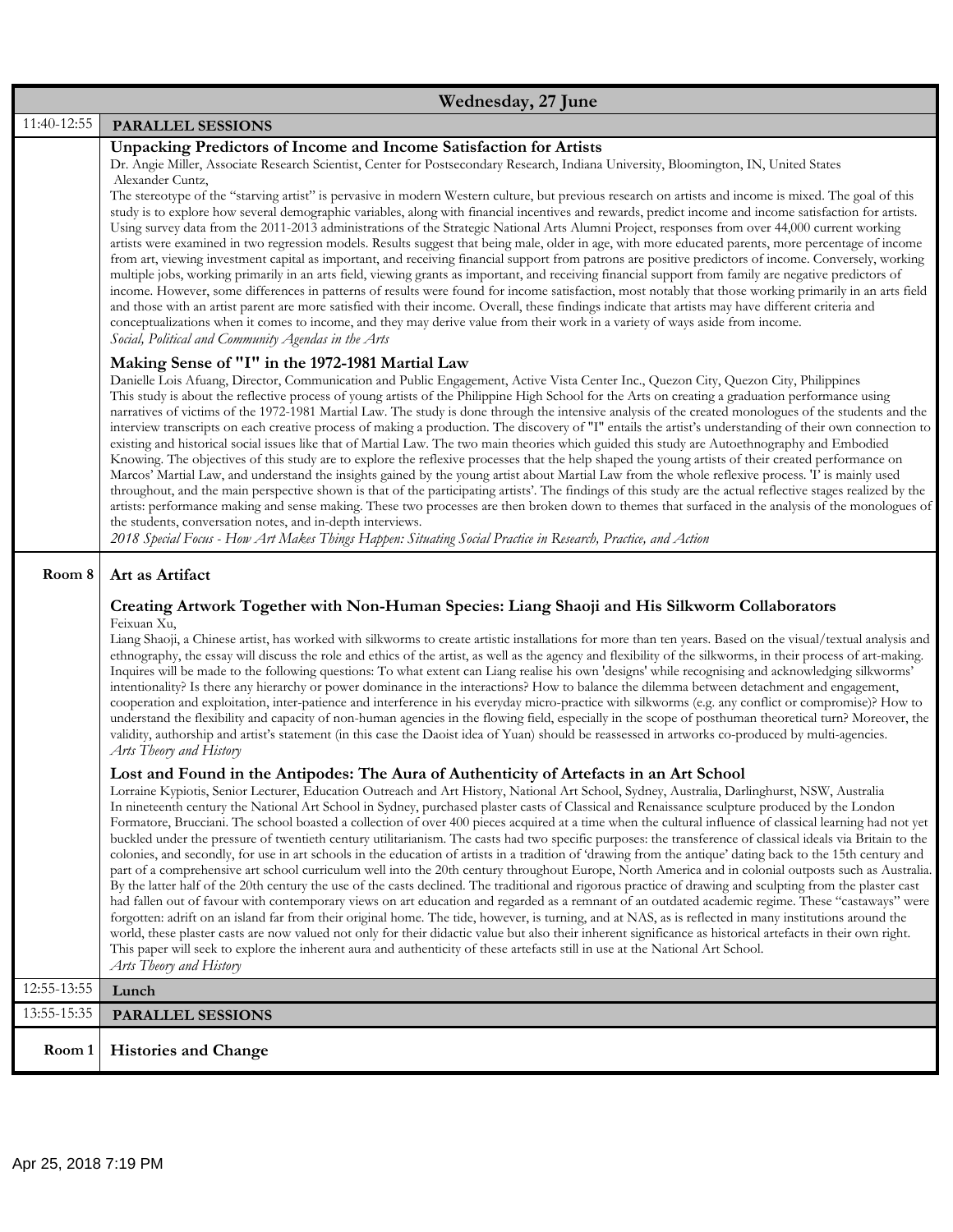|             | Wednesday, 27 June                                                                                                                                                                                                                                                                                                                                                                                                                                                                                                                                                                                                                                                                                                                                                                                                                                                                                                                                                                                                                                                                                                                                                                                                                                                                                                                                                                                                                                                                                                                                                                                                                                                                  |
|-------------|-------------------------------------------------------------------------------------------------------------------------------------------------------------------------------------------------------------------------------------------------------------------------------------------------------------------------------------------------------------------------------------------------------------------------------------------------------------------------------------------------------------------------------------------------------------------------------------------------------------------------------------------------------------------------------------------------------------------------------------------------------------------------------------------------------------------------------------------------------------------------------------------------------------------------------------------------------------------------------------------------------------------------------------------------------------------------------------------------------------------------------------------------------------------------------------------------------------------------------------------------------------------------------------------------------------------------------------------------------------------------------------------------------------------------------------------------------------------------------------------------------------------------------------------------------------------------------------------------------------------------------------------------------------------------------------|
| 13:55-15:35 | <b>PARALLEL SESSIONS</b>                                                                                                                                                                                                                                                                                                                                                                                                                                                                                                                                                                                                                                                                                                                                                                                                                                                                                                                                                                                                                                                                                                                                                                                                                                                                                                                                                                                                                                                                                                                                                                                                                                                            |
|             | Floating from the Past to the Present: Staging "Have a House" in 1972, 2015 and 2017<br>Yang Chen,<br>Under the influence of "Happening," The Play was founded by artist Keiichi Ikemizu in Osaka, Japan in 1967 and active until the present. In this essay,<br>I compare The play's original intention of the flow of the consciousness with the two contemporary restagings to discuss how curatorial decision<br>changes the final representation of the work and their historical and curatorial significance. IE was first performed from 5 to 10 August 1972, which<br>was shorter than their initial plan due to an unexpected typhoon. The artists built a wooden house with a floatable styrofoam base and lived inside. At<br>the end of the trip, the house was burned on a weir. In 2015, IE was recreated for the Dojima River Biennale 2015 in Osaka and re-performed from<br>where it ended in 1972. This time it only floated one day and was later exhibited in the gallery space. In 2017, IE travelled to the Venice Biennale 2017.<br>The house floated around thirty minutes at the preview within the harbour. After the float, it was exhibited on the shore.<br>Arts Theory and History<br>"The Negro Book" That Never Was: The Social Justice Vision of Ansel Adams and Nancy Newhall                                                                                                                                                                                                                                                                                                                                                                     |
|             | Chase Clow,<br>Between 1945-1955, Ansel Adams and his collaborator, Nancy Newhall, worked on a project they referred to in their letters as "The Negro Book," a<br>project intended to fight prejudice and raise the status of African Americans by highlighting their various contributions to the United States. Although<br>this work never saw the light of day (publishers refused to print it), their letters provide a fascinating glimpse into their social justice goals and the ways<br>Adams and Newhall were affected by the changing political climate post-WWII. Their letters also reflect debates about art and documentary<br>photography. Prolific and passionate writers, they corresponded frequently, sometimes daily, resulting in a corpus of over one hundred relevant extant<br>letters. Distilling their correspondence to reveal their chief concerns, both political and artistic, and telling their story within the context of the broader<br>social milieu, this talk sheds new light on little known dimensions of their long and productive careers.<br>Arts Theory and History                                                                                                                                                                                                                                                                                                                                                                                                                                                                                                                                                                    |
|             | Querido David Alfaro Siqueiros: Figuring Women's Rights and Roles in the Revolutionary Art of a Post-<br><b>Revolutionary Mexico</b><br>Barbara Tyner,<br>Israel Romero Escobedo,<br>The 1910 Mexican Revolution called for emancipation from systemic repression, but maybe not surprisingly, as in most revolutions, it left women's<br>rights off the revolutionary agenda. Mexican women who took up arms—and paintbrushes—for the new republic, were expected to lose the gorro<br>frigio, button up their blouses, and go home to play supporting roles. Should it surprise us that in calling for a revolutionary new art (public,<br>collaborative and monumental), the 1924 Manifiesto del Sindicato de Obreros Técnicos Pintores y Escultores described just the sort to suit its muralist<br>authors (ignoring not only women's rights but women's art)? Digging at the roots of a Mexico weak on women's rights and strong on femicide today,<br>this paper prods hegemonic attitudes toward women in Mexico's intellectual heyday of revolutionary change, and asks what no one asked manifiesto-<br>author and reigning social designer Siqueiros: "What's your position on women?" Because this wasn't a question asked in time, we don't find written<br>clues, but look for answers in the "artist-soldier's" works. Iconographic analysis, contextualization and de-coding imagery reveals more than the<br>expected, a surprising twist: not quite feminist outcry, but a subversion of dominant themes, and maybe subtle intervention.<br>Arts Theory and History                                                                                               |
|             | Prehistoric Performance in a Postmodern Context: Australian Aboriginal Dreaming in Contemporary Music and<br>Movement<br>Dr. Timothy Soulis, Professor, Fine Arts, Transylvania University<br>"Prehistoric Performance in a Postmodern Context: Australian Aboriginal Dreaming in Contemporary Music and Movement" examines Aboriginal<br>performance of the "Dreaming" in its pre-historic form and in its re-imagined manifestation in current theater, music, and dance. The original<br>Australians—the oldest continuously surviving culture in the world—used song and dance to embody, communicate, and preserve the spiritual core of<br>the Dreaming, a collection of creation legends that have long guided the First Inhabitants of Australia. The method of the current study is to briefly<br>describe Aboriginal Dreaming and its traditional expression in music and movement, consider the effect of 200 years of British imperialism on the<br>Dreaming performances, and then examine the renaissance of Aboriginal performance art during the post-colonial period of the last 50 years or so.<br>Indigenous artists have blended traditional music and movement with contemporary Western styles of realistic playwriting, musical theater, and dance-<br>theater. The result restores the prehistoric Dreaming performance tradition, but unified with modern artistic forms in a uniquely postmodern hybrid.<br>The implicit value of this study on how an ancient art form has been re-interpreted for today's world is a heightened respect for the importance of<br>artistic creativity for cultural expression and continuity.<br>Arts Theory and History |
| Room 2      | <b>Art Literacies</b>                                                                                                                                                                                                                                                                                                                                                                                                                                                                                                                                                                                                                                                                                                                                                                                                                                                                                                                                                                                                                                                                                                                                                                                                                                                                                                                                                                                                                                                                                                                                                                                                                                                               |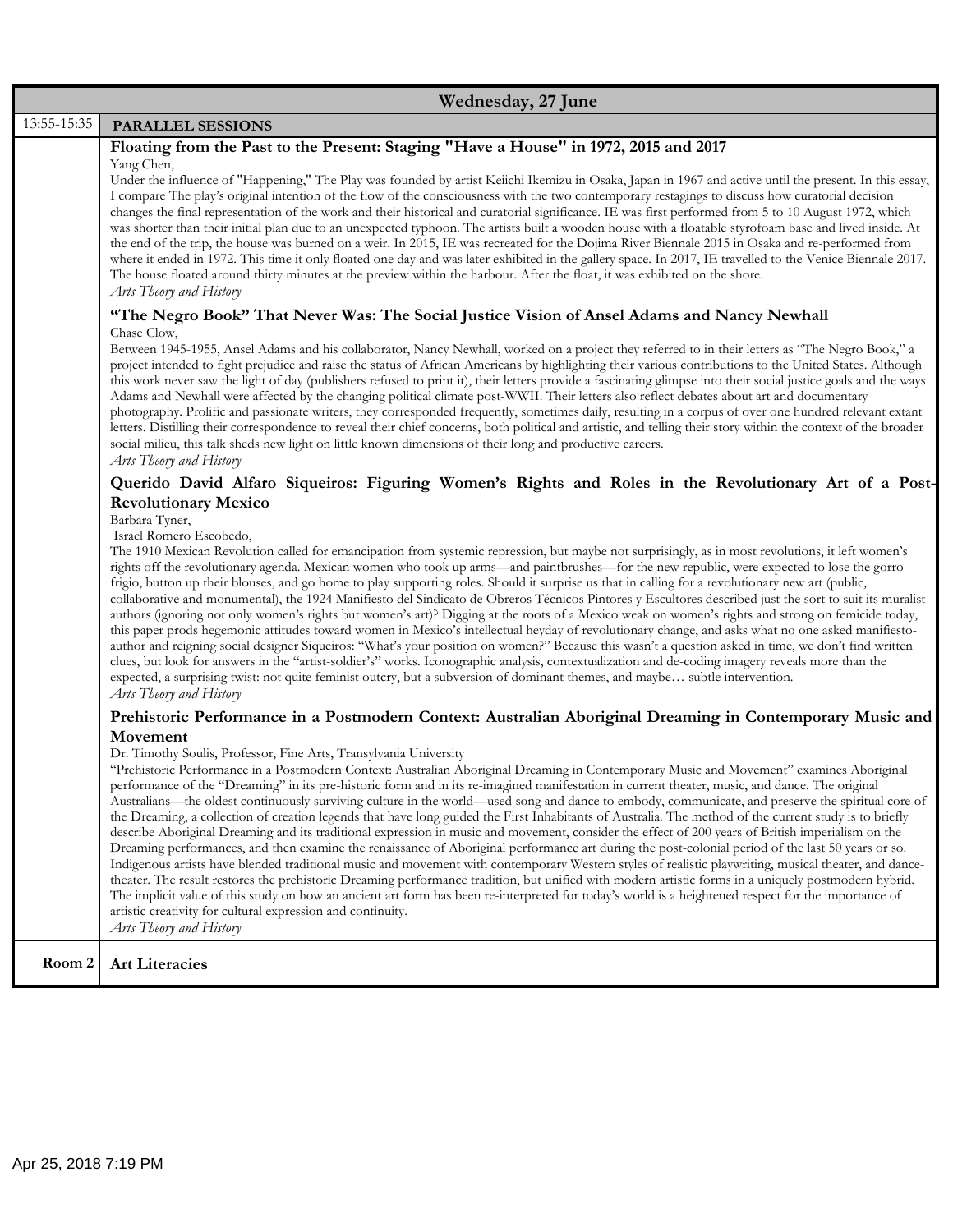|             | Wednesday, 27 June                                                                                                                                                                                                                                                                                                                                                                                                                                                                                                                                                                                                                                                                                                                                                                                                                                                                                                                                                                                                                                                                                                                                                                                                                                                                                                                                                                                                                                                                                                                                                                                                                                                                                                                                                                                                                                                                                                                                                                                                                                                   |  |
|-------------|----------------------------------------------------------------------------------------------------------------------------------------------------------------------------------------------------------------------------------------------------------------------------------------------------------------------------------------------------------------------------------------------------------------------------------------------------------------------------------------------------------------------------------------------------------------------------------------------------------------------------------------------------------------------------------------------------------------------------------------------------------------------------------------------------------------------------------------------------------------------------------------------------------------------------------------------------------------------------------------------------------------------------------------------------------------------------------------------------------------------------------------------------------------------------------------------------------------------------------------------------------------------------------------------------------------------------------------------------------------------------------------------------------------------------------------------------------------------------------------------------------------------------------------------------------------------------------------------------------------------------------------------------------------------------------------------------------------------------------------------------------------------------------------------------------------------------------------------------------------------------------------------------------------------------------------------------------------------------------------------------------------------------------------------------------------------|--|
| 13:55-15:35 | PARALLEL SESSIONS                                                                                                                                                                                                                                                                                                                                                                                                                                                                                                                                                                                                                                                                                                                                                                                                                                                                                                                                                                                                                                                                                                                                                                                                                                                                                                                                                                                                                                                                                                                                                                                                                                                                                                                                                                                                                                                                                                                                                                                                                                                    |  |
|             | Creative Teaching and Teachers: A New Process to Engage and Empower Students                                                                                                                                                                                                                                                                                                                                                                                                                                                                                                                                                                                                                                                                                                                                                                                                                                                                                                                                                                                                                                                                                                                                                                                                                                                                                                                                                                                                                                                                                                                                                                                                                                                                                                                                                                                                                                                                                                                                                                                         |  |
|             | Mrs Sam Barta,<br>This study builds on and contributes to work in literacy, drama pedagogy, creativity theory, Self-Determination Theory, and student engagement theory.<br>It is centered within the social context of a specific classroom process, focused on literacy, informed by these key theories for both the activity and data<br>analysis. This study provides insight into how the central idea of student autonomy within drama pedagogy and creativity theory can inform effective<br>teaching practices, as well as research data analysis. The analytic focus on autonomy support and its importance for creative and effective teaching, as<br>well as a key element in promoting intrinsic motivation, enables another contribution. The specific classroom activity, a collaborative, interactive and<br>episodic written role-play, not only is an example of creative teaching, but of teaching for creativity. Although numerous studies have identified the<br>relationship of the basic needs within Self-Determination Theory to promoting intrinsic motivation (relatedness, autonomy, perceived competence),<br>little analytic attention has been paid to how these variables are central to drama pedagogy and creativity theory. I address this issue by showing how<br>these theories, used in creating the written role-play process, also explains how and why it is so successful in empowering and engaging students in<br>literacy.<br>Arts Education, 2018 Special Focus - How Art Makes Things Happen: Situating Social Practice in Research, Practice, and Action                                                                                                                                                                                                                                                                                                                                                                                                                                                             |  |
|             | DIY Multicultural Story: Teaching Literature through Podcast Creation                                                                                                                                                                                                                                                                                                                                                                                                                                                                                                                                                                                                                                                                                                                                                                                                                                                                                                                                                                                                                                                                                                                                                                                                                                                                                                                                                                                                                                                                                                                                                                                                                                                                                                                                                                                                                                                                                                                                                                                                |  |
|             | Dr. Reshmi Hebbar,<br>Falling within the Art in Society's conference "Theme 3: New Media, Technology, and the Arts," this paper discusses the value of exploring "digital<br>media arts and education" within twenty-first-century college literature courses and presents case studies involving the development of a "Do-It-<br>Yourself Multicultural Podcast" assignment. Along with other pedagogical questions, this project works to challenge the self-imposed boundaries that<br>have become cemented in university programs between more creative and artistic writing and the academic study of literature; at its core, my<br>contextualization of this interview-based podcast assignment probes into the nature of how constructive and hands-on artistic learning about digital<br>narrative production might help to reap more effectively some educational benefits surrounding the teaching of literature, including critical and<br>intercultural literacy. The project lays out the challenges of articulating to students and administrators the more creative learning objectives of digital<br>narrative production, and it walks through the evolution of the DIY Multicultural Podcast Assignment through two different literature courses and one<br>co-curricular university program involving civic engagement. It discusses both the value of outside-the-box digital literacy skills developed in such<br>contexts as well as the real challenges of bridging the creative enterprises to the traditional research-paper-model college course. The project thus looks<br>at this assignment as an expansion of literary-studies skills through the integration of an "arts" assignment. The paper concludes by reflecting on how<br>studying artistic digital media is thus breathing new life into the traditional literary studies curriculum and asking students to reflect upon the<br>professional implications of the connections between the academic, social/civic, and artistic realms.<br>New Media, Technology and the Arts |  |
|             | Arts of Response: The Good, the Bad, and the (Incredibly) Ugly in Writing Workshop and Art Crit Feedback                                                                                                                                                                                                                                                                                                                                                                                                                                                                                                                                                                                                                                                                                                                                                                                                                                                                                                                                                                                                                                                                                                                                                                                                                                                                                                                                                                                                                                                                                                                                                                                                                                                                                                                                                                                                                                                                                                                                                             |  |
|             | <b>Styles</b><br>Dr. Derek Owens, Professor, English, St. John's University<br>The art of response has always been a central concern for composition scholars. As a writing professor for nearly 30 years and a current candidate in<br>Transart Institute's MFA program in "creative practice," I've been researching the pedagogical histories of the workshop and the art crit. One thing I've<br>discovered is students in both creative writing and art programs have no lack of horror stories to tell about arrogant, dismissive, misogynist, nasty<br>responses from their faculty. An in depth review of the literature reveals how deeply workshops and crits have been associated with anxiety, fear, and<br>hostility. This presentation seeks to highlight that history—but more importantly, call attention to alternative pedagogies that value empathic, healthy,<br>student-centered environments. One result of my research has been to assemble a typology of response—identifying various "response types" found in<br>workshop/crit settings where a range of problematic and successful personalities proliferate ("the librarian," "the inquisitor," "the cuckoo," the "Terri<br>Gross," "the Hypothesizer," etc.). As someone who teaches in multimodal, multigenre, and multimedia environments, my goal is to make this paper<br>relevant to both writing and art faculty interested in the arts of response.<br>Arts Theory and History                                                                                                                                                                                                                                                                                                                                                                                                                                                                                                                                                                                                   |  |
|             | Art and Finitude<br>Prof. John Pauley,<br>Tragic realism, a form of narrative fiction, reveals human limitations in ways that are not possible in other discursive disciplines. One purpose of this<br>essay is to argue why this is the case and precisely how those limitations are revealed. I use the word "finitude" because in tragic realism the human self,<br>in constant relation to the social ecology, is importantly limited in resources for self-understanding. I argue that these limitations cannot be overcome:<br>they are features of the human condition. In the last section of the paper, I argue that assimilating these features of art and finitude are crucial for a<br>realistic comprehension of human progress. Insofar as STEM fails to assimilate these features, it prepares culture for a host of illusions and dangerous<br>myths.<br>Arts Theory and History                                                                                                                                                                                                                                                                                                                                                                                                                                                                                                                                                                                                                                                                                                                                                                                                                                                                                                                                                                                                                                                                                                                                                                     |  |
| Room 3      | Perception and Interpretation                                                                                                                                                                                                                                                                                                                                                                                                                                                                                                                                                                                                                                                                                                                                                                                                                                                                                                                                                                                                                                                                                                                                                                                                                                                                                                                                                                                                                                                                                                                                                                                                                                                                                                                                                                                                                                                                                                                                                                                                                                        |  |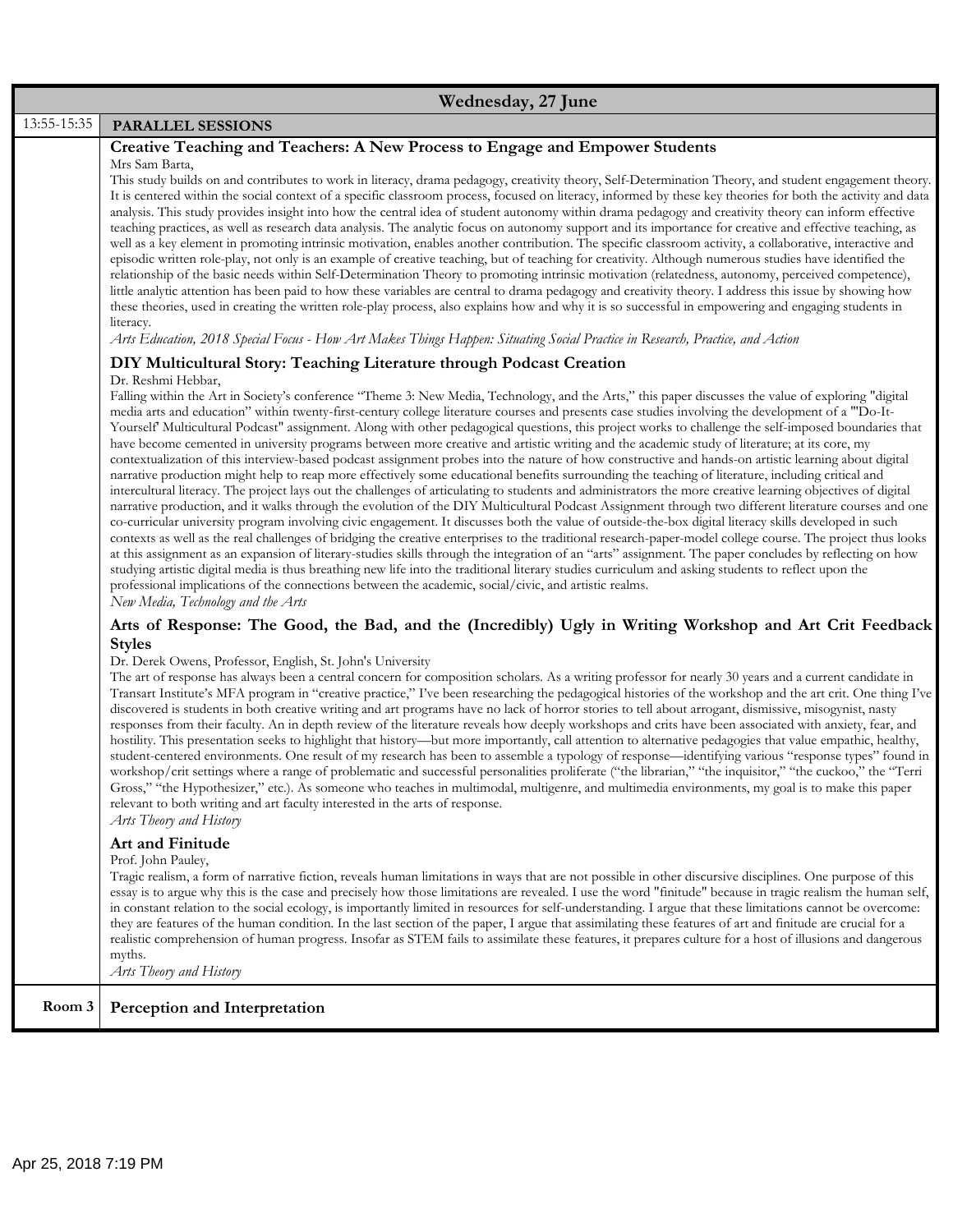|             | Wednesday, 27 June                                                                                                                                                                                                                                                                                                                                                                                                                                                                                                                                                                                                                                                                                                                                                                                                                                                                                                                                                                                                                                                                                                                                                                                                                                                                                                                                                                                                                                                                                                                                                                                                                                                                                                                                                                                                                                                                                                                                                      |
|-------------|-------------------------------------------------------------------------------------------------------------------------------------------------------------------------------------------------------------------------------------------------------------------------------------------------------------------------------------------------------------------------------------------------------------------------------------------------------------------------------------------------------------------------------------------------------------------------------------------------------------------------------------------------------------------------------------------------------------------------------------------------------------------------------------------------------------------------------------------------------------------------------------------------------------------------------------------------------------------------------------------------------------------------------------------------------------------------------------------------------------------------------------------------------------------------------------------------------------------------------------------------------------------------------------------------------------------------------------------------------------------------------------------------------------------------------------------------------------------------------------------------------------------------------------------------------------------------------------------------------------------------------------------------------------------------------------------------------------------------------------------------------------------------------------------------------------------------------------------------------------------------------------------------------------------------------------------------------------------------|
| 13:55-15:35 | PARALLEL SESSIONS                                                                                                                                                                                                                                                                                                                                                                                                                                                                                                                                                                                                                                                                                                                                                                                                                                                                                                                                                                                                                                                                                                                                                                                                                                                                                                                                                                                                                                                                                                                                                                                                                                                                                                                                                                                                                                                                                                                                                       |
|             | Counter Visual: Land, Environment, Contamination, and Justice<br>Ben Davis,<br>Kevin Walby,<br>This paper explores a new collaboration between visual artist Ben Davis and Professor of Criminal Justice Kevin Walby. Although Davis and Walby<br>investigate land using different disciplinary lenses and tools, both of their research centers on issues of justice and addresses ideas of layering. At the<br>core of Davis's practice is an understanding of land as text, using the idea of a 'palimpsest' - an overwritten paper document with partially occluded<br>layers of older text, which then gradually show through beneath the newer writing. Walby's research, exploring decommissioned industrial sites through<br>the lenses of social and environmental justice, suggests that there is something about place that eludes visual methods, especially photography, which is<br>consistent with 'counter-visual' analysis - examining what is communicated through the invisible, as opposed to focusing on readily apparent narratives.<br>This paper examines the rationale for the collaboration, and the process by which Davis is developing new work from Walby's research into Uranium<br>City, Saskatchewan - a decommissioned war industry site. Walby's data includes photographs, audio recordings of interviews, maps, and other<br>documents, which will be integrated into a series of pieces that bring to light the contradictions behind the seemingly benign landscapes depicted in<br>Walby's photographs and explore the tension between appearance and reality, troubling reliance on photographic representation alone. The paper<br>concludes by discussing how this project might open up a more dialogical space for engagement with an audience other than the academy to highlight<br>and explore issues centered on land, environment, contamination, and justice.<br>Social, Political and Community Agendas in the Arts |
|             | Mythological Contacts: Classical Reception in Israeli Contemporary Art<br>Dr Nava Sevilla Sadeh,<br>A strong proximity can be discerned between Classical Greek art and culture and contemporary Israeli art. This proximity derives from four basic<br>characteristics: The obligation to protect the homeland constituted the foundation of existence in Ancient Greece, as it does in the State of Israel. The<br>principle of "the Chosen People" was a fundamental concept of Pericles in Ancient Greece in the 5th century BCE. The concept of being a selected<br>people, chosen by God, lies too at the basis of Jewish thought. The concept of "the Promised Land" was a principle that guided settlers in Ancient<br>Greece, who perceived the territories they occupied as a gift of the god Apollo. The biblical concept of the "Promised Land" is also at the basis of<br>Jewish religious ideology. Classical art offers a prolific source of inspiration for Israeli artists. As a study anchored in the wider field of Classical<br>reception studies, this paper will focus on mythological subjects and Classical images represented in the art of Israeli artists, and their interpretation as<br>criticism and as metaphors of the political and sociological contemporary experience.<br>Arts Theory and History                                                                                                                                                                                                                                                                                                                                                                                                                                                                                                                                                                                                                                   |
|             | Applying Studio Ceramic Practice to Constructions of Meaning in the Banal Object: Utilising Collections as a<br><b>Creative Tool</b><br>Doctor Kate Wilson,<br>This paper examines how the culturally deeply embedded ceramic mug, reflective of individual and collective identity, can become a vehicle for<br>emotional engagement and a material expression of the human condition. Using The Shepton Collection as a creative tool, comprised of 412 drink<br>related vessels and representing over 200 years of mass produced pottery in the UK, the collection evidences the banal ceramic mug as an indicator of a<br>locally cultivated preference and, more broadly, human/object relationships. The subsequent relational and comparative creative studio practice<br>interrogates the social function of the banal ceramic mug in terms of celebration, commemoration and remembrance in a contemporary context.<br>Applying a theoretical multi-disciplinary approach to the practice, new meanings are explored using the mug form as a familiar construct, questioning<br>the concept of function and value in post-structuralist terms. The meeting point between theory and practice is the handling and cataloguing of The<br>Shepton Collection. Potentially incongruous, the vernacular of the industrially produced, appropriated by the studio practitioner in a "hand made"<br>context, facilitates the examination of material objects through the application of a tripartite approach of cataloguing, theoretical analysis and<br>practice, evidencing individual and collective cultural identity, ultimately expressed via new constructions of meaning, in this particular case, related to<br>the ceramic mug.<br>Arts Education                                                                                                                                                                                                          |
|             | <b>Discursive Acts: Flowers and Other Things</b><br>Monique Redmond, Associate Professor, Visual Arts Postgraduate Strand Leader, Visual Arts, Art & Design, Auckland University of Technology, New<br>Zealand, Auckland, New Zealand<br>This paper is prefaced on the idea of the gesture as a temporal event and potential site of sharing and reciprocity. It considers public social contexts in<br>relation to discursive and subtle acts of gifting, trade and service as creative methods and conduits for exchange through the lens of durational practice<br>and collaborative artworks. The focus of these social situations (art events) is on sharing and exchange, mediated through ephemera (objects and<br>documents) such as a recipe, a ceramic cup for use at a tea break, a flower delivery. These events aim to uncover temporal connections and to create<br>reciprocal relations with publics. Kenneth Bailey, in a talk about ds4si' Creativity Lab: Public Kitchen in 2016 (University of Auckland), spoke about:<br>"[I>A>E] - Ideas embedded in Arrangements which produce Effects" positing the notion that installation as a "productive fiction" has the power to<br>effect relations and therefore act as an organisational tool in mobilising the social. Taking this concept as a starting point, this paper will explore the<br>potentiality and tactical role of aesthetics and installation in engaging publics in temporary exchange events.<br>Social, Political and Community Agendas in the Arts                                                                                                                                                                                                                                                                                                                                                                                                                                 |
| Room 4      | <b>Connections, Collisions, and Possibilities</b>                                                                                                                                                                                                                                                                                                                                                                                                                                                                                                                                                                                                                                                                                                                                                                                                                                                                                                                                                                                                                                                                                                                                                                                                                                                                                                                                                                                                                                                                                                                                                                                                                                                                                                                                                                                                                                                                                                                       |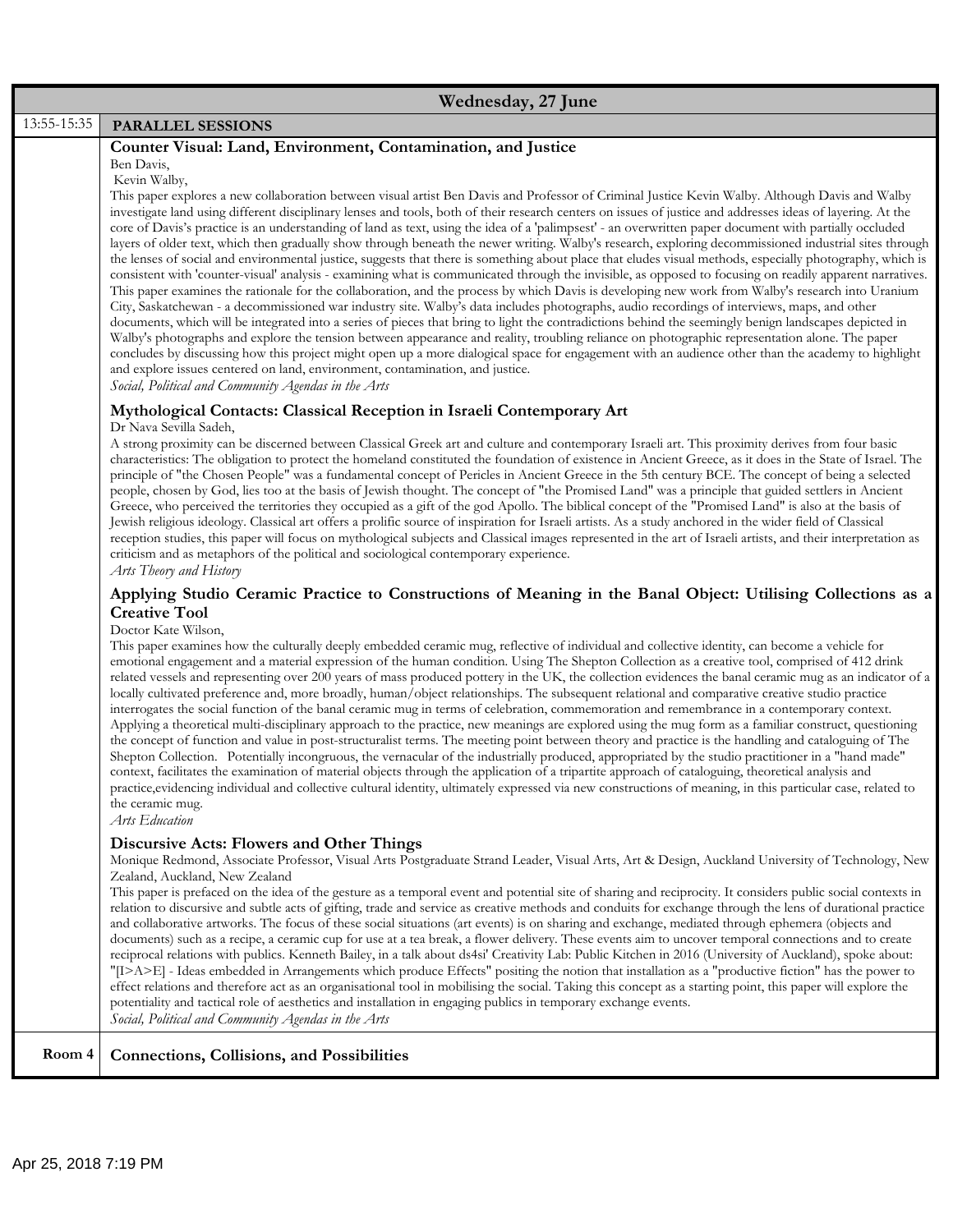| Wednesday, 27 June |                                                                                                                                                                                                                                                                                                                                                                                                                                                                                                                                                                                                                                                                                                                                                                                                                                                                                                                                                                                                                                                                                                                                                                                                                                                                                                                                                                                                                                                                                                                                                                                                                                                                                                                                                                                                                                                                                                                                                                                                                                                                                            |
|--------------------|--------------------------------------------------------------------------------------------------------------------------------------------------------------------------------------------------------------------------------------------------------------------------------------------------------------------------------------------------------------------------------------------------------------------------------------------------------------------------------------------------------------------------------------------------------------------------------------------------------------------------------------------------------------------------------------------------------------------------------------------------------------------------------------------------------------------------------------------------------------------------------------------------------------------------------------------------------------------------------------------------------------------------------------------------------------------------------------------------------------------------------------------------------------------------------------------------------------------------------------------------------------------------------------------------------------------------------------------------------------------------------------------------------------------------------------------------------------------------------------------------------------------------------------------------------------------------------------------------------------------------------------------------------------------------------------------------------------------------------------------------------------------------------------------------------------------------------------------------------------------------------------------------------------------------------------------------------------------------------------------------------------------------------------------------------------------------------------------|
| 13:55-15:35        | PARALLEL SESSIONS                                                                                                                                                                                                                                                                                                                                                                                                                                                                                                                                                                                                                                                                                                                                                                                                                                                                                                                                                                                                                                                                                                                                                                                                                                                                                                                                                                                                                                                                                                                                                                                                                                                                                                                                                                                                                                                                                                                                                                                                                                                                          |
|                    | <b>Painting: A Transitive Space</b><br>Simon McIntyre, Senior Lecturer, AUT University<br>This paper looks at a painting based project that seeks to extend the investigation of painting beyond the image and conventional gallery experiences of<br>the medium. It explores the potential of an exhibition to portray painting as a site of encounter and exchange. The idea of transitivity refers to the<br>thinking of critics, David Joselit and Nicholas Bourriaud; Joselit talks of the manner in which painting might connect to networks (social, economic and<br>digital) and Bourriaud emphasises of art's dependence on the viewer for activation. The project was founded on a two-part exhibition, artist talks, and a<br>supporting publication. As initiator, curator, participator and publication editor I set out to create an exhibition that celebrated the life of painting – to<br>think about painting in dynamic terms – as a process that involves contingency, chance and change. Within this context, painting has more to do with<br>emergence and provisionality than with planning or representation. This paper discusses how the exhibition was conceived and how it created an<br>opportunity to bring generations of artists together, in order to generate a proliferation of emerging connections, collisions and possibilities. The whole<br>project has galvanised the painting community, created a platform for ongoing dialogue and initiated further exhibitions which have picked up the<br>thread of the conversation.                                                                                                                                                                                                                                                                                                                                                                                                                                                                                                                       |
|                    | 2018 Special Focus - How Art Makes Things Happen: Situating Social Practice in Research, Practice, and Action                                                                                                                                                                                                                                                                                                                                                                                                                                                                                                                                                                                                                                                                                                                                                                                                                                                                                                                                                                                                                                                                                                                                                                                                                                                                                                                                                                                                                                                                                                                                                                                                                                                                                                                                                                                                                                                                                                                                                                              |
|                    | Nuclear Technology and Folklore: The Excommunication of Science<br>Alice Ruo Ran Wang, Research Assistant, Leaning Out of Windows, Emily Carr University Art & Design, Vancouver, British Columbia, Canada<br>Cumbrian Alchemy, 2012-2014, is an artwork by Robert Williams and Bryan Wilson that combines archeology, folklore, and nuclear technology. The<br>project contains several drawings, sculptures, and photographs that integrate anthropology with nuclearity. In Atomic Priest from Castlerigg a figure<br>mimetic of J. Robert Oppenheimer stands amidst a Neolithic stone circle [below]. One local legend tells of the treasures buried in Castlerigg but warns<br>against their excavation as the action will elicit horrific deaths. This story of deterrence, which was intended to ward off intruders for the stone circle,<br>now finds resonance within the current global desire to prevent future generations from excavating at potential nuclear burial sites. Indeed, one major<br>concern for deep-time geological storage of radioactive waste is that the material remains toxic for millennia, during which time the location of where<br>they are interred may be forgotten. To prevent this, one suggestion has been to develop a robust system of oral culture where radioactive sites would be<br>adorned with dissuading superstitions like those of Castlerigg. Cumbrian Alchemy therefore explores this entanglement between science and folklore by<br>critiquing any simplistic understanding of orality. Its inclusion in a 2014 international conference on radioactive waste management hosted by the<br>Nuclear Energy Agency in France points to the criticality of the work. Through a study of Cumbrian Alchemy, I examine how visual analysis of<br>artworks can harness social activism to enrich technoscientific discourse and advance our understanding of public policy and global security.<br>2018 Special Focus - How Art Makes Things Happen: Situating Social Practice in Research, Practice, and Action                        |
|                    | Diego Rivera's Ballet Horsepower: The Failures of the Pan-American Techno-Body                                                                                                                                                                                                                                                                                                                                                                                                                                                                                                                                                                                                                                                                                                                                                                                                                                                                                                                                                                                                                                                                                                                                                                                                                                                                                                                                                                                                                                                                                                                                                                                                                                                                                                                                                                                                                                                                                                                                                                                                             |
|                    | Elisabeth Guerrero,<br>It was 1932, and the ballet H.P. (Horsepower) was making its debut before a packed audience at the Philadelphia Opera. Dancers in oversized costumes<br>moved across the set. Downstage, a humongous multicolored fish danced stiffly on teetering human legs. Blinded by his painted paper mache head, the<br>big fish made a single pirouette and crashed into King Banana, who lost his balance and tripped over two blond mermaids playing cardboard lutes.<br>When three giant pineapples waddled onto the scene, the unintentional comedy of clumsiness made an apt analogy. There was not enough room to<br>move within the confines of the convention of an underdeveloped tropical paradise. The apparently unlimited material resources of the region that the<br>dancers portrayed were, in fact, limited. The ungainly image of the Big Fish bumping into the Grand Pineapple signaled what was to be a series of<br>misunderstandings between the Mexican and U.S. creators of H.P.: artist Diego Rivera and composer Carlos Chávez on the one hand, and conductor<br>Leopold Stokowski and choreographer Catherine Little on the other. The plot was to be a celebration of the union of Anglo-American technology with<br>Latin-American natural resources. However, H.P.'s awkwardness in portraying Pan-American unity on the stage was an indication that a perfect union<br>between north and south was illusory. The United States was in the throes of the economic Great Depression. With a quarter of the U.S. population<br>unemployed and hungry, the United States government moved to deport hundreds of thousands of Mexican laborers and even some U.S.-born citizens<br>of Mexican origin in an overzealous attempt to protect jobs. And yet, at the same time, even as the north slammed the door shut on Mexican workers,<br>it threw the gates wide open to acclaimed Mexican artists. Producers spared no expense for H.P., and advance press was overwhelmingly positive.<br>Social, Political and Community Agendas in the Arts |
|                    | Music and Social Justice in the Dialogical Classroom                                                                                                                                                                                                                                                                                                                                                                                                                                                                                                                                                                                                                                                                                                                                                                                                                                                                                                                                                                                                                                                                                                                                                                                                                                                                                                                                                                                                                                                                                                                                                                                                                                                                                                                                                                                                                                                                                                                                                                                                                                       |
|                    | Dr. Lisa Parkins, Visiting Assistant Professor, Humanities and Arts, SUNY/Empire State College<br>Reflecting on totalitarianism in the twentieth century, Timothy Snyder asserts that it is "a primary American tradition to consider history when our<br>political order seems imperiled." The arts education learning environment is a potent site for investigating the development of socio-political<br>movements, leading to the enactment of students' own creative/activist agency. This paper presentation discusses a group study in popular music and<br>social justice at a public college for adult learners in New York City following the inauguration of the 45th president of the United States. Particularly at<br>that moment, this diverse group was ready to explore the history of protest music and, in response to current issues, dig into art practices and<br>processes. Analysis of this transdisciplinary study is informed by Mikhail Bakhtin's theory of dialogism, bell hooks' definition of education as "the<br>practice of freedom," and Gaston Bachelard's poetics of interior spaces. How did participants' discursive engagement with twentieth century social<br>movements, cultural traditions, and the music of activism empower them to "enact new and more just ways to live in the world together"? How does a<br>radically open, embodied approach to arts pedagogy foster students in becoming critically informed about crucial local and global issues? If as<br>Bachalard says, "dream values communicate poetically from soul to soul," can the quotidian classroom be transformed into a meeting place in which<br>students freely access and share their personal imagery of everyday life, identity, and cultures? This presentation concludes with a video documenting<br>the group's collaboratively created song of resistance.<br>2018 Special Focus - How Art Makes Things Happen: Situating Social Practice in Research, Practice, and Action                                                                                   |
| 15:35-15:50        | <b>Coffee Break</b>                                                                                                                                                                                                                                                                                                                                                                                                                                                                                                                                                                                                                                                                                                                                                                                                                                                                                                                                                                                                                                                                                                                                                                                                                                                                                                                                                                                                                                                                                                                                                                                                                                                                                                                                                                                                                                                                                                                                                                                                                                                                        |
|                    |                                                                                                                                                                                                                                                                                                                                                                                                                                                                                                                                                                                                                                                                                                                                                                                                                                                                                                                                                                                                                                                                                                                                                                                                                                                                                                                                                                                                                                                                                                                                                                                                                                                                                                                                                                                                                                                                                                                                                                                                                                                                                            |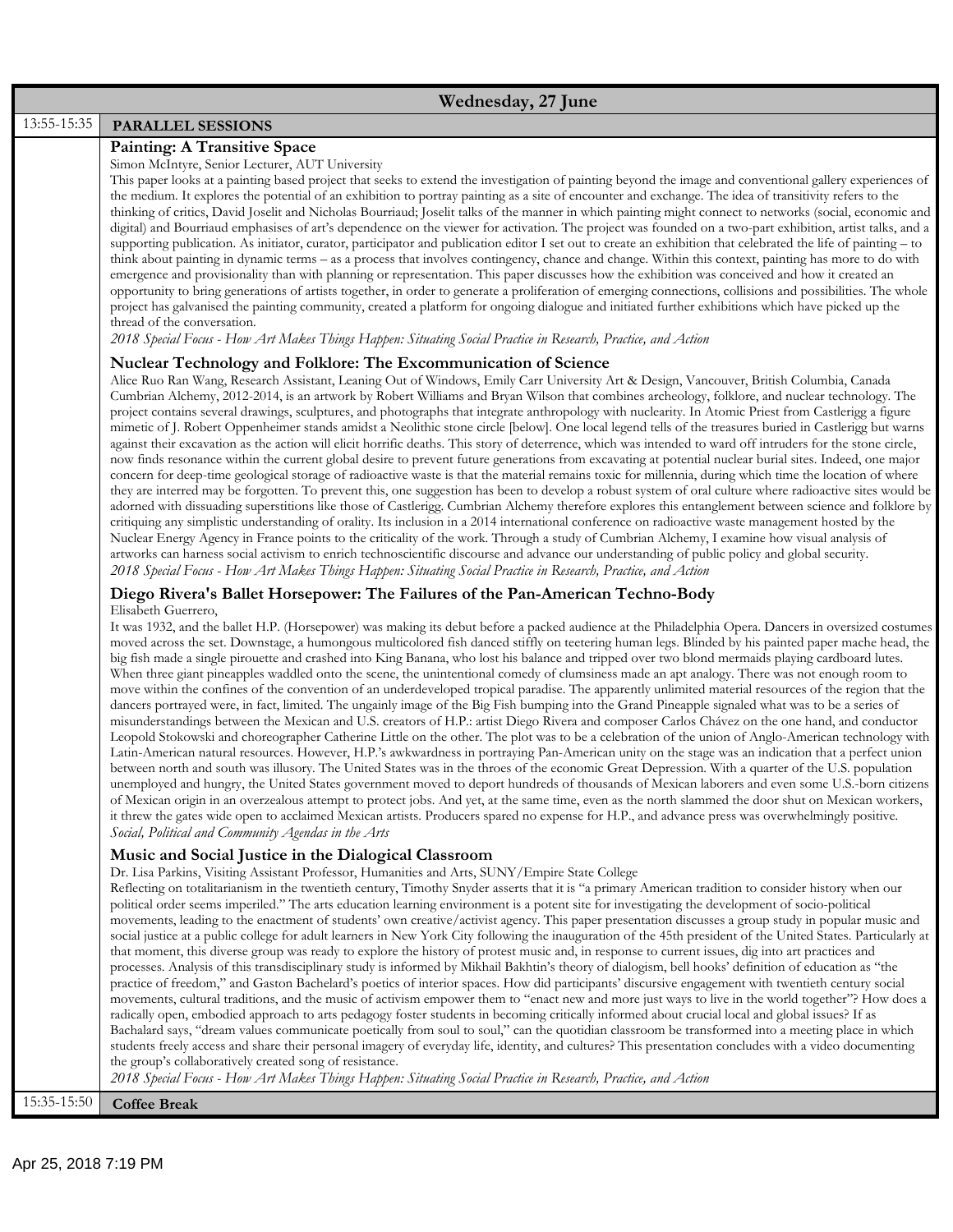|             | Wednesday, 27 June                                                                                                                                                                                                                                                                                                                                                                                                                                                                                                                                                                                                                                                                                                                                                                                                                                                                                                                                                                                                                                                                                                                                                                                                                                                                                                                                                                                                                                                                                                                                                                   |
|-------------|--------------------------------------------------------------------------------------------------------------------------------------------------------------------------------------------------------------------------------------------------------------------------------------------------------------------------------------------------------------------------------------------------------------------------------------------------------------------------------------------------------------------------------------------------------------------------------------------------------------------------------------------------------------------------------------------------------------------------------------------------------------------------------------------------------------------------------------------------------------------------------------------------------------------------------------------------------------------------------------------------------------------------------------------------------------------------------------------------------------------------------------------------------------------------------------------------------------------------------------------------------------------------------------------------------------------------------------------------------------------------------------------------------------------------------------------------------------------------------------------------------------------------------------------------------------------------------------|
| 15:50-17:30 | PARALLEL SESSIONS                                                                                                                                                                                                                                                                                                                                                                                                                                                                                                                                                                                                                                                                                                                                                                                                                                                                                                                                                                                                                                                                                                                                                                                                                                                                                                                                                                                                                                                                                                                                                                    |
| Room 1      | <b>Authenticity and Voice</b>                                                                                                                                                                                                                                                                                                                                                                                                                                                                                                                                                                                                                                                                                                                                                                                                                                                                                                                                                                                                                                                                                                                                                                                                                                                                                                                                                                                                                                                                                                                                                        |
|             | Togbes Rule: Storytelling about Traditional Leadership, Togbes, Queen Mothers, and Their Subjects<br>D. Rose Elder,<br>Dr. Nathan Crook, Associate Professor, The Ohio State University<br>Generations-old narratives about traditional leaders among the Ewe of Ghana continue to inform contemporary culture and shape the decision-making<br>process. This performance art form serves to remind leaders and community members of their shared humanity and needs. The stories provide a moral<br>education much like a passion play. They are an artistic rendering of values and norms, which guide leaders to use the collective wisdom to perform and<br>transform small town life into vibrant satisfactory modern communities. Annually in 2016-2018, the Ghana Research and Education Abroad groups<br>collected stories from Ewe storytellers. During this research, the participating undergraduates and faculty members heard many stories about togbes:<br>stories about commoners winning the hand of a princess through brave feats or cunning; stories of togbes arbitrating between quarreling neighbors;<br>stories of animals vying against each other to be king; and stories of Ayiyi the spider tricking togbes. These led us to seek to understand how the role of<br>togbe has changed through the years and how the perception of Ewe subjects has evolved using storytelling as a way into the culture.<br>2018 Special Focus - How Art Makes Things Happen: Situating Social Practice in Research, Practice, and Action<br>Reparation: Biloela 1871-1887 |
|             | Ms Kathryn Jeanes,<br>Unfortunately, to date, no visual records of the girls are apparent, no photographs are archived from this period as witness to their lives and events. As<br>a result of these findings and the government ambivalence to this shameful period in child welfare, a site specific exhibition of 16 handmade artist<br>books was installed in an atmospheric convict built space on the island. The contemporary archive exhibition created an empathetic framework<br>responding to this colonial period of child welfare which had been previously neglected. It gave a voice to the girls and allowed a transition of<br>information from passive to public by tactile engagement with books.<br>Arts Theory and History                                                                                                                                                                                                                                                                                                                                                                                                                                                                                                                                                                                                                                                                                                                                                                                                                                     |
|             | Storytheatre for Seniors: Loneliness, Memory and Community                                                                                                                                                                                                                                                                                                                                                                                                                                                                                                                                                                                                                                                                                                                                                                                                                                                                                                                                                                                                                                                                                                                                                                                                                                                                                                                                                                                                                                                                                                                           |
|             | Ms Margot Marie Wood,<br>The elderly often experience social isolation and depression - the highest percentage of any age group. This can lead to an excessive preoccupation with<br>self. According to Mienczakowski (1997) storytelling can remedy this. The storyteller becomes more outward looking, and, as a result, less lonely, as a<br>sense of community is fostered. The telling of a personal story invests the personal life with significance, according to Bauman (1986) and Bruner<br>(1986) which in turn influences behaviour positively. Storytheatre can draw the elderly into a shared social event as they share and enact stories. It<br>celebrates differences whilst making connections (Salas 1993). According to Razack(1993), this liberates the self and releases underlying backstories<br>which can break the silence on underlying socio-political issues. In a society steeped in a violent and troubled past, this especially becomes significant.<br>Rappaport (2000) believed that `community cannot be community without shared narrative.` In addition, Storytelling stimulates the brain as it provides<br>multi-sensory stimuli. This study documents a Storytheatre project conducted in a senior service centre. It draws on many of the elements of Playback<br>theatre as described by Fox (1999) but without the use of outside performers.<br>Social, Political and Community Agendas in the Arts                                                                                                                                      |
|             | Mediating Difference at the Post-Industrial Periphery<br>Stephanie King, London, United Kingdom<br>In Britain, the immediate legacies of the abandonment of the post-war settlement were registered in the cultural field through the emergence of a body                                                                                                                                                                                                                                                                                                                                                                                                                                                                                                                                                                                                                                                                                                                                                                                                                                                                                                                                                                                                                                                                                                                                                                                                                                                                                                                            |
|             | of radical documentary that sought to reveal the structural nature of social inequality. Perhaps the most complex, yet hitherto neglected of those<br>projects, was Exit Photography Group's 1982 photobook 'Survival Programmes in Britain's Inner Cities'. This paper will propose to recover the<br>important legacy of Exit's project, while also situating the project within a discourse on the politics of representation and political activism forged in<br>resistance to the Rightward' turn that took place in Britain during the 1970s. My work is performed through a close engagement with work of Stuart<br>Hall and the literature that emerged from Centre of Contemporary Cultural Studies in Birmingham during the seventies and eighties. It also deals with<br>postcolonial theory and socialism.<br>Arts Theory and History                                                                                                                                                                                                                                                                                                                                                                                                                                                                                                                                                                                                                                                                                                                                    |
| Room 2      | <b>Situating Social Practice</b>                                                                                                                                                                                                                                                                                                                                                                                                                                                                                                                                                                                                                                                                                                                                                                                                                                                                                                                                                                                                                                                                                                                                                                                                                                                                                                                                                                                                                                                                                                                                                     |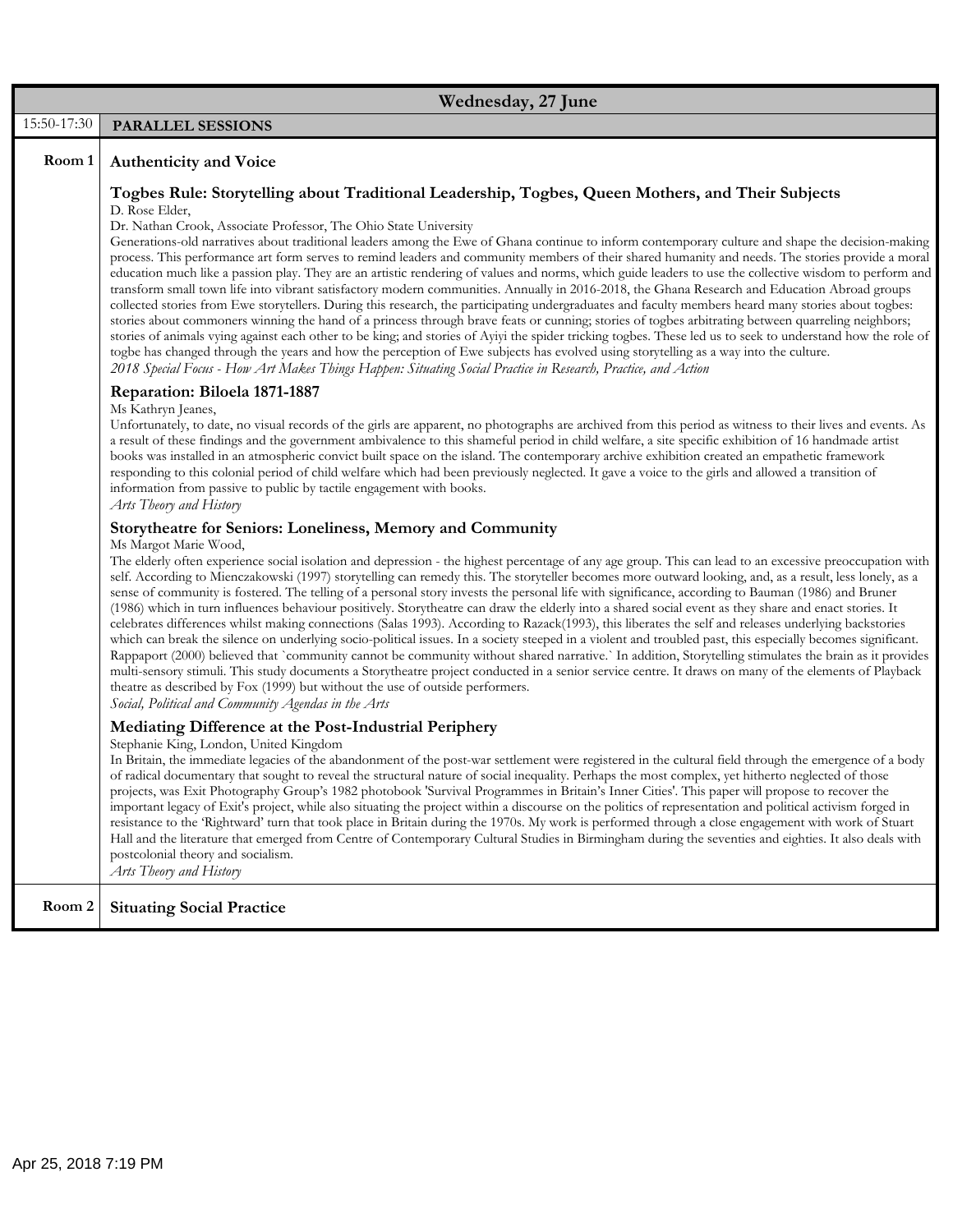| Wednesday, 27 June |                                                                                                                                                                                                                                                                                                                                                                                                                                                                                                                                                                                                                                                                                                                                                                                                                                                                                                                                                                                                                                                                                                                                                                                                                                                                                                                                                                                                                                                                                                                                                                                                                                                                                                                                                                                                                                                                                                                                                                                                                                              |
|--------------------|----------------------------------------------------------------------------------------------------------------------------------------------------------------------------------------------------------------------------------------------------------------------------------------------------------------------------------------------------------------------------------------------------------------------------------------------------------------------------------------------------------------------------------------------------------------------------------------------------------------------------------------------------------------------------------------------------------------------------------------------------------------------------------------------------------------------------------------------------------------------------------------------------------------------------------------------------------------------------------------------------------------------------------------------------------------------------------------------------------------------------------------------------------------------------------------------------------------------------------------------------------------------------------------------------------------------------------------------------------------------------------------------------------------------------------------------------------------------------------------------------------------------------------------------------------------------------------------------------------------------------------------------------------------------------------------------------------------------------------------------------------------------------------------------------------------------------------------------------------------------------------------------------------------------------------------------------------------------------------------------------------------------------------------------|
| 15:50-17:30        | PARALLEL SESSIONS                                                                                                                                                                                                                                                                                                                                                                                                                                                                                                                                                                                                                                                                                                                                                                                                                                                                                                                                                                                                                                                                                                                                                                                                                                                                                                                                                                                                                                                                                                                                                                                                                                                                                                                                                                                                                                                                                                                                                                                                                            |
|                    | <b>Investigation of Hermeneutics Phenomenology of Contemporary Conceptual Art</b><br>Dr Sarvenaz Parishanzadeh,<br>Conceptual arts are investigated with conceptual critique method due to non-stability of the criteria applied to the evaluation of contemporary<br>aesthetics. In this method the instinct semantics of the work of art are taken into consideration without ignorance of its aesthetics. One of the<br>appropriate methods to critique such works, applied with respect to the essence of the phenomenon and its semantic construction, is the "hermeneutics"<br>phenomenological method." Martin Hydeger, the founding father of this philosophy, considers "phenomenology" an opportunity for ontological study<br>and "hermeneutics" a key to understanding the phenomena. In this article in addition to the conceptual art's characteristics and the location's<br>significant part in such works, a matched analysis with Heiddegerian hermeneutics phenomenological critique is performed over one of the works of<br>the contemporary environmental artist, "Christo Javachef," besides the introduction of his works. Incidentally, in this article, aside from the artist's<br>special approach, investigated through phenomenologic and hermeneutics perspective, addressee's interactive part in the artistic work is studied.<br>Results of this investigation indicate that conceptual works possess hermeneutics phenomenological theory's properties in their very essence, and could<br>apply to criticizing such works which defy any specified criteria in contemporary critique. Semanticism in such conceptual works of Christo Javachef<br>will lead to clarification of the fact which is concealed in human's existence and entity.<br>Arts Theory and History, New Media, Technology and the Arts, 2018 Special Focus - How Art Makes Things Happen: Situating Social Practice in<br>Research, Practice, and Action<br>View from China: Religion and Ethnicity between Communism and Capitalism |
|                    | Prof. David Leiwei Li,<br>This is an interdisciplinary experiment: it combines a genre of art with an analytic mode of the humanities, interweaving the visual with the verbal,<br>ethnographic examination with philosophical critique. With this cross-border approach, I intend to situate general art practice in particular social<br>settings. More specifically, I select from an archive of 15 years of images made by myself on the subject of religion and ethnicity in post-socialist China.<br>With the visual records, I then illustrate the radical changes in Chinese state ideology and the personal beliefs, or the lack thereof, of Chinese citizens. I<br>elaborate on the potential meanings of the documented images and argue about their significance for China in the world, and the world in China today.<br>2018 Special Focus - How Art Makes Things Happen: Situating Social Practice in Research, Practice, and Action                                                                                                                                                                                                                                                                                                                                                                                                                                                                                                                                                                                                                                                                                                                                                                                                                                                                                                                                                                                                                                                                                          |
|                    | Beyond Social Practice: When Art Hijacks the Language of Politics<br>Elizabeth Smith,<br>In November 2016, a billboard produced by For Freedoms—the first artist-run Super PAC—was covered in black plastic after complaints from local<br>government officials and the general public. For Freedoms' billboard superimposed Donald Trump's campaign slogan, "Make America Great Again,"<br>on photojournalist James "Spider" Martin's iconic Bloody Sunday photograph, Two Minute Warning. Martin's photograph captures marchers, including<br>John Lewis and Hosea Williams, facing a line of state troopers in Selma, Alabama moments before police brutally beat and tear gassed the peaceful<br>protestors on March 7, 1965. I suggest that For Freedoms' billboard—and its censorship—engages and expands definitions of "social practice art." The<br>project did not claim utopian goals or unifying objectives—rather, it adopted the structure of political advertising and nuances of political rhetoric. For<br>Freedoms entered the campaign season as a Trojan horse, usurping the visuals and catchphrases of multimillion-dollar Super PACs and politicians.<br>Social, Political and Community Agendas in the Arts, New Media, Technology and the Arts, 2018 Special Focus - How Art Makes Things Happen:<br>Situating Social Practice in Research, Practice, and Action                                                                                                                                                                                                                                                                                                                                                                                                                                                                                                                                                                                                                                                    |
|                    | Social Art Practice on the Streets of London: Colours' Influence on Societal Value Systems<br>Michelle Corvette, Assistant Professor of Art, Belmont University, Nashville, TN, United States<br>Colour has an enemy and it is irrelevance as illustrated by Briony Fer's understanding of colours and their seemingly lack on importance in society,<br>however in the social art practice of adding color in the forms of murals, happenings, and artistic recoloring of entire cities, colour is becoming an<br>impetus for change and power relationships. David Batchelor posits that colour is dangerous because it is considered secondary. Yet it is colors'<br>secondary status that makes it dangerously complex in neoliberal societies. This paper presentation seeks to open up and reconsider the relationship of<br>colour within public space to provide a critical analysis of how lived space, thirdspace, and values interact with social art practices. Returning to<br>Lefebvre's 'spatial triad' for a moment to understand the spatial problematic concerns for quotidian details of existence, alienations, and the urban<br>condition that social art practices embody in the production of space, it is argued that lived space becomes an area of domination and experience where<br>social art practice is "in action" and not passive. The utilization of of colour in public space touches upon this thirdspace interaction as moments of<br>resistance. Three cases studies are discussed that are focused on resistances that challenge traditional assumptions of colour in public space. Resistance<br>is located in "the social movement" (Bourdieu, 1999) where increasingly disempowered groups join forces with intellectuals to create change. Careful<br>analysis of colour in public space may help to reveal power relations that have been rendered invisible by habitus.<br>2018 Special Focus - How Art Makes Things Happen: Situating Social Practice in Research, Practice, and Action        |
| Room 3             | <b>Creative Practice Showcase</b>                                                                                                                                                                                                                                                                                                                                                                                                                                                                                                                                                                                                                                                                                                                                                                                                                                                                                                                                                                                                                                                                                                                                                                                                                                                                                                                                                                                                                                                                                                                                                                                                                                                                                                                                                                                                                                                                                                                                                                                                            |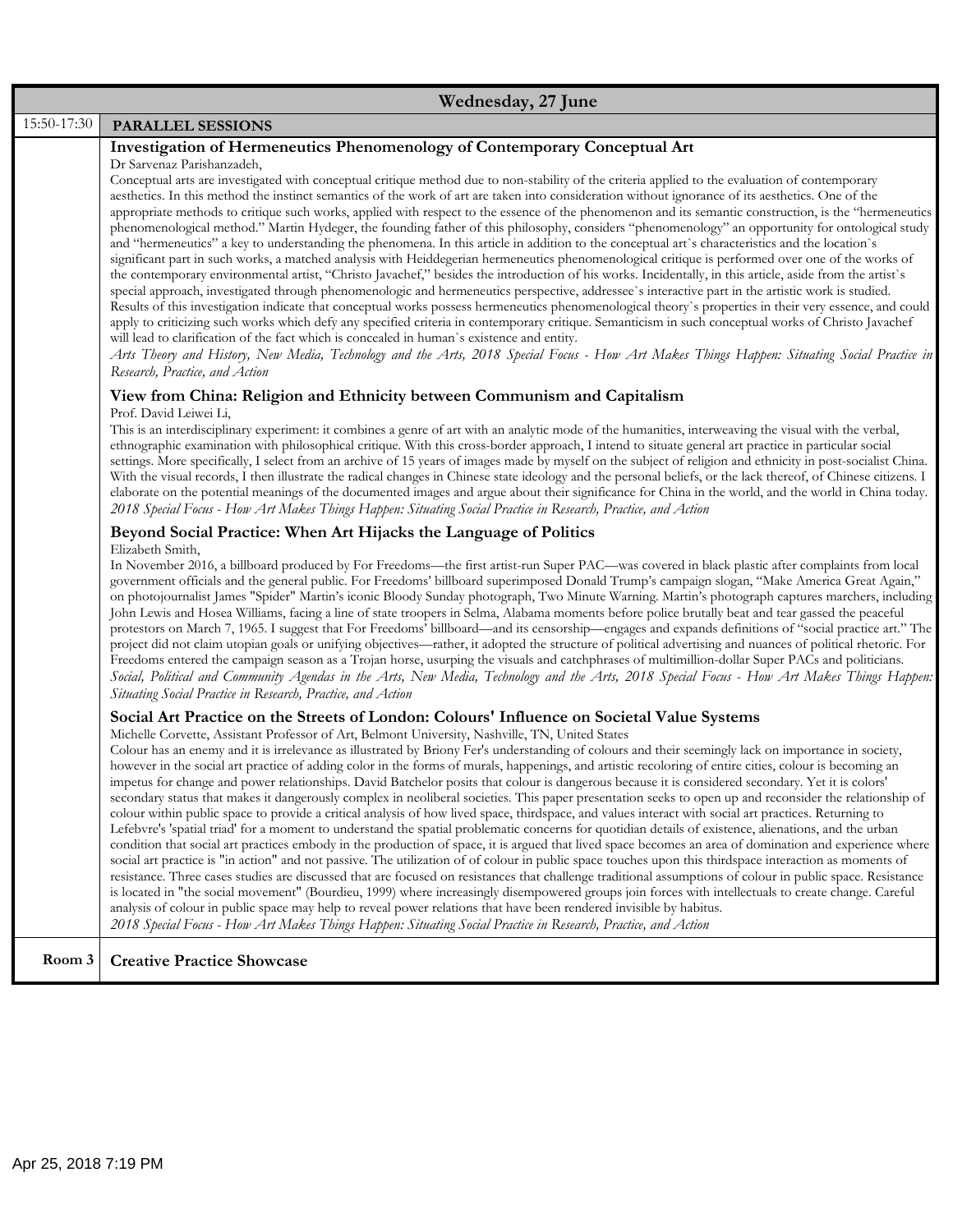|             | Wednesday, 27 June                                                                                                                                                                                                                                                                                                                                                                                                                                                                                                                                                                                                                                                                                                                                                                                                                                                                                                                                                                                                                                                                                                                                                                                                                                                                                                                                                                                                                                                                                                                                                                                                                                                                                                                                                                                                                                                                                                                                                                                                                                                                                                                                                                                                                                                                                                                                                                                                                                                                                                                                                                                                                                                                                           |
|-------------|--------------------------------------------------------------------------------------------------------------------------------------------------------------------------------------------------------------------------------------------------------------------------------------------------------------------------------------------------------------------------------------------------------------------------------------------------------------------------------------------------------------------------------------------------------------------------------------------------------------------------------------------------------------------------------------------------------------------------------------------------------------------------------------------------------------------------------------------------------------------------------------------------------------------------------------------------------------------------------------------------------------------------------------------------------------------------------------------------------------------------------------------------------------------------------------------------------------------------------------------------------------------------------------------------------------------------------------------------------------------------------------------------------------------------------------------------------------------------------------------------------------------------------------------------------------------------------------------------------------------------------------------------------------------------------------------------------------------------------------------------------------------------------------------------------------------------------------------------------------------------------------------------------------------------------------------------------------------------------------------------------------------------------------------------------------------------------------------------------------------------------------------------------------------------------------------------------------------------------------------------------------------------------------------------------------------------------------------------------------------------------------------------------------------------------------------------------------------------------------------------------------------------------------------------------------------------------------------------------------------------------------------------------------------------------------------------------------|
| 15:50-17:30 | PARALLEL SESSIONS                                                                                                                                                                                                                                                                                                                                                                                                                                                                                                                                                                                                                                                                                                                                                                                                                                                                                                                                                                                                                                                                                                                                                                                                                                                                                                                                                                                                                                                                                                                                                                                                                                                                                                                                                                                                                                                                                                                                                                                                                                                                                                                                                                                                                                                                                                                                                                                                                                                                                                                                                                                                                                                                                            |
|             | Close Distance: An Evolving Durational Performance and Intervention<br>Jen Urso Jen Urso,<br>Eileen Standley,<br>Using intense awareness in public and private spaces, Eileen Standley uses her body as a tool to track the edges and interiors of her and her<br>environment. Jen Urso uses this same awareness to track the edges of Standley's movement to record it in blind gesture drawings on paper or on public<br>surfaces. By addressing one another and their environment carefully, they highlight the desire to seek out the overt, sensational and spectacular. Their<br>work becomes the reverse. This heightened practice of paying attention—acknowledging the impact of a person, building, or movement in space—are<br>things happening here and now. The artists believe these micro-movements and presences are something we are always in tune with but tend to block<br>out, distracted by the allure of something more spectacular. As artists who have built their separate practices on the subtle, intricate and complex, they<br>believe that this sensibility they have honed can be used as a force to slow down and share a general awareness, acceptance and tenderness that appears<br>to often be lacking in our society. The resulting blind gesture drawings, left on paper or in the performed space, become a record of a small moment,<br>constantly in movement.<br>Arts Theory and History, 2018 Special Focus - How Art Makes Things Happen: Situating Social Practice in Research, Practice, and Action                                                                                                                                                                                                                                                                                                                                                                                                                                                                                                                                                                                                                                                                                                                                                                                                                                                                                                                                                                                                                                                                                                                                                           |
|             | <b>REBOOT Laboratory: Critical Repair and Maintenance</b><br>Rob Duarte, Assistant Professor, Department of Art, Florida State University, Tallahassee, FL, United States<br>The first project, "FixShop" is an effort to frame the acts of maintenance and repair as a form of critical and speculative (re)design. Through a mobile<br>venue that acts as a repair shop storefront, I accept outdated, obsolete, "broken" objects from the public. Subsequently, a form of "repair" takes place,<br>in which the goal is not to restore the object to its original function, but to reimagine/redesign the object as a non-product: a critical reflection of the<br>original that is explicitly political, personal, confrontational, or challenging. The second project is about a different kind of maintenance, working to<br>reclaim the material waste products of conspicuous consumption. Through a process of collecting YouTube "folk knowledge," reproducing DIY<br>designs, and developing low-tech, accessible processes and tools for materials recovery, the project works to transform waste materials to become<br>components of building systems. The subtext and driving motivation is to draw attention to consumer culture by making material and visible the<br>discards of that mode of production, to challenge individuals to examine their place in those systems and imagine the alternatives. Through this<br>Creative Practice Showcase, I intend to describe the ways in which these projects challenge the status quo of how we address the roles of audience,<br>community, and cross-disciplinary practices.<br>Social, Political and Community Agendas in the Arts, New Media, Technology and the Arts<br>Children, War, and Propaganda in the Cluster Project's Children's Guide to Weapons<br>Bob Paris, Associate Professor, Kinetic Imaging, VCU School of the Arts<br>The Cluster Project produces collaborative, multimedia artworks that explore weapons, war, civilian casualties and popular culture. As director of the<br>project, I conceive works that seek to challenge the collective alienation in the West toward war and attract viewers who don't typically frequent art<br>venues. This creative practice presentation surveys our works related to children and war, especially our new exhibition Children's Guide to Weapons, a<br>giddy spectacle about our culture's daily mix of violence and entertainment, and the patriotic role of children in a militarized state. The satirical<br>exhibition features a central laser-based interactive shooting game (hosted by "Cupcake," our teddy bear guide), animated tributes to beloved weapons, |
|             | drone war coloring books, twisted patriotic stickers, and militarized stuffed animals. Children's Guide to Weapons reflects the surreal normalization of<br>violence in our culture, references the widespread practice of using children as war propaganda for military recruitment and civilian obedience, and<br>ultimately considers how militarized cultures tend to create and promote a kind of infantilism, where its citizens are reduced to childlike endorsement of<br>complex and destructive policies.<br>Social, Political and Community Agendas in the Arts<br>If These Halls Could Talk: Connecting Community Artist and Cultural Assets<br>Peter Wood, Executive Director, New South Wales, Australia, Arts Northern Rivers<br>If These Halls Could Talk was a multi-arts initiative developed by Arts Northern Rivers, a regional arts development organisation based in New South<br>Wales, Australia. The project was developed to celebrate community halls and the role they play in society. Whether done up or worn out, these little<br>gems scattered around the country hold secrets of times gone by and memories of lives still being lived; from first kisses to kisses goodbye. At its core<br>this was a place-making project empowering communities to reengage with their community hall, to raise the roof and discover what's inside and driven<br>by artists commissioned to create site-specific works inspired by the unique narrative of the halls. The first iteration of the project was rolled out across<br>the seven local government areas of the Northern Rivers region of NSW over a two-year period and in eight key phases. The project captured the<br>imaginations of the Northern Rivers regional communities and attracted significant local and national media coverage. The scale and calibre of the If<br>These Halls Could Talk events is something rarely seen outside of metropolitan centres. The artists produced bold and captivating new works, which<br>activated the historic spaces giving new life and creating new memories for the halls. The project has been commissioned by the Sydney Festival and is<br>currently scheduled to be included in the 2019 Festival - a fine example of a significant and successful regional project transferring to an international<br>festival.<br>2018 Special Focus - How Art Makes Things Happen: Situating Social Practice in Research, Practice, and Action                                                                                                                                                                                                                                  |
| Room 4      | Art as Activism                                                                                                                                                                                                                                                                                                                                                                                                                                                                                                                                                                                                                                                                                                                                                                                                                                                                                                                                                                                                                                                                                                                                                                                                                                                                                                                                                                                                                                                                                                                                                                                                                                                                                                                                                                                                                                                                                                                                                                                                                                                                                                                                                                                                                                                                                                                                                                                                                                                                                                                                                                                                                                                                                              |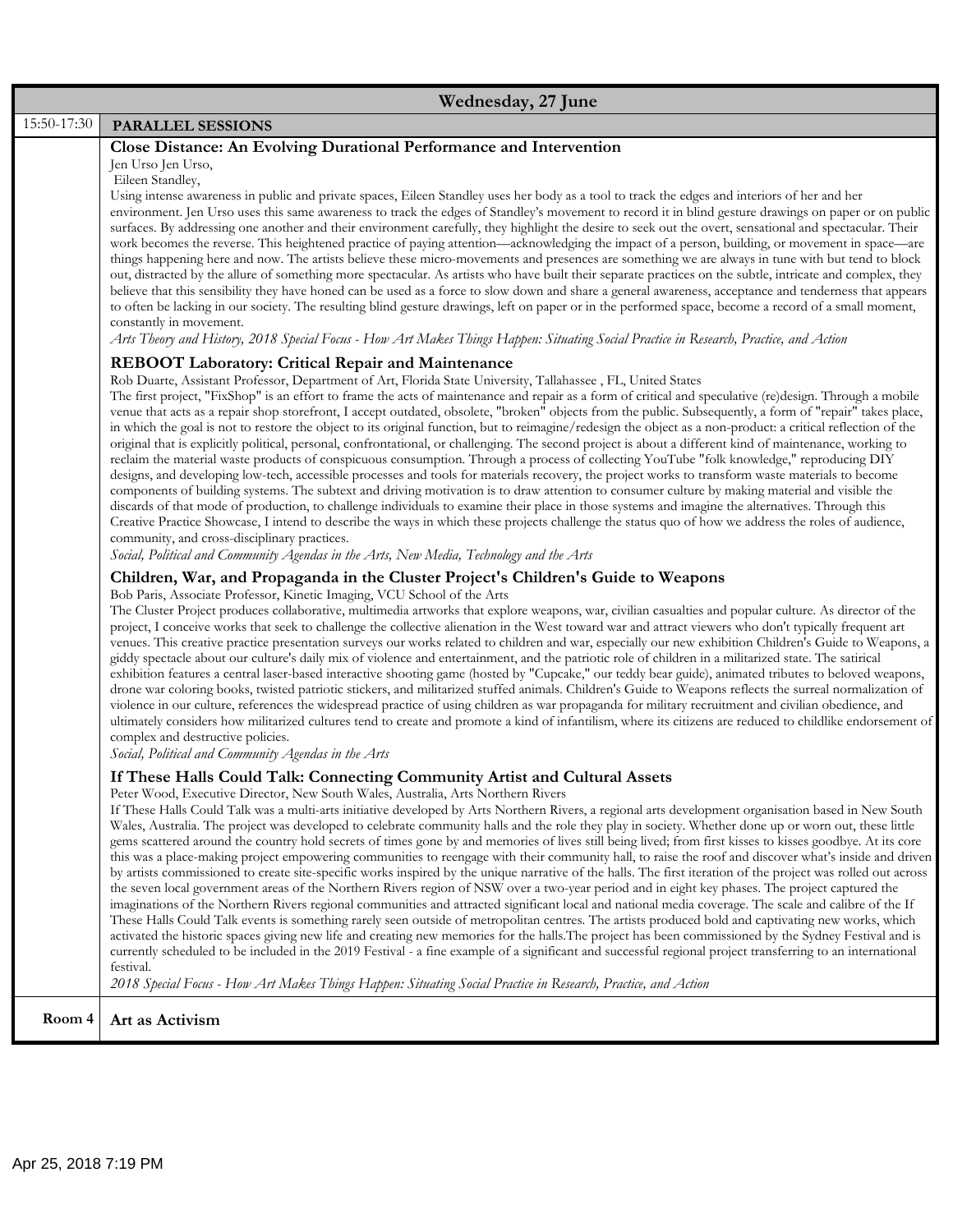|             | Wednesday, 27 June                                                                                                                                                                                                                                                                                                                                                                                                                                                                                                                                                                                                                                                                                                                                                                                                                                                                                                                                                                                                                                                                                                                                                                                                                                                                                                                                                                                                                                                                                                                                                                                                                                                                |
|-------------|-----------------------------------------------------------------------------------------------------------------------------------------------------------------------------------------------------------------------------------------------------------------------------------------------------------------------------------------------------------------------------------------------------------------------------------------------------------------------------------------------------------------------------------------------------------------------------------------------------------------------------------------------------------------------------------------------------------------------------------------------------------------------------------------------------------------------------------------------------------------------------------------------------------------------------------------------------------------------------------------------------------------------------------------------------------------------------------------------------------------------------------------------------------------------------------------------------------------------------------------------------------------------------------------------------------------------------------------------------------------------------------------------------------------------------------------------------------------------------------------------------------------------------------------------------------------------------------------------------------------------------------------------------------------------------------|
| 15:50-17:30 | PARALLEL SESSIONS                                                                                                                                                                                                                                                                                                                                                                                                                                                                                                                                                                                                                                                                                                                                                                                                                                                                                                                                                                                                                                                                                                                                                                                                                                                                                                                                                                                                                                                                                                                                                                                                                                                                 |
|             | Observing Communities and Perspectives of Visiting WoCA Projects and Its Exhibitions<br>Dr. Lauren Cross, Lecturer, Interdisciplinary Art and Design Studies, Art Education and Art History, University of North Texas<br>In 2013, a non-profit arts organization, WoCA Projects, was founded in Fort Worth, Texas. Since its creation, WoCA Projects has aimed to use<br>womanist praxis to connect diverse local communities to the arts, to dispel hegemonic definitions of communities of color, and to model diversity,<br>racial and gender equity, and inclusion within the art world. By offering high quality exhibitions, WoCA Projects also hoped to reframe the ways in<br>which the public viewed women of color (WoC) artists. In this paper, the researcher will explore the results of a visitor research study in which viewers<br>interpret their experiences during exhibitions by WoCA Projects. Responses of visitors to exhibitions at WoCA Projects were evaluated based on on-<br>site and internet surveys. This research uses WoCA Projects as a case study to provide insight into how visitors respond to exhibitions featuring women<br>of color (WoC) artists. In this way, visitor perceptions of WoCA Projects and its exhibtions may provide greater insight to how other art spaces can best<br>meet the needs of visitors interested in exploring artworks by WoC artists.<br>Social, Political and Community Agendas in the Arts                                                                                                                                                                                                              |
|             | Comunic-arte: Children's Expression in Colombia's Post Conflict Society<br>Dr. Maritza López de la Roche,<br>The paper presents an Aesthetic education project in Cali, Colombia, that stimulates expressive practices (drawing, dancing, drama, music and media) in<br>schools in low-income communities. The Faculty of Arts at the local state university developed the interdisciplinary framework. After half a century of<br>civil war and the 2017 peace agreement, a commitment to social justice involves us in the fair distribution of cultural goods, particularly learning<br>opportunities and resources. We draw on Gregory Sholette's ideas of the counter-public sphere (2011), and also on Argentine author Reinaldo Laddaga<br>'s claim that 21st century arts must not be conceived as the realm of virtuous individuals who cultivate specialized talents, but rather as a field where<br>artists and non-artists meet, cooperate and create. (Estética de la emergencia, 2006). The new generations are an imaginative and ethical force. They<br>embody change in a society. Australian researchers Jane Kenway and Elizabeth Bullen have pointed out that new media cannot be regarded barely as<br>"entertainment." They represent current paths for family life, education, work, and citizen participation (2001). Through arts and media children are<br>encouraged to discover their talents, and to enhance their emotional, intellectual and aesthetic abilities. We stimulate children's capacities to understand<br>their social context. Also to learn about their civil, cultural and media rights and how to exercise them.<br>Arts Education |
|             | War Art: The Official Version and Artistic Truth<br>Dr. Kåre Dahl Martinse,<br>Kaare Dahl Martinsen,<br>British and Danish artists have interpreted their countries' participation in the wars in Iraq, Afghanistan, Somalia and Libya. Some of their works have<br>attracted nationwide attention not least because of the focus given to wounded or dead soldiers. This differs from the official framing of the military<br>operations where high-tech weaponry and targeted operations have reduced death and destruction to "collateral damage." Some of these works have<br>played a key role in the debate on the human costs of war, including how killed soldiers should be commemorated. In both countries, artists have<br>addressed questions of political responsibility more directly and with a greater popular impact than parliamentary debates. There are a few examples of<br>the opposite, of embedded artists mirroring the official version of the operations. This triggers the question of what an embedded artist actually sees<br>and whether her or his work is any more authentic than paintings created far away from the war theaters. Finally, the role played by museum in raising<br>popular awareness of what war entails will be addressed drawing upon examples from the Imperial War Museum (Britain) and the Museum of national<br>History (Denmark).<br>Social, Political and Community Agendas in the Arts                                                                                                                                                                                                                                |
|             | Crafting a Political Drama<br>Dr. Angie Farrow, Associate Professor, Massey University<br>Theatre has always been an excellent vehicle for political exchange: it thrives on dialectic and thematic tension and offers a visceral and emotional<br>intensity that other forms cannot match. However, when the politics of the play overwhelm the flow of the narrative or the emotional appeal of the<br>characters, the drama can lose its momentum and audience engagement. How is it possible to create a theatrical play that creates a useful balance<br>between political discourse and compelling storytelling? How can we make the political message of the play palatable, punchy and apparently impartial?<br>How can we create political theatre that will encourage change? Playwright Angie Farrow will consider these questions in relation to the writing of her<br>own full-length drama, "The Politician's Wife."<br>2018 Special Focus - How Art Makes Things Happen: Situating Social Practice in Research, Practice, and Action                                                                                                                                                                                                                                                                                                                                                                                                                                                                                                                                                                                                                               |
|             |                                                                                                                                                                                                                                                                                                                                                                                                                                                                                                                                                                                                                                                                                                                                                                                                                                                                                                                                                                                                                                                                                                                                                                                                                                                                                                                                                                                                                                                                                                                                                                                                                                                                                   |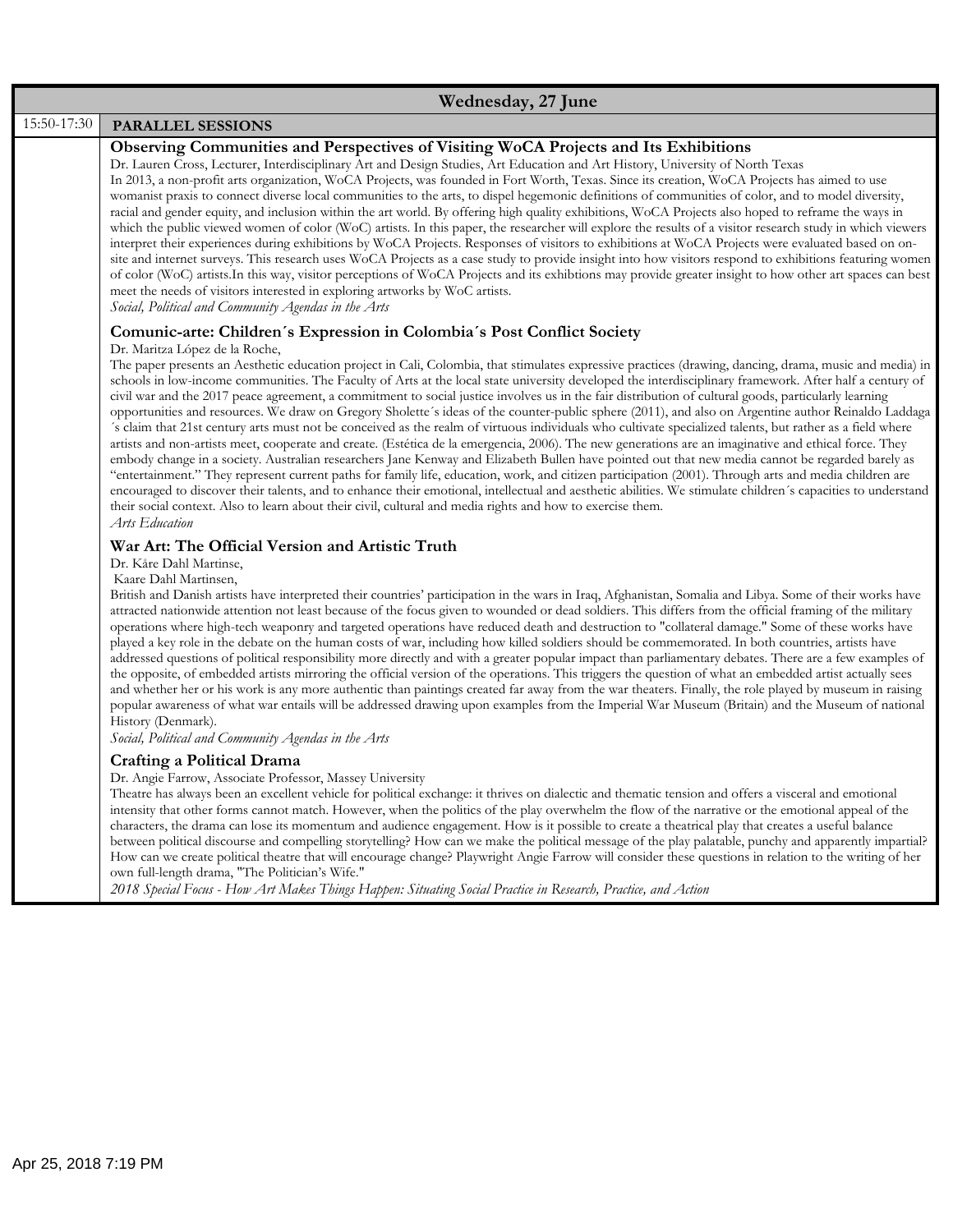|             | Thursday, 28 June                                                                                                                                                                                                                                                                                                                                                                                                                                                                                                                                                                                                                                                                                                                                                                                                                                                                                                                                                                                                                                                                                                                                                                                                                                                                                                                                                                                                                                                                                                                                                                                                                                                                                                                                                                                                                      |
|-------------|----------------------------------------------------------------------------------------------------------------------------------------------------------------------------------------------------------------------------------------------------------------------------------------------------------------------------------------------------------------------------------------------------------------------------------------------------------------------------------------------------------------------------------------------------------------------------------------------------------------------------------------------------------------------------------------------------------------------------------------------------------------------------------------------------------------------------------------------------------------------------------------------------------------------------------------------------------------------------------------------------------------------------------------------------------------------------------------------------------------------------------------------------------------------------------------------------------------------------------------------------------------------------------------------------------------------------------------------------------------------------------------------------------------------------------------------------------------------------------------------------------------------------------------------------------------------------------------------------------------------------------------------------------------------------------------------------------------------------------------------------------------------------------------------------------------------------------------|
| 08:00-09:00 | <b>Conference Registration Desk Open</b>                                                                                                                                                                                                                                                                                                                                                                                                                                                                                                                                                                                                                                                                                                                                                                                                                                                                                                                                                                                                                                                                                                                                                                                                                                                                                                                                                                                                                                                                                                                                                                                                                                                                                                                                                                                               |
| 09:00-09:25 | Daily Update                                                                                                                                                                                                                                                                                                                                                                                                                                                                                                                                                                                                                                                                                                                                                                                                                                                                                                                                                                                                                                                                                                                                                                                                                                                                                                                                                                                                                                                                                                                                                                                                                                                                                                                                                                                                                           |
| 09:25-10:00 | <b>Plenary Session</b>                                                                                                                                                                                                                                                                                                                                                                                                                                                                                                                                                                                                                                                                                                                                                                                                                                                                                                                                                                                                                                                                                                                                                                                                                                                                                                                                                                                                                                                                                                                                                                                                                                                                                                                                                                                                                 |
| 10:00-10:30 | <b>Garden Conversation and Coffee Break</b>                                                                                                                                                                                                                                                                                                                                                                                                                                                                                                                                                                                                                                                                                                                                                                                                                                                                                                                                                                                                                                                                                                                                                                                                                                                                                                                                                                                                                                                                                                                                                                                                                                                                                                                                                                                            |
| 10:30-12:10 | <b>PARALLEL SESSIONS</b>                                                                                                                                                                                                                                                                                                                                                                                                                                                                                                                                                                                                                                                                                                                                                                                                                                                                                                                                                                                                                                                                                                                                                                                                                                                                                                                                                                                                                                                                                                                                                                                                                                                                                                                                                                                                               |
| Room 1      | <b>Representing Heritage</b>                                                                                                                                                                                                                                                                                                                                                                                                                                                                                                                                                                                                                                                                                                                                                                                                                                                                                                                                                                                                                                                                                                                                                                                                                                                                                                                                                                                                                                                                                                                                                                                                                                                                                                                                                                                                           |
|             | Storyboards of Palau: Cultural Expressions from Micronesia<br>Dr. Velma Yamashita,<br>Storyboards from the Republic of Palau emerged during the Japanese administration of the islands in the 1930s and are one of the most recognizable<br>and notable forms of art from the Micronesian region, particularly as a form of commoditized or tourist art. The commoditization of art, a<br>phenomenon often found in non-Western cultures, consists of complex relationships among artists, merchants, and consumers. These relationships<br>play significant roles in a market that seeks to satisfy consumers, a group that frequently consists of outsiders or tourists. Although initially viewed as<br>degenerate and inauthentic, works created specifically for sale have come to be recognized as objects with cultural significance. Steiner and Phillips<br>recognize that within different contexts, the objects may be viewed and appreciated within an art-artifact-commodity triad. When viewed within these<br>three contexts, the researcher, collector, and consumer gain different types of cultural information from the visual elements and the documentation<br>associated with storyboards. The research includes surveys of museums and interviews with carvers to identify aspects of storyboard production and<br>provides a comprehensive history of these commoditized objects and their significance. The storyboard, then, may be viewed as a commodity that is<br>created to present a cultural past to the consumer.<br>Social, Political and Community Agendas in the Arts<br>Monuments: Vehicles for Division and Healing<br>Dr. Christine Neal,<br>Public monuments, as embedded elements of a community's artistic milieu, can be catalysts for both divisiveness and healing, sometimes at separate |
|             | times but also in other contexts as the collective memory changes over time. This paper will examine the role of memorial sculpture by focusing on<br>several works from the oeuvre of Theodora Alice Ruggles Kitson (1871-1932), one of the foremost American women artists of her day. Additionally,<br>this research will investigate the role that gender politics may play in reflecting the altering cultural paradigm. Finally, the relevance of public<br>monuments and the inclusion of marginalized people, will be posited for discussion.<br>Arts Theory and History                                                                                                                                                                                                                                                                                                                                                                                                                                                                                                                                                                                                                                                                                                                                                                                                                                                                                                                                                                                                                                                                                                                                                                                                                                                       |
|             | Indigenous Arts and Audiences: Influence and Impact at the Venice Biennale<br>Nancy Marie Mithlo,<br>In the summer following the 2016 - 2017 water protector movement on the Standing Rock Indian Reservation, three Native American women<br>presented their artwork on the occasion of the Venice Biennale. Titled "Wah.shka," Marcella Ernest, Shan Goshorn and Keli Mashburn's artistic<br>statements directly addressed the sacredness of water, the role of women and threats to our tribal sovereignty. A common response to these efforts is to<br>question the level of impact on an international audience who are assumed to be the primary focus of exhibition aims. This paper, as relayed by a co-<br>curator of the exhibition, argues that audience response is but one of the many legitimizing platforms available at this most central international arts<br>festival. While public influence is a mainstay of similar activist and politicized artistic interventions (our exhibition is largely unsanctioned), the power of<br>presence meaningfully achieves alternative aims of selfhood aligned with Indigenous protocols. Rather than resulting in a cultural flattening, these<br>forays into the globalized art world engenders perspectives not readily available "at home." Native belonging in urban globalized contexts is not at odds<br>with a simultaneous claim to aboriginal territories, languages, and ceremony.<br>2018 Special Focus - How Art Makes Things Happen: Situating Social Practice in Research, Practice, and Action                                                                                                                                                                                                                                                                |
|             | (Re)mapping Ontario: The (De)colonial AestheSis/AestheTics of Susan Blight and Hayden King's Ogimaa<br>Mikana<br>Melissa Nesrallah,<br>Drawing on the work of Walter D. Mignolo and Rolando Vasquez (2013), Mishuana Goeman (2013), Gerald Vizenor (2008), Jarret Martineau and Eric<br>Ritskes (2014), among others, I argue that Ogimaa Mikana represents a powerful form of (de)colonial aestheSis/aestheTics; one which serves to rupture<br>settler colonialism through the (re)mapping/(re)storying of the Canadian landscape. I also suggest that, by making visible the presence of Indigenous<br>peoples on the land, Ogimaa Mikana can be understood as an important form of Indigenous "fugitivity" (Martineau & Ritskes, 2014) and<br>"survivance" (Vizenor, 2008). Lastly, I contend that the act of (re)storing Anishinaabemowin place-names works to activate (de)colonial possibilities<br>through the rejection of imperial and colonial geographies, as well as the (re)centering of Indigenous knowledges, lifeways, and futurities.<br>Social, Political and Community Agendas in the Arts                                                                                                                                                                                                                                                                                                                                                                                                                                                                                                                                                                                                                                                                                                                         |
| Room 2      | <b>Crossing Borders</b>                                                                                                                                                                                                                                                                                                                                                                                                                                                                                                                                                                                                                                                                                                                                                                                                                                                                                                                                                                                                                                                                                                                                                                                                                                                                                                                                                                                                                                                                                                                                                                                                                                                                                                                                                                                                                |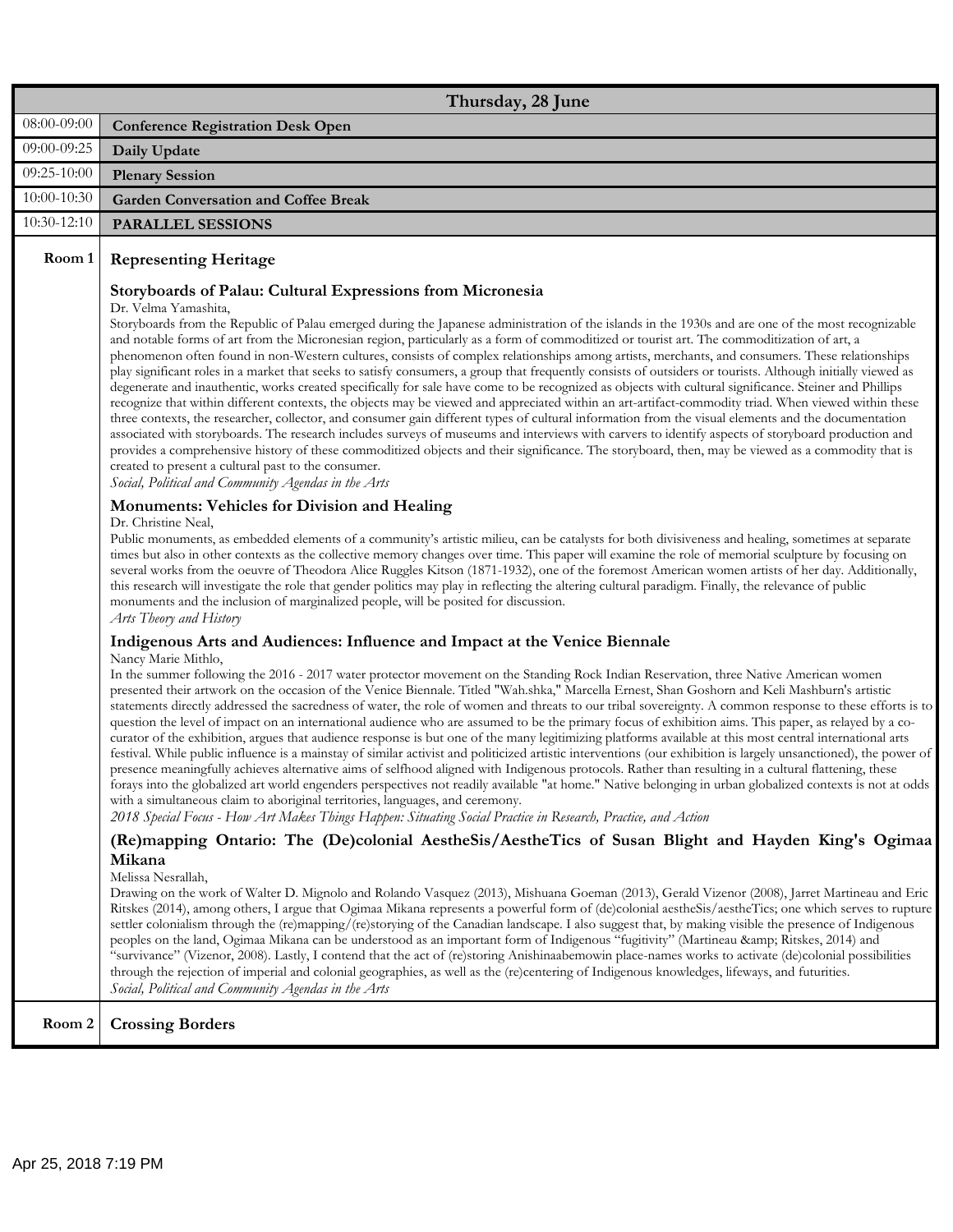|             | Thursday, 28 June                                                                                                                                                                                                                                                                                                                                                                                                                                                                                                                                                                                                                                                                                                                                                                                                                                                                                                                                                                                                                                                                                                                                                                                                                                                                                                                                                                                                                                                                                                                                                                                                                                 |
|-------------|---------------------------------------------------------------------------------------------------------------------------------------------------------------------------------------------------------------------------------------------------------------------------------------------------------------------------------------------------------------------------------------------------------------------------------------------------------------------------------------------------------------------------------------------------------------------------------------------------------------------------------------------------------------------------------------------------------------------------------------------------------------------------------------------------------------------------------------------------------------------------------------------------------------------------------------------------------------------------------------------------------------------------------------------------------------------------------------------------------------------------------------------------------------------------------------------------------------------------------------------------------------------------------------------------------------------------------------------------------------------------------------------------------------------------------------------------------------------------------------------------------------------------------------------------------------------------------------------------------------------------------------------------|
| 10:30-12:10 | PARALLEL SESSIONS                                                                                                                                                                                                                                                                                                                                                                                                                                                                                                                                                                                                                                                                                                                                                                                                                                                                                                                                                                                                                                                                                                                                                                                                                                                                                                                                                                                                                                                                                                                                                                                                                                 |
|             | Re-theorising and Envisioning Text as Image: A Concept in Practice-based Research in Painting                                                                                                                                                                                                                                                                                                                                                                                                                                                                                                                                                                                                                                                                                                                                                                                                                                                                                                                                                                                                                                                                                                                                                                                                                                                                                                                                                                                                                                                                                                                                                     |
|             | Dr. Emmanuel Ikemefula Irokanulo,<br>This study examines texts and images and the poetic connection between the two, by explicating how text gives life to image and image subsequently<br>informs and inspires text. It also sets out to examine how art practice creates knowledge and induces philosophy. The study is inspired by Paul<br>Gauguin's theory on the inclusion of shadow in painting. This study aims at creating paintings through observation of images derived from shadows.<br>Shadows are here reconstructed in painting as independent images and not as appendages to any phenomenal object. The study explores the texts of<br>Kantian and Heideggerian philosophy to create paintings given Onyinyo local mythological theory life within a contemplative space. The literature<br>review shows that shadow had been in existence before the researcher engaged in this study but, the nature of inquiry differs from previous ones in<br>traditional painting practice. Participatory technique was adapted as research method and phenomenological theories and philosophy formed the focus<br>of this study, which assesses art, especially how painting can inform theory and theory as well informs painting practice. The research establishes that<br>the practice of painting and knowledge are inseparable and that painting is a visual narrative that could be read through careful contemplation and that<br>painting could lead a critical argument for the topicality of the visual arts.<br>Arts Theory and History                                                                                      |
|             | University Art Gallery as Center for Interdisciplinary Creative Collaborations: Incubator Exhibits Where Art<br><b>Makes Things Happen!</b>                                                                                                                                                                                                                                                                                                                                                                                                                                                                                                                                                                                                                                                                                                                                                                                                                                                                                                                                                                                                                                                                                                                                                                                                                                                                                                                                                                                                                                                                                                       |
|             | Carrie Weis,<br>Over the last decade the Art Gallery Director at Ferris State University, a historically technical institution, noticed a steady decline in faculty and student<br>participation. It was hard to acknowledge, but the role of the gallery as a place to view art was becoming increasingly irrelevant. The director decided to<br>re-envision the gallery with the primary goal of becoming an educational resource, despite the challenge of interacting with many non-art majors. With<br>some imagination, a lot of collaboration, and much excitement, the gallery's first three incubator exhibits proved extremely successful. The<br>collaborations met pedagogical needs, and engaged students in interdisciplinary, non-traditional interactions that ultimately resulted in gallery<br>exhibitions. By facilitating the artistic and creative process thematically through faculty led assignments that linked numerous disciplines in various<br>ways, students were provided a deeper challenge in conceptualization and creative problem solving. By having their work culminate in a gallery<br>exhibition, the participating faculty and students are able to see the practical application of their collective assignments. The momentum continues to<br>grow, annual visitors to the gallery have tripled. Yet, more importantly, the gallery has discovered a way to critically engage individuals with an<br>educational platform that showcases art and creativity.<br>Arts Theory and History, 2018 Special Focus - How Art Makes Things Happen: Situating Social Practice in Research, Practice, and Action |
|             | To Hear a Shadow: Natural Frequencies and the Latent World                                                                                                                                                                                                                                                                                                                                                                                                                                                                                                                                                                                                                                                                                                                                                                                                                                                                                                                                                                                                                                                                                                                                                                                                                                                                                                                                                                                                                                                                                                                                                                                        |
|             | Dr. Dana Cooley,<br>In the early twentieth century, many European avant-garde artists were taken with scientific and technological developments such as wireless radio,<br>film, Einstein's theory of relativity, and the emergent field of quantum physics which atomized the universe. The ephemeral, the intangible; the world<br>seemed governed by imperceptible, granular forces that played with time, location, and perception. In response, figures such as Lazslo Moholy Nagy<br>and Walter Benjamin, saw the artist as an seismic instrument calibrated to pick up the faintest of reverberations of this newly redesigned universe,<br>something of a canary in a coal mine. Since that time, many artists (Alvin Lucier, Rafael Lozano-Hemmer, Nick Verstandhave, Christiana Kubisch, and<br>Di Mainstone, for example) have taken the frequencies of the natural world as their material. As instruments to amplify the imperceptible (such as EEG<br>devices which read brain activity) become increasingly available to artists, what can they telegraph to us? In this paper, I argue that art which routes the<br>intangible physics of the world (from the geological to the biological) into our perceptual register helps us tune into those faint reverberations which<br>flutter and fluctuate around and through us, reminding us of the interconnectedness of the world and what is at stake if we ignore this netted existence.<br>2018 Special Focus - How Art Makes Things Happen: Situating Social Practice in Research, Practice, and Action                                                                        |
|             | Objective Time, Temporality, and Poietics: Our Contemporary Problem with Time                                                                                                                                                                                                                                                                                                                                                                                                                                                                                                                                                                                                                                                                                                                                                                                                                                                                                                                                                                                                                                                                                                                                                                                                                                                                                                                                                                                                                                                                                                                                                                     |
|             | Paige Lunde,<br>We need a new way to approach time in education. In order to understand the relationship that we have with the concept of time I will identify<br>genealogical connections that structured conceptual time by questioning the way conceptual time was historically shaped alongside ideal notions of<br>dualism and correctness that remain in educational pedagogy. I want to know how ancient expressions of temporality were lost as Western culture<br>instituted a fixed framework for objective time. In this paper, I contend that a belief in time as a linear succession sends human awareness toward<br>external objects because linearity is directed by the next object or minute. A mechanical system separates objects into successive states, which forces<br>humanity to efficiently and logically predict outcomes. To disrupt a strict objective framework, I will study the ideas and artwork of John Cage.<br>Essentially, his sound experiments will inform my investigation regarding temporality, which I will relate to philosophers including Henri Bergson,<br>Martin Heidegger, and Mikhail Bakhtin, among others. Further, I will relate the former philosophers to Cage's process that explores unpredictability<br>and compare Cage's process to Heidegger's proposal that poietics or poiesis breaks our everyday reference to meaning.<br>Arts Education, New Media, Technology and the Arts                                                                                                                                                                                                      |
| Room 3      | <b>Emerging Aesthetics</b>                                                                                                                                                                                                                                                                                                                                                                                                                                                                                                                                                                                                                                                                                                                                                                                                                                                                                                                                                                                                                                                                                                                                                                                                                                                                                                                                                                                                                                                                                                                                                                                                                        |
|             |                                                                                                                                                                                                                                                                                                                                                                                                                                                                                                                                                                                                                                                                                                                                                                                                                                                                                                                                                                                                                                                                                                                                                                                                                                                                                                                                                                                                                                                                                                                                                                                                                                                   |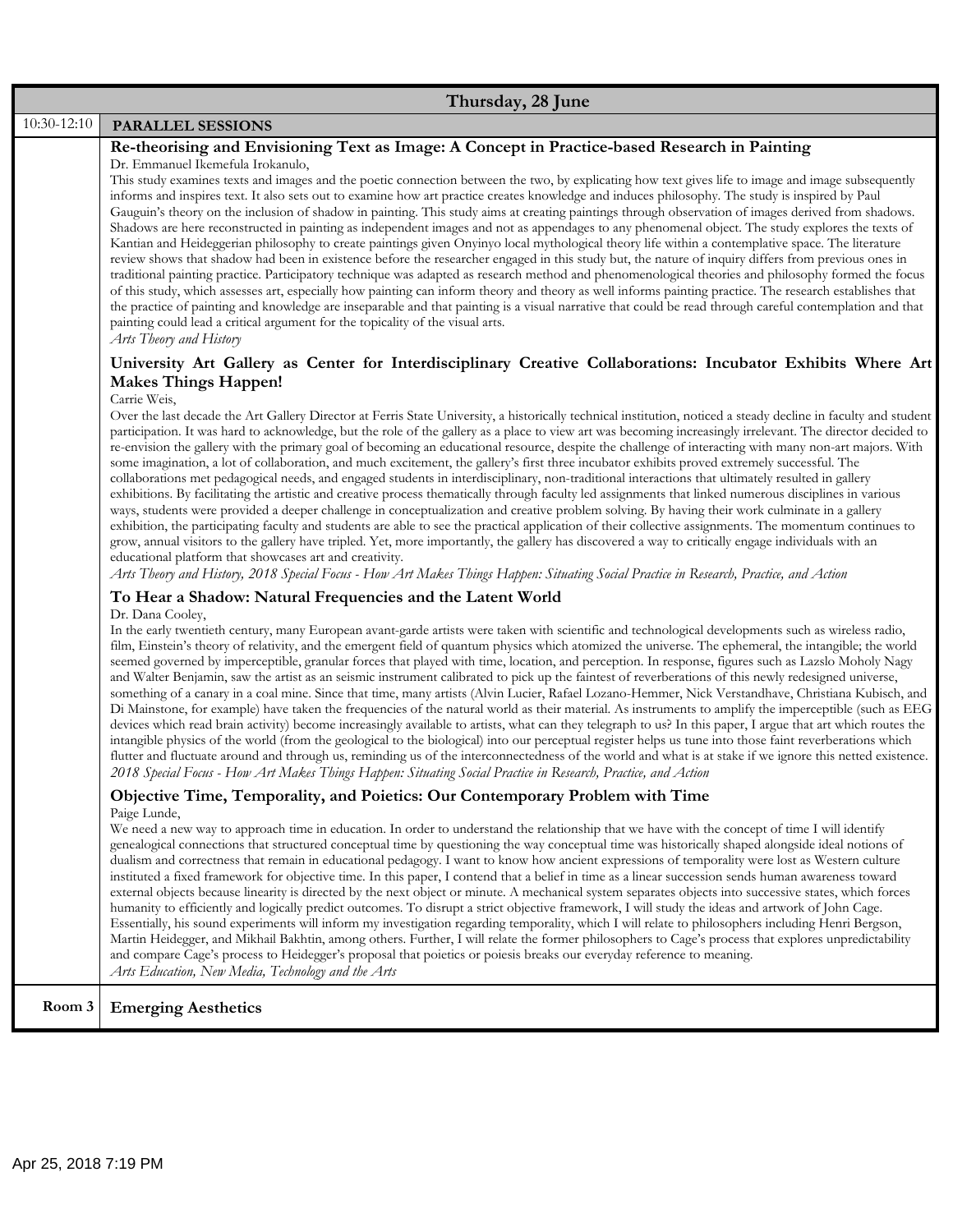|             | Thursday, 28 June                                                                                                                                                                                                                                                                                                                                                                                                                                                                                                                                                                                                                                                                                                                                                                                                                                                                                                                                                                                                                                                                                                                                                                                                                                                                                                                                                                                                                                                                                                                                                                                                                                                                                                                                                                                                                                                        |
|-------------|--------------------------------------------------------------------------------------------------------------------------------------------------------------------------------------------------------------------------------------------------------------------------------------------------------------------------------------------------------------------------------------------------------------------------------------------------------------------------------------------------------------------------------------------------------------------------------------------------------------------------------------------------------------------------------------------------------------------------------------------------------------------------------------------------------------------------------------------------------------------------------------------------------------------------------------------------------------------------------------------------------------------------------------------------------------------------------------------------------------------------------------------------------------------------------------------------------------------------------------------------------------------------------------------------------------------------------------------------------------------------------------------------------------------------------------------------------------------------------------------------------------------------------------------------------------------------------------------------------------------------------------------------------------------------------------------------------------------------------------------------------------------------------------------------------------------------------------------------------------------------|
| 10:30-12:10 | PARALLEL SESSIONS                                                                                                                                                                                                                                                                                                                                                                                                                                                                                                                                                                                                                                                                                                                                                                                                                                                                                                                                                                                                                                                                                                                                                                                                                                                                                                                                                                                                                                                                                                                                                                                                                                                                                                                                                                                                                                                        |
|             | Aesthetics at Work: Cultivating an Aesthetic Sensibility to Enhance Well-Being and How We Think and Do<br>Dr. Wanda Hurren,<br>Aesthetic surroundings are linked to creativity, productivity, and well-being. The common response to this link in places where we think and do our<br>work typically involves renovating to promote more aesthetic surroundings. Structural and financial implications of such alterations are not always<br>feasible. In many cases people have little agency over adjusting the aesthetics of the places where they think and do their work. However, people do<br>have agency over adjusting how they think about the aesthetics of their workplace. The studies reported here asked: Does cultivating an aesthetic<br>sensibility among people in their workplace enhance how they think and do their work? Cultivating an aesthetic sensibility means becoming attuned to<br>the aesthetic aspects that are present: perhaps the play of light in a stairwell, or the colours in a stack of files. People in several places of work and study<br>participated in studio + exhibit projects wherein contemplative photography was explored as one way to pay attention to the everyday aesthetics in a<br>place of work or study. Implications for everyday places and communities wherein people think and do their work will be discussed.<br>Social, Political and Community Agendas in the Arts                                                                                                                                                                                                                                                                                                                                                                                                                                  |
|             | Emerging Aesthetic Experience: New Forms of Cognitive Sensitivity in Interactive Art<br>Claudia Mosqueda, Researcher Professor, Metropolitan Autonomous University campus Lerma<br>The interactive work of art of the 21st century seeks to produce in active viewers an emerging aesthetic experience. This emerging aesthetic experience<br>reconfigures all the sensory, olfactory, tactile, emotional, visual, neuronal experience that occurs in the body as an integral unit to generate new sensitive<br>and perceptual syntheses. This interaction is processed at the individual level by the body that experiences it, but also globally because it is a framework<br>of stimuli, simultaneous and emerging actions. This process of cognition is what Varela defines as: the global is at the same time the cause and<br>consequence of local actions that occur all the time in my body. From the above, we propose as the purpose of this text that: interactive works of art<br>offer emerging aesthetic experiences where the body is the main protagonist, because from it, the local and global process of cognition is given. The<br>methodological structure of this work is as follows: to define the aesthetic experience in aesthetic terms, to describe the notion of emergency as a<br>cognitive learning experience, that from the theoretical perspective of Chilean thinker Francisco Varela, emergence is a form Of cognition, as a co-<br>determination between local elements and the global cognitive subject, and to explain how the emerging aesthetic experience in Interactive Art works is<br>understood from specific examples. With this, we try to explain how the artistic experience of the 21st century responds to novel processes of cognition<br>as the ultimate stage of experience.<br>New Media, Technology and the Arts |
|             | Object of Experience: Object, Space and the Photograph<br>James A. Rhodes,<br>Photographs are inherently illusionary by the nature in which they are recorded, and this illusion can be explored to create an experience. Roland<br>Barthes's definition of art photography in Camera Lucida and James Elkins's unpacking of photography in What Photography is are compared to works<br>like Gwon Osang's Deodorant Type series. Osang's work takes the understanding of photographic objects in Elizabeth Edwards article Material<br>Beings: Objecthood and Ethnographic Photographs one step further. Photographic objects come to life through a process of reflection, an artist can<br>create photographic objects through framing and reframing of their own work by analysing what the work is, and how the work will live within a space.<br>The illusion the work creates causes the audience to question their preconceived experience of the space and the object. By incorporating aspects from<br>James Turrell's use of space, Peter Bunnell's photographic sculptures and Duchamp's questioning of the art object while working with images created<br>with a camera an artist can create photographic objects that question the definition Barthes and Elkins gave to photography, and explore Edwards's and<br>Osang's understanding of the materiality of a photographic object.<br>Arts Theory and History                                                                                                                                                                                                                                                                                                                                                                                                                                          |
|             | And You and I: The Aesthetic Attitude and the Beautiful Thou<br>Mason Johnson, Teaching Assistant, Department of Classics and Ancient Near Eastern Studies, University of Wisconsin - Madison<br>In this paper, I seek to defend the notion of the disinterested aesthetic attitude, as put forth by Immanuel Kant in his Critique of Judgment, by<br>analyzing and refuting arguments made against it, particularly by George Dickie. Further, through comparison with Martin Buber's I and Thou, I argue<br>that the aesthetic attitude is really a means of relation, and that when we make an aesthetic judgment (i.e. that something is beautiful), we approach the<br>artwork as if it were an independent, autonomous subject. Using the work of H.P. Grice and Jacques Derrida, I argue that artworks have a semantic<br>autonomy to provide a range of different meanings, differing from other forms of communication and lending themselves more human qualities.<br>However, because artworks cannot actually speak up to defend themselves, I propose an ethics of the aesthetic, based on the Kantian categorical<br>imperative, to justify why propaganda and censorship are wrong from the perspective of artworks themselves, and not just from viewers.<br>Arts Theory and History                                                                                                                                                                                                                                                                                                                                                                                                                                                                                                                                                                     |
| Room 4      | The Contemporary Stage                                                                                                                                                                                                                                                                                                                                                                                                                                                                                                                                                                                                                                                                                                                                                                                                                                                                                                                                                                                                                                                                                                                                                                                                                                                                                                                                                                                                                                                                                                                                                                                                                                                                                                                                                                                                                                                   |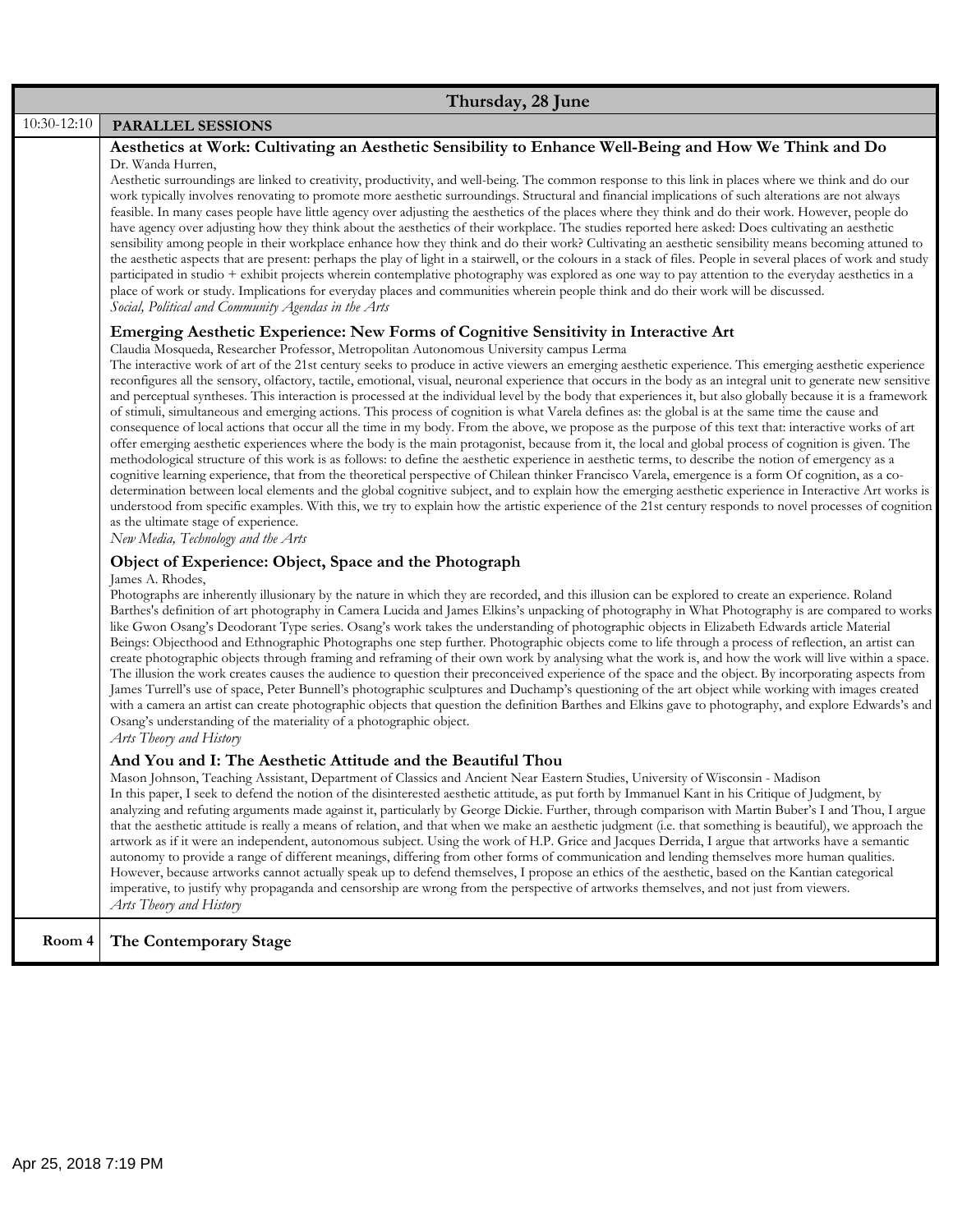|             | Thursday, 28 June                                                                                                                                                                                                                                                                                                                                                                                                                                                                                                                                                                                                                                                                                                                                                                                                                                                                                                                                                                                                                                                                                                                                                                                                                                                                                                                                                                                                                                                                                                                                                                                                                                                                                                                                                                                                         |  |  |
|-------------|---------------------------------------------------------------------------------------------------------------------------------------------------------------------------------------------------------------------------------------------------------------------------------------------------------------------------------------------------------------------------------------------------------------------------------------------------------------------------------------------------------------------------------------------------------------------------------------------------------------------------------------------------------------------------------------------------------------------------------------------------------------------------------------------------------------------------------------------------------------------------------------------------------------------------------------------------------------------------------------------------------------------------------------------------------------------------------------------------------------------------------------------------------------------------------------------------------------------------------------------------------------------------------------------------------------------------------------------------------------------------------------------------------------------------------------------------------------------------------------------------------------------------------------------------------------------------------------------------------------------------------------------------------------------------------------------------------------------------------------------------------------------------------------------------------------------------|--|--|
| 10:30-12:10 | PARALLEL SESSIONS                                                                                                                                                                                                                                                                                                                                                                                                                                                                                                                                                                                                                                                                                                                                                                                                                                                                                                                                                                                                                                                                                                                                                                                                                                                                                                                                                                                                                                                                                                                                                                                                                                                                                                                                                                                                         |  |  |
|             | Exploring the Life of Women in Prison in Megan Terry's Play "Babes in the Bighouse"                                                                                                                                                                                                                                                                                                                                                                                                                                                                                                                                                                                                                                                                                                                                                                                                                                                                                                                                                                                                                                                                                                                                                                                                                                                                                                                                                                                                                                                                                                                                                                                                                                                                                                                                       |  |  |
|             | Dr. Judith Babnich,<br>In November of 1974 playwright in residence at the Omaha Magic Theatre (OMT), Megan Terry, wrote an original musical play that focused on the<br>struggles of women in prison. Written to raise the attention of the audience members to the harsh realities of incarcerated women, Babes in the<br>Bighouse (Babes) focused on the need for prison reform. At the time. OMT was one of the few working alternative theatres in the country. Founded in<br>1969 by Jo Ann Schmidman, the theatre consistently produced original musicals for 38 years before Jo Ann and Megan retired in 2007. Alternative<br>theatre, whether it is called experimental, avant garde, or radical is theatre that challenges, the traditional realism of the stage and, in doing so, offers a<br>different approach to the dramatic experience. Babes is a transformational play written in two acts combining poetry, song, dance and continual<br>metamorphosis. While in residence at OMT, both women had been researching the subject of prison life for female prisoners, something that<br>influenced the growth of Babes. Now, 33 years later, have conditions improved for working women? According to Amnesty International's 'Women in<br>Prison: A Fact Sheet', similar issues persist: correctional officials have subjected female inmates to rape, other sexual assault, and groping during body<br>searches. My paper will explore prison reform in the context of Babes contrasted with the accounts of prison conditions for women today.<br>2018 Special Focus - How Art Makes Things Happen: Situating Social Practice in Research, Practice, and Action                                                                                                                                        |  |  |
|             | Technological Innovations on Stage Management Profession in the Context of Modern Canadian Theatre                                                                                                                                                                                                                                                                                                                                                                                                                                                                                                                                                                                                                                                                                                                                                                                                                                                                                                                                                                                                                                                                                                                                                                                                                                                                                                                                                                                                                                                                                                                                                                                                                                                                                                                        |  |  |
|             | Irina Tuzlukova,<br>Modern Canadian theatre practice is 'infinite' as described by Wagner. It is rooted in longstanding history of multicultural and multiethnic theatrical art<br>and craft; dedication, talent and enthusiasm of people involved. It is inseparable from the dynamic developments in the fields of arts innovation<br>brought about by modern approaches to theatre production, and advancements in technology. This paper explores the effects of advancements in<br>technology on stage management profession in the context of modern Canadian theatre. It starts with looking at the historical roots of stage<br>management in terms of responsibilities and workstyle (e.g. communication style, work hours, etc.). Then, it briefly describes the milestones in the<br>history of modern Canadian theatre practice in relation to stage management and technological innovations, and whether these have affected the<br>responsibilities and style of work of stage managers in terms of introduction of any new responsibilities and work styles, development of the profession<br>and shaping its future. At the end, the impact of technological innovations in modern Canadian theatre are summarized in relation to the professional<br>roles of stage managers, their functions and style of work. The ideas of the importance of documenting and communicating the attributes of stage<br>management as a profession in the contemporary theatrical arts for its better understanding, appreciation and perceived quality enhancement, as well as<br>for filling an important gap in the modern history of the Canadian theatre, will also be shared with the audience.<br>2018 Special Focus - How Art Makes Things Happen: Situating Social Practice in Research, Practice, and Action |  |  |
|             | Performance Art and Its Features in Orlan's Artworks                                                                                                                                                                                                                                                                                                                                                                                                                                                                                                                                                                                                                                                                                                                                                                                                                                                                                                                                                                                                                                                                                                                                                                                                                                                                                                                                                                                                                                                                                                                                                                                                                                                                                                                                                                      |  |  |
|             | Mahmonir Mahmonir Shirazi,<br>In Twenty century, the New Arts phenomena appeared. One of them is performance art which has its definition and rules. As technology developed,<br>the artists worked in different fields of new arts. In their idea, every things can convey the meaning. Many of them look at the body as a medium and<br>use its functions to convey their messages through their art works. Some of them show masochistic behaviors toward their bodies. One among such<br>artists is Orlan. The French feminist artist, who changes her body into a medium for cultural motives by subjecting it to several operations. Her<br>surgeries were broadcasted in galleries and museums all over the world. She called her works carnal art and she considers them as performance art<br>pieces. This article is an introduction to performance art and its features and then comparing them with Orlan art. Applied research method is<br>descriptive analytical, and data are collected from libraries.<br>Arts Theory and History, Social, Political and Community Agendas in the Arts, New Media, Technology and the Arts                                                                                                                                                                                                                                                                                                                                                                                                                                                                                                                                                                                                                                                                               |  |  |
|             | Playwriting as Data Analysis: Converging Research and Representation<br>Dr. Mirna E. Carranza, Associate Professor, School of Social Work, McMaster University, Hamilton, Ontario, Canada<br>The goal of this paper is to discuss the role of the researcher in bringing forth new ways of seeing through artful interpretation. This can be understood<br>through the metaphor of the researcher "Breaking habits of seeing/knowing" in the viewer. This suggests that art interrupts viewers, ways of knowing<br>that have been shaped by stereotype and prejudice, for critical consciousness to emerge and to develop new ways to see and engage with the world. Arts<br>are accessible ways to encourage the audience in the processes of creating new meanings and fostering knowledge. This paper postulates that<br>performance ethnography can translate research into theatre as represented through the body. Representation reveals how culture "is done" through a<br>series of daily interactions within specific social and political guidelines. These will be explored through the processes by which transcripts, field notes<br>and memos are coded for inclusion in the representation. Ultimately, the analysis selects the most salient, highest impact and cohesive to produce<br>audience and participant reflexivity. While narrative inquiry, as used in the original data collection, allows for participants to tell their story and the<br>meanings associated, the performance ethnography presents an interpretive monologue intended to communicate the messages- known as "story re-<br>telling."<br>Arts Education                                                                                                                                                                      |  |  |
| 12:10-13:10 | Lunch                                                                                                                                                                                                                                                                                                                                                                                                                                                                                                                                                                                                                                                                                                                                                                                                                                                                                                                                                                                                                                                                                                                                                                                                                                                                                                                                                                                                                                                                                                                                                                                                                                                                                                                                                                                                                     |  |  |
| 13:10-13:55 | <b>PARALLEL SESSIONS</b>                                                                                                                                                                                                                                                                                                                                                                                                                                                                                                                                                                                                                                                                                                                                                                                                                                                                                                                                                                                                                                                                                                                                                                                                                                                                                                                                                                                                                                                                                                                                                                                                                                                                                                                                                                                                  |  |  |
| Room 1      | <b>Posters and Virtual Posters</b>                                                                                                                                                                                                                                                                                                                                                                                                                                                                                                                                                                                                                                                                                                                                                                                                                                                                                                                                                                                                                                                                                                                                                                                                                                                                                                                                                                                                                                                                                                                                                                                                                                                                                                                                                                                        |  |  |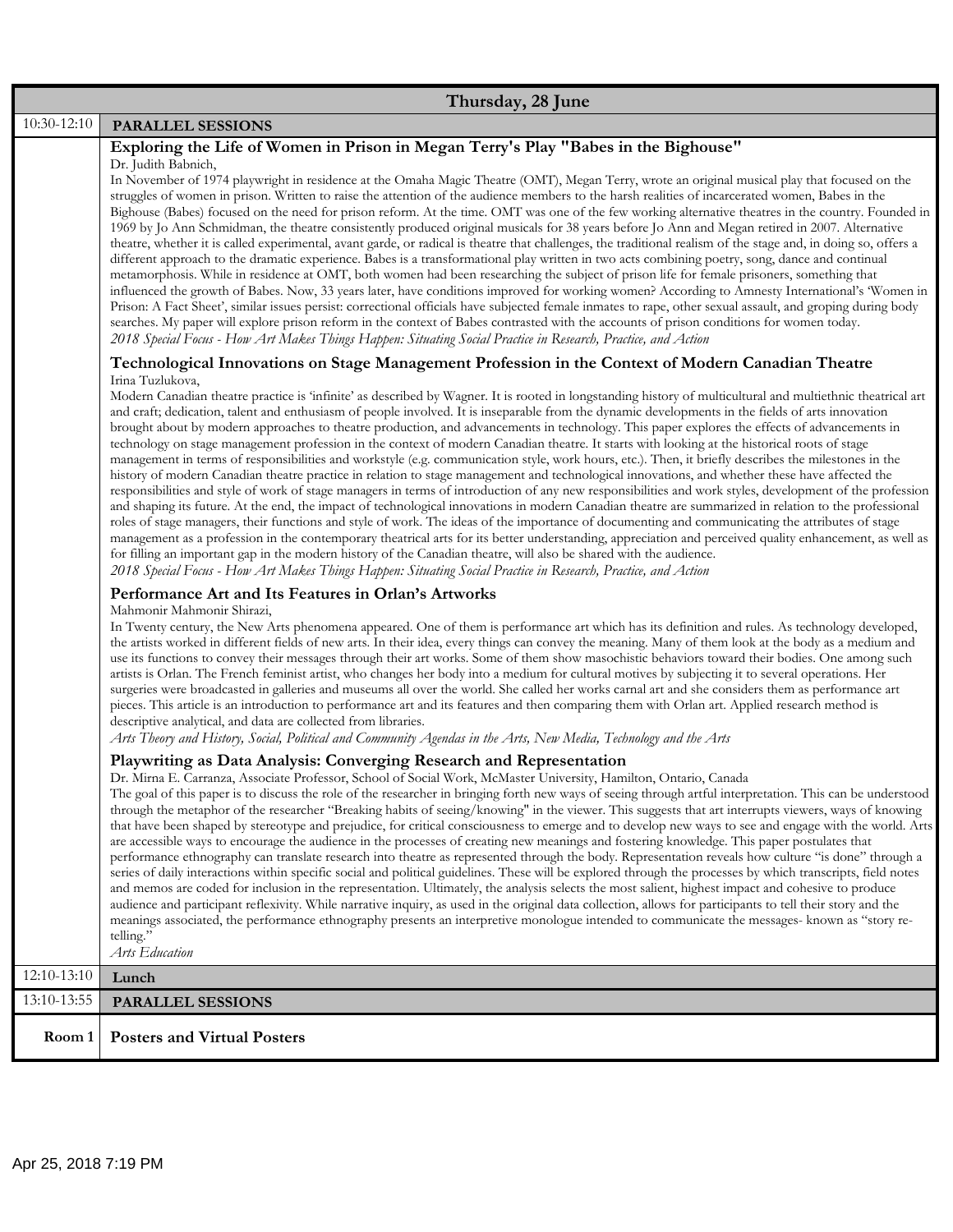|             | Thursday, 28 June                                                                                                                                                                                                                                                                                                                                                                                                                                                                                                                                                                                                                                                                                                                                                                                                                                                                                                                                                                                                                                                                                                                                                                                                                                                                                                                                                                                                                                                                                                                                                                                                                                                                                                                                                                                                                                                                                                                                                                                                                                                                                                                                                                      |
|-------------|----------------------------------------------------------------------------------------------------------------------------------------------------------------------------------------------------------------------------------------------------------------------------------------------------------------------------------------------------------------------------------------------------------------------------------------------------------------------------------------------------------------------------------------------------------------------------------------------------------------------------------------------------------------------------------------------------------------------------------------------------------------------------------------------------------------------------------------------------------------------------------------------------------------------------------------------------------------------------------------------------------------------------------------------------------------------------------------------------------------------------------------------------------------------------------------------------------------------------------------------------------------------------------------------------------------------------------------------------------------------------------------------------------------------------------------------------------------------------------------------------------------------------------------------------------------------------------------------------------------------------------------------------------------------------------------------------------------------------------------------------------------------------------------------------------------------------------------------------------------------------------------------------------------------------------------------------------------------------------------------------------------------------------------------------------------------------------------------------------------------------------------------------------------------------------------|
| 13:10-13:55 | <b>PARALLEL SESSIONS</b>                                                                                                                                                                                                                                                                                                                                                                                                                                                                                                                                                                                                                                                                                                                                                                                                                                                                                                                                                                                                                                                                                                                                                                                                                                                                                                                                                                                                                                                                                                                                                                                                                                                                                                                                                                                                                                                                                                                                                                                                                                                                                                                                                               |
|             | Preservation and Promotion of Indigenous Language and Culture through Artistic Activities in Education<br>Dr. Karla Del Carpio Ovando,<br>The research findings of a qualitative study I conducted at a Spanish-Indigenous elementary bilingual school will be shared in this poster. The beauty of<br>cultural and linguistic richness will be discussed through the sharing of examples of the activities that young indigenous children do in order to promote<br>their native language and culture. Examples of this are: poetry readings/recitals, bilingual theater plays, participation in national bilingual academic<br>programs and competitions, etc. Art has been a significant tool that has facilitated the promotion of the indigenous Tsotsil language and culture.<br>Arts Education, Social, Political and Community Agendas in the Arts, 2018 Special Focus - How Art Makes Things Happen: Situating Social Practice in<br>Research, Practice, and Action                                                                                                                                                                                                                                                                                                                                                                                                                                                                                                                                                                                                                                                                                                                                                                                                                                                                                                                                                                                                                                                                                                                                                                                                           |
|             | Diversity Study in Arts and Entertainment Venue Management<br>Jill Schinberg, Assistant Professor, Arts Administration, University of Kentucky, Lexington, KY, United States<br>The purpose of this project is to investigate the results of the 2017 International Association of Venue Managers (IAVM) study of diversity in the arts<br>and entertainment venue industry. This project explores the questions: What are the demographics of the arts and entertainment venue industry?, What<br>relationships, if any, exist between the categorical variables (e.g. the relationship between job category and gender) of this data set?, and What is the<br>probability of one under-represented class being in one group over another (e.g. job category and gender)? Leaders and staff of arts and entertainment<br>venues varying in size and function in North America and beyond were invited to participate in the study by way of a web-based survey. The survey<br>was conducted by the professional researchers for VenueDataSource, the research arm of the International Association of Venue Managers. The 2017<br>Diversity Study is the first self-study of its kind in the public assembly sphere. The answers to research questions concerning demographics,<br>relationships, and probabilities will provide much needed information to the association, researchers, employers, and job-seekers about the diversity (or<br>lack thereof) in the industry today.<br>Social, Political and Community Agendas in the Arts                                                                                                                                                                                                                                                                                                                                                                                                                                                                                                                                                                                                                                           |
|             |                                                                                                                                                                                                                                                                                                                                                                                                                                                                                                                                                                                                                                                                                                                                                                                                                                                                                                                                                                                                                                                                                                                                                                                                                                                                                                                                                                                                                                                                                                                                                                                                                                                                                                                                                                                                                                                                                                                                                                                                                                                                                                                                                                                        |
|             | The Feminine Gaze: Female Fashion Photographers from Midcentury America<br>Dr. Marie Botkin,<br>Among the various types of imagery that exist in the landscape of visual culture, fashion photographs are inherently complex. Several layers of cultural<br>meaning occur in one flattened hypertext and can be interpreted by various fields including psychologists, anthropologists, art historians, media scholars<br>and dress scholars. Many studies focus on body image, media impact, and advertising and are conducted to measure the impact on viewers. Where<br>some emphasize thin idealized body types popular in contemporary fashion magazines (Yu, 2014) others emphasize different types of magazines in<br>studies and conduct gender analyses (Kang, 1997; Lindner, 2004). Findings often point towards evidence of male dominance and the power of the<br>image to make women conform to the ideals presented. There is little to acknowledge that the creator may be a female. To remedy this, this study will<br>address this issue with a focus on female photographers that worked for major fashion magazines during the middle of the twentieth century. The<br>method used for examining content will be Goffman's frame analysis (1979). Goffman's frame analysis is a coding system which focuses primarily on<br>subtle and underlying clues in the picture content of images that contain messages in terms of gender roles. Analysis concentrates on positioning and<br>placing, size, eye contact, posture and hand gestures. The categories that were used for analysis include: relative size, function ranking, feminine touch,<br>ritualization of subordination and licensed withdrawal. Because of their notoriety and the relative ease with which their work can be identified, the<br>images of Lee Miller, Lillian Bassman and Louise Dahl-Wolfe will make up the pool of photographs for analysis (Dahl-Wolfe, 1984; Bassman, 1997;<br>Burke, 2005). Brief backgrounds on each photographer will also be presented along with a discussion of the impact of gender behind the lens.<br>Social, Political and Community Agendas in the Arts |
| Room 2      | <b>Lightning Talks</b>                                                                                                                                                                                                                                                                                                                                                                                                                                                                                                                                                                                                                                                                                                                                                                                                                                                                                                                                                                                                                                                                                                                                                                                                                                                                                                                                                                                                                                                                                                                                                                                                                                                                                                                                                                                                                                                                                                                                                                                                                                                                                                                                                                 |
|             | Art in Society: The Role of Cultural Planning Methodology in Contemporary Society<br>Liz Gardiner,<br>Prof. Katarzyna Kosmala,<br>Tomas Dahlberg,<br>Recent thinking and research has helped to broaden the base from The Arts to embrace place making, regeneration and city planning (Landry, 2000).<br>This paper asks what Cultural Planning methodology can offer in contemporary society. Can urban regeneration, place making and socio-economic<br>development incorporate cultural resources in ways that are more than tokenistic, but actually capture and celebrate the "DNA" of the place? In the<br>20th century UK, Arts and Culture were often seen as separate from other aspects of urbanism. There were polarised positions that either insisted on<br>"art for arts' sake" or treated the arts and artists instrumentally; perceived as useful for tackling issues and problems in socio-economic disadvantage<br>areas. Post-industrial cities continue to suffer from this perpetuated disconnect between culture and urban regeneration, leading to homogenization of<br>urban design and the proliferation of "non-places" made of housing and retail developments that could be seen as being located anywhere. This paper<br>explores the potential of cultural planning as an applied methodology in three post-industrial urban settings (Govan, Gothenburg and Gdansk) as an<br>access to understanding how meaning can be generated and disseminated from the cultural sphere pursuit of building alternative futures.<br>Social, Political and Community Agendas in the Arts                                                                                                                                                                                                                                                                                                                                                                                                                                                                                                                                                                            |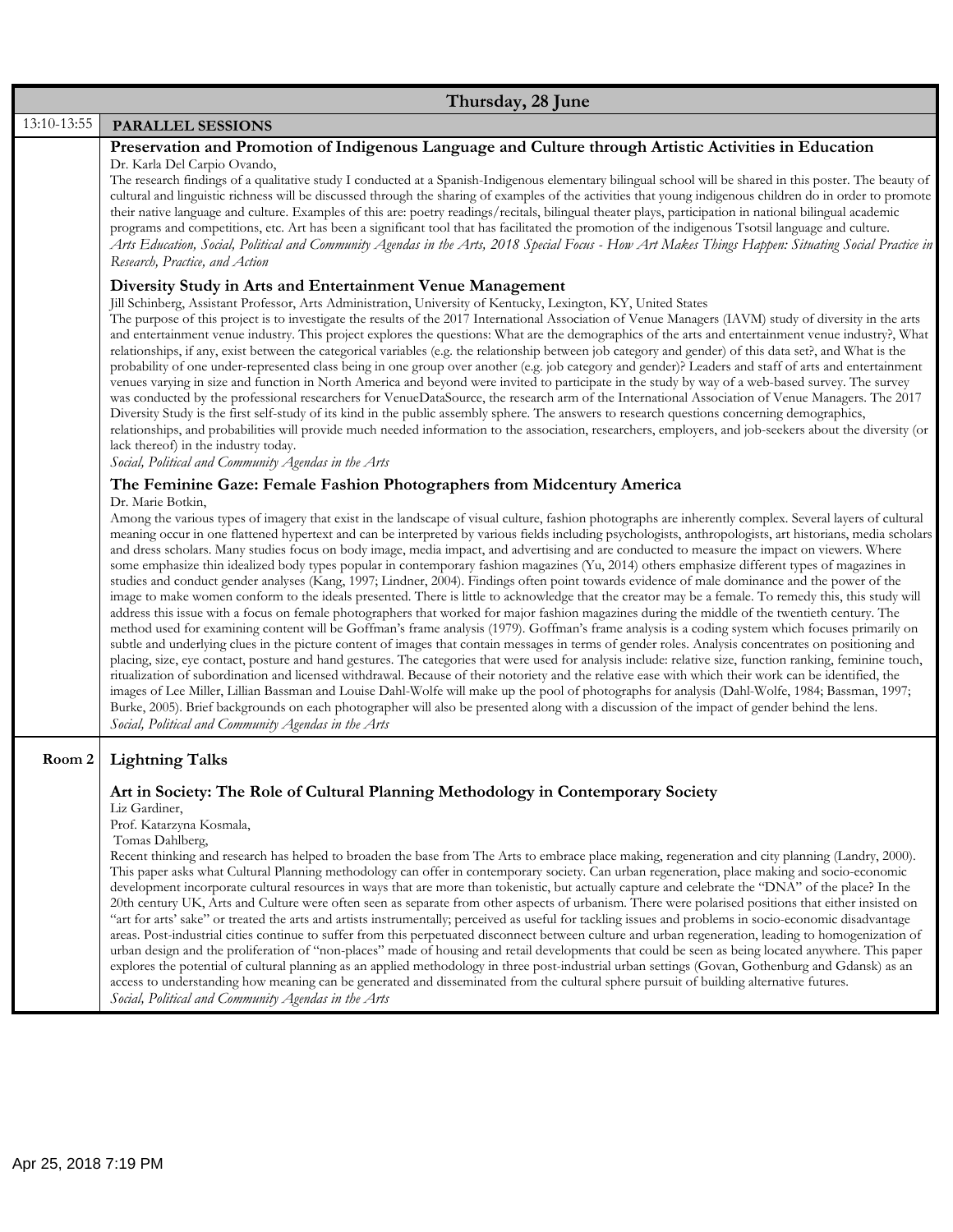| Thursday, 28 June |                                                                                                                                                                                                                                                                                                                                                                                                                                                                                                                                                                                                                                                                                                                                                                                                                                                                                                                                                                                                                                                                                                                                                                                                                                                                                                                                                                                                                                                                                                                                                                                                                                                                                                                                                                                                                                                                                                                                                                                                                                                                                                                                                                                                                                                                                                                                                                                                                                                                                                                                                                                                                                                                                                                                                                         |
|-------------------|-------------------------------------------------------------------------------------------------------------------------------------------------------------------------------------------------------------------------------------------------------------------------------------------------------------------------------------------------------------------------------------------------------------------------------------------------------------------------------------------------------------------------------------------------------------------------------------------------------------------------------------------------------------------------------------------------------------------------------------------------------------------------------------------------------------------------------------------------------------------------------------------------------------------------------------------------------------------------------------------------------------------------------------------------------------------------------------------------------------------------------------------------------------------------------------------------------------------------------------------------------------------------------------------------------------------------------------------------------------------------------------------------------------------------------------------------------------------------------------------------------------------------------------------------------------------------------------------------------------------------------------------------------------------------------------------------------------------------------------------------------------------------------------------------------------------------------------------------------------------------------------------------------------------------------------------------------------------------------------------------------------------------------------------------------------------------------------------------------------------------------------------------------------------------------------------------------------------------------------------------------------------------------------------------------------------------------------------------------------------------------------------------------------------------------------------------------------------------------------------------------------------------------------------------------------------------------------------------------------------------------------------------------------------------------------------------------------------------------------------------------------------------|
| 13:10-13:55       | PARALLEL SESSIONS                                                                                                                                                                                                                                                                                                                                                                                                                                                                                                                                                                                                                                                                                                                                                                                                                                                                                                                                                                                                                                                                                                                                                                                                                                                                                                                                                                                                                                                                                                                                                                                                                                                                                                                                                                                                                                                                                                                                                                                                                                                                                                                                                                                                                                                                                                                                                                                                                                                                                                                                                                                                                                                                                                                                                       |
|                   | Art of Haute Cuisine: Understanding the Chef as an Artist<br>Dr. Annamaria Paolino,<br>Traditionally, art refers to the fine and performing arts and does not explicitly or implicitly include food. However, society is reconceptualising this view<br>and implying that the culinary arts can be performed by an artist (chef) and experienced by an audience (diner). A haute cuisine experience is a<br>performance on a gastronomic stage and when seen in this light, it fits well within the definition of "art." It is a capricious art that does not last long in a<br>physical form however; like all great artworks, it has the potential to last a lifetime in the memories it creates. The focus of this research was to gain the<br>chefs perception into this social discourse. Interviews were conducted with innovative and award winning chefs from Australia, Europe and the United<br>Kingdom to gain an insight into how chefs perceive they do, whether they consider "food as art," and the process they go through when creating their<br>art. The research findings highlight that like all artists, chefs are inspired by a variety of things however, two groups of chefs have emerged from the<br>data; the "artists," and the "craftsmen." This research uncovers the chefs understanding of their perceived artistic status in society.<br>Arts Education                                                                                                                                                                                                                                                                                                                                                                                                                                                                                                                                                                                                                                                                                                                                                                                                                                                                                                                                                                                                                                                                                                                                                                                                                                                                                                                                                                                 |
| Room 3            | <b>Creative Practice Showcase</b>                                                                                                                                                                                                                                                                                                                                                                                                                                                                                                                                                                                                                                                                                                                                                                                                                                                                                                                                                                                                                                                                                                                                                                                                                                                                                                                                                                                                                                                                                                                                                                                                                                                                                                                                                                                                                                                                                                                                                                                                                                                                                                                                                                                                                                                                                                                                                                                                                                                                                                                                                                                                                                                                                                                                       |
|                   | Crafting High Dynamic Range Photographs to Create a Classical Oil Painting Look<br>Rehan Zia,<br>HDR photography allows artists to capture the full range of tonal values in high contrast real world scenes allowing for better latitude and creative<br>control during post-production. With specialist HDR cameras being too expensive for the consumer market, the alternative method of photographing<br>HDR images is by blending multiple varied exposures of the scene. The resulting images have characteristics in common with classical oil paintings in<br>terms of the scene dynamic range depicted, as well as the softening effect inherent in the production process. HDR production and tonemapping<br>processes can also amplify camera sensor and lens artifacts that bring unwanted attention to the fact that one is looking at a photographed image and<br>not a painting. The images presented here were produced over the course of the author's visual practice-research PhD journey exploring how HDR<br>images can be crafted to create a painterly look reminiscent of classical landscape oil paintings whilst keeping unwanted camera, lens and software<br>artifacts to a minimum, thus illustrating the extent to which digital technologies can be used to replicate pre-digital visual practices. The workflow,<br>techniques and approaches are grounded in the photography and film visual effects disciplines.<br>New Media, Technology and the Arts<br>Abstract Insularity and the Window to Worldliness<br>Robert Tracy,<br>Louis Kavouras,<br>Adam Schroeder,<br>Professors Robert Tracy, Louis Kavouras, Adam Schroeder We wish to develop a fresh response to the intimate relationship of art/dance/music---<br>specifically American modern dance (Erick Hawkins' self-sensing"), jazz (Thelonious Monk and Kenny Clarke)---and the visual arts---as seen in the<br>contemporary abstract paintings of Ethiopian artist Eyob Mergia. Immediately following WWII, modern dance, Jazz and bebop music proved to be a<br>transformative force from 1945 and, when nuanced with the aesthetic abstract devices utilized by Eyob Mergia, a compelling echo of constructed<br>tonalities reshape themselves into a two-way formal relationship of hearing/seeing/feeling across the media. A compelling and original perspective<br>emerges and this development reshapes the creative image-making process juxtaposed with (not against) the repetitive devices of tonal language. This<br>assessment should show that American jazz and East African abstraction does not subordinate one to the other but, in actuality, finds formal<br>inspiration in both tonal and color tonalities.<br>New Media, Technology and the Arts |
| Room 4            | Workshop                                                                                                                                                                                                                                                                                                                                                                                                                                                                                                                                                                                                                                                                                                                                                                                                                                                                                                                                                                                                                                                                                                                                                                                                                                                                                                                                                                                                                                                                                                                                                                                                                                                                                                                                                                                                                                                                                                                                                                                                                                                                                                                                                                                                                                                                                                                                                                                                                                                                                                                                                                                                                                                                                                                                                                |
|                   | Enacting History: Learning about the Holocaust through Theatrical Activities<br>Dr. Janet E. Rubin,<br>By using plays to learn about the Holocaust, participants have an opportunity to view history coming alive. Theatre is an important tool in Holocaust<br>education because it changes that dark event from something that occurred many years in the past to one with immediacy and relevance. In this<br>workshop, participants not only present scenes from the play, The Survivor, they engage in activities which can be used to deepen connections to the<br>characters and give depth of understanding to theatre practice as well as Holocaust education. Workshop participants will engage in a theatre game<br>during which they apply differing character motivations to tossing objects of varying shapes and weights. Using improvisation, in another exercise they<br>will create a scene requiring persuasive skills and then apply these skills to a scene from the script. A role-playing activity casts participants as reporters<br>and ghetto occupants on a tour of the Warsaw Ghetto. Another undertaking, based upon analysis of given circumstances, involves participants in<br>writing and performing a short monologue honoring the protagonist in The Survivor. By coupling these activities with scripted scenes, attendees enter<br>the world of the play, fostering connections to characters' motivations and deepening their own understanding and empathy.<br>Arts Education                                                                                                                                                                                                                                                                                                                                                                                                                                                                                                                                                                                                                                                                                                                                                                                                                                                                                                                                                                                                                                                                                                                                                                                                                                                    |
| Room 5            | Workshop                                                                                                                                                                                                                                                                                                                                                                                                                                                                                                                                                                                                                                                                                                                                                                                                                                                                                                                                                                                                                                                                                                                                                                                                                                                                                                                                                                                                                                                                                                                                                                                                                                                                                                                                                                                                                                                                                                                                                                                                                                                                                                                                                                                                                                                                                                                                                                                                                                                                                                                                                                                                                                                                                                                                                                |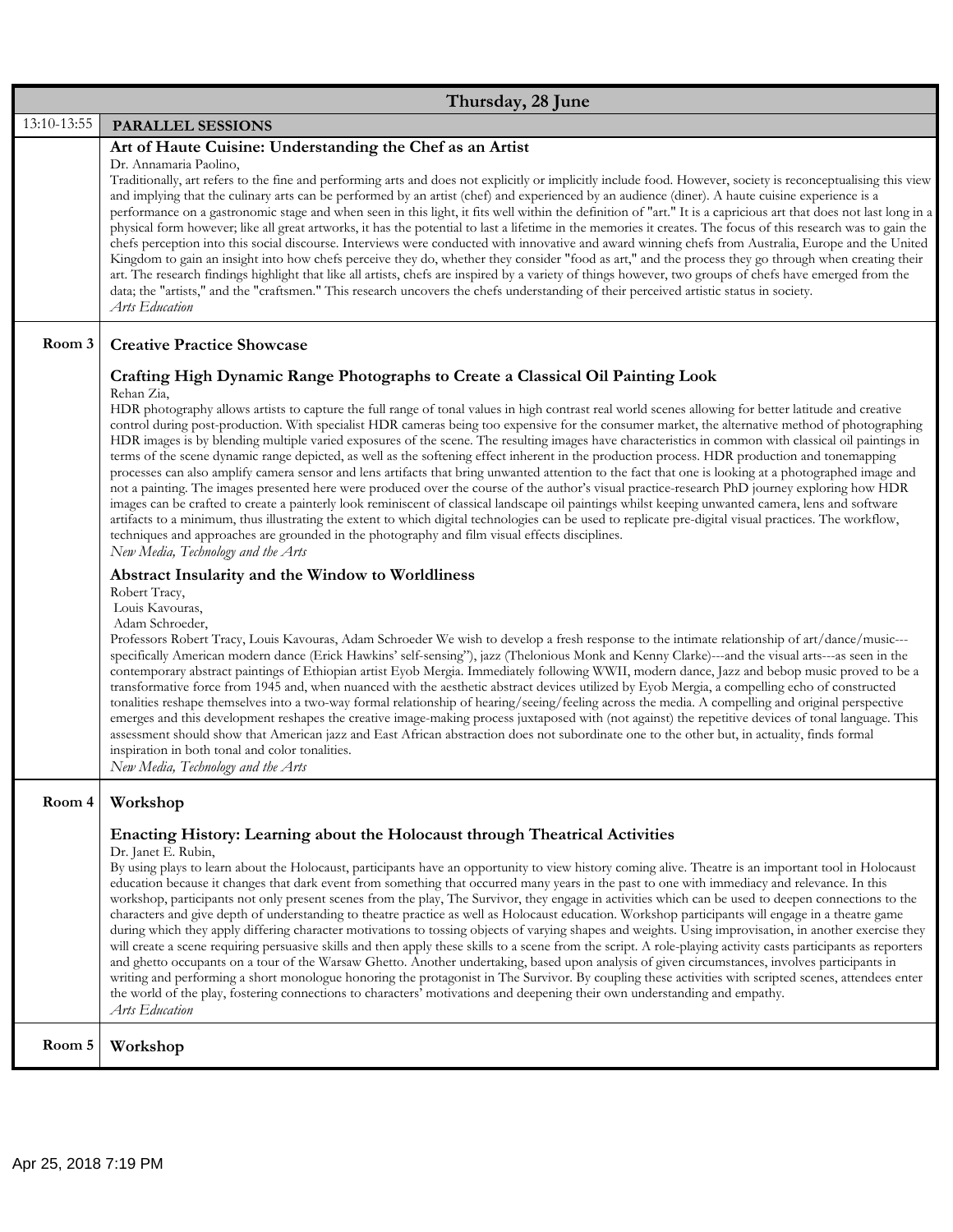|             | Thursday, 28 June                                                                                                                                                                                                                                                                                                                                                                                                                                                                                                                                                                                                                                                                                                                                                                                                                                                                                                                                                                                                                                                                                                                                                                                                                                                                                                                                                                                                                                                                                                                                                                 |
|-------------|-----------------------------------------------------------------------------------------------------------------------------------------------------------------------------------------------------------------------------------------------------------------------------------------------------------------------------------------------------------------------------------------------------------------------------------------------------------------------------------------------------------------------------------------------------------------------------------------------------------------------------------------------------------------------------------------------------------------------------------------------------------------------------------------------------------------------------------------------------------------------------------------------------------------------------------------------------------------------------------------------------------------------------------------------------------------------------------------------------------------------------------------------------------------------------------------------------------------------------------------------------------------------------------------------------------------------------------------------------------------------------------------------------------------------------------------------------------------------------------------------------------------------------------------------------------------------------------|
| 13:10-13:55 | PARALLEL SESSIONS                                                                                                                                                                                                                                                                                                                                                                                                                                                                                                                                                                                                                                                                                                                                                                                                                                                                                                                                                                                                                                                                                                                                                                                                                                                                                                                                                                                                                                                                                                                                                                 |
|             | Parable of the Broken Plates: Shared Grief and Hope in Art and Faith Communities<br>William Catling,<br>Workshop participants are invited to experience a hands-on encounter with art as a vehicle for personal and communal healing. The concept of<br>integrating art into our various educational, faith and communal gatherings has its roots in the earliest recordings of humanity; In caves and on rocks, in<br>settings for corporate worship, public squares, enacted rituals, educational centers and other forms of communal life. It is through the deep<br>interconnection of art and spirituality that society can find a way to heal from its multi-faceted problems. Donald Kuspit shares that "authentically<br>spiritual art does not so much 'communicate' as 'induce' an attitude of communion and contemplation." Both of these experiences have the power to<br>bring about healthy change in society. The breaking of plates serves as a symbolic gesture representing the broken areas of life in our communities.<br>These broken pieces are then put back together to tell a story of individual and communal grief and hope. The resulting mosaics create images that<br>reveal the healing that can come through the making of art and for the viewers of the work.<br>2018 Special Focus - How Art Makes Things Happen: Situating Social Practice in Research, Practice, and Action                                                                                                                                                                  |
| Room 6      | Workshop                                                                                                                                                                                                                                                                                                                                                                                                                                                                                                                                                                                                                                                                                                                                                                                                                                                                                                                                                                                                                                                                                                                                                                                                                                                                                                                                                                                                                                                                                                                                                                          |
|             | Thinking with the Dancing Brain: Embodying Neuroscience<br>PhD Sandra Minton,<br>This workshop examines and demonstrates the brain/mind in action by connecting it to the symbolic language of dance. Carefully crafted, basic<br>movement exploration experiences are used to explore the brain functions of observation, engagement, critical thinking, emotion, memory, learning,<br>and problem solving. The brain structures responsible for each of the preceding functions are described, followed by explaining how each function is<br>connected to content found in a typical dance curriculum. Finally, movement explorations are used to enhance understanding of each brain function.<br>Thus, observations can become more detailed and acute when observers use their bodies to copy shapes seen in the environment. Engagement is<br>heightened by accurately copying the quality of a partner's movements. Critical thinking is developed when analyzing the timing of a partner's<br>movements. Different emotions are communicated nonverbally through varying the shape and quality of movement. Short-term memory is triggered by<br>creating a movement sequence, and mentally re-arranging its order. Imagination is heightened when imagined body feelings and imagined shapes are<br>reproduced in movement. Learning is involved through reading diagrammed patterns, and creating them in movement. Problem solving is practiced by<br>deciding how you would move in different environments such as tall grass or waist deep water.<br>Arts Education |
| 13:35-13:55 | PARALLEL SESSIONS                                                                                                                                                                                                                                                                                                                                                                                                                                                                                                                                                                                                                                                                                                                                                                                                                                                                                                                                                                                                                                                                                                                                                                                                                                                                                                                                                                                                                                                                                                                                                                 |
| Room 1      | <b>Connected Bodies?: In Search of the Affective Dimension</b><br>Lucy Boermans,<br>Since the turn of the millennium a surge in digital technology has led to a rise in the adoption of creative practice utilising interactive media across a<br>multitude of fields. Now, almost 20 years on, aside quickening technological advancement and swelling digital development, I sense a developing<br>"counteract". As a global inhabitant, living and working within an increasingly digital landscape, I begin to wonder 'why this perception?' and so, I<br>approach my line of enquiry; positioned from a curiosity-driven perspective, via a hermeneutical framework to ask: what if, running counter to our<br>exponentially expanding "digital body," there lay an equally significant "inner body," or affective dimension? How do they relate to one another? If we<br>are to consider their relationship as "intercorporeal" (Merleau Ponty) then perhaps we are looking towards a "readjustment" or "re-balancing" of bodily<br>relations? "Connected Bodies? In Search of the Affective Dimension" is about an exploration of "this neglected relationship" via the affective side of<br>the art experience.<br>New Media, Technology and the Arts                                                                                                                                                                                                                                                                                                                     |
|             | Fashion as Women's Political Discourse in the Post WWII Era in the United States<br>Dr. Shirli Brautbar,<br>Many scholars have explored fashion as a form of artistic personal expression. In this poster the author will explore the unique dynamics between<br>fashion, art, politics, gender and cultural identity. Utilizing gender theory, historical analysis, media analysis, and fashion analysis the author seeks to<br>shed light on the ways in which women from three different cultural groups utilized fashion in the Post World War II Era to engage in political action,<br>artistic expression, and cultural celebration. While Jewish-American, Chicana, and Asian American women shared distinct cultural challenges in the post-<br>World war II Era a close examination of how women in these groups utilized fashion for a variety of purposes sheds light on the way fashion as an<br>artistic expression and commodity can provide meaning and be used for positive action.<br>Arts Theory and History, Social, Political and Community Agendas in the Arts<br><b>Transitory Sound and Movement Collective: Interpretive Performance Art Model</b>                                                                                                                                                                                                                                                                                                                                                                                                        |
|             | Cherie Acosta,<br>The Transitory Sound and Movement Collective: Collaborative Art, evaluates the communal process of performance art and the development of a<br>novel improvisational language utilizing technology, music and the moving image. Employing a dialogical language through collective art making, the<br>collective of artists, formed in Houston, Texas consists of sound designer and founder Lynn Lane, with an evolution of filmmakers, musicians, dancers<br>and vocalists. The group rejects established rules of collaboration within the traditional framework of performance. Breaking with the strict<br>interpretation of roles, which historically have created a hyper divide between director, performer, and designer, the collective operates outside the<br>parameter of the shared lens of the written work. Neoteric and transitory, it creates a cross-germination of musical language facilitated by a purely<br>improvisational setting. The approach is a significant and sustaining model in today's world of reductions in arts funding. With an eye to the future,<br>artistic collectives provide freedom, interpretive performance art and the flexibility of artistic expression absent the constraints of traditional oppressive<br>artistic structures                                                                                                                                                                                                                                                                              |

 $\overline{\phantom{a}}$ 

*New Media, Technology and the Arts*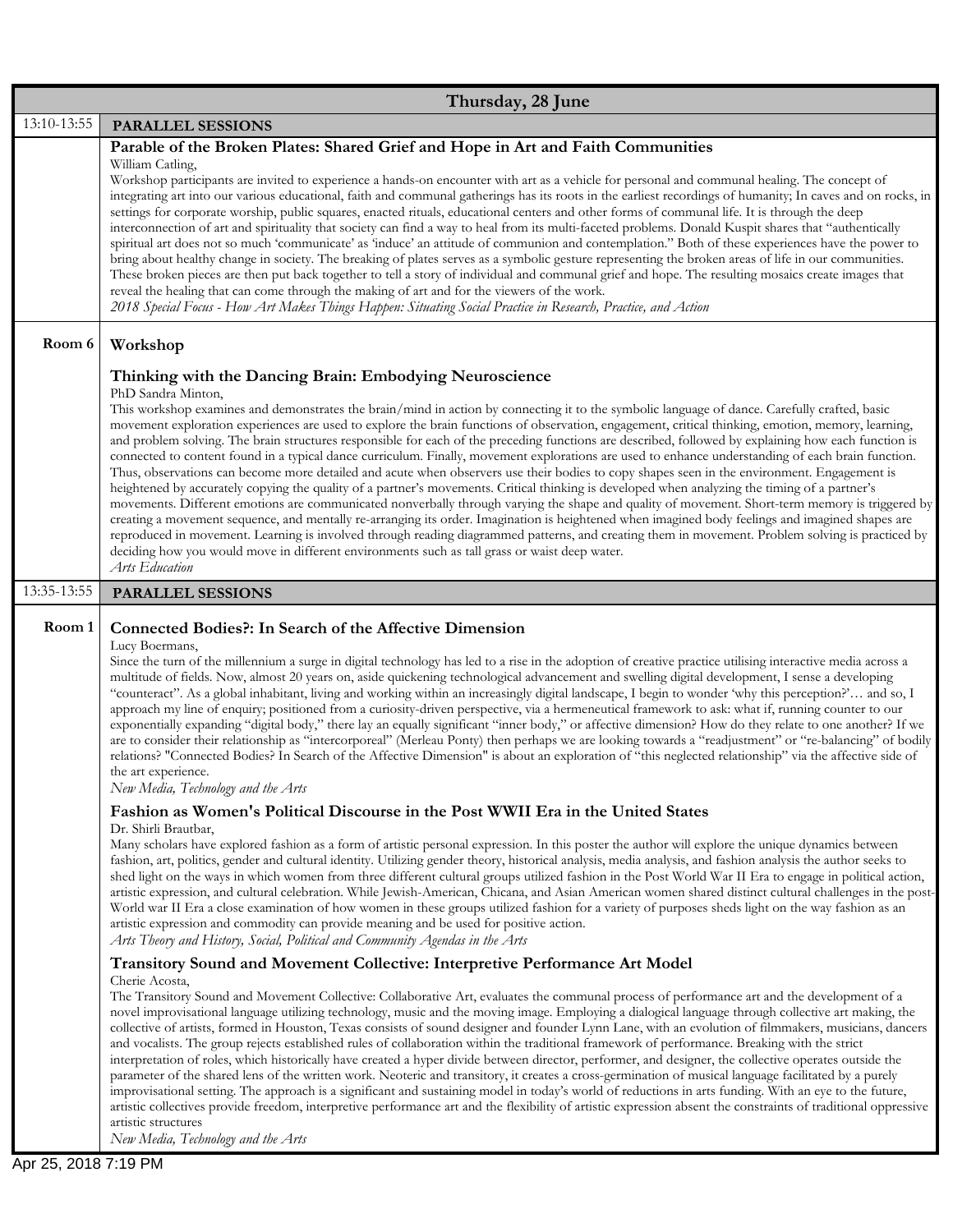| Thursday, 28 June |                                                                                                                                                                                                                                                                                                                                                                                                                                                                                                                                                                                                                                                                                                                                                                                                                                                                                                                                                                                                                                                                                                                                                                                                                                                                                                                                                                                    |
|-------------------|------------------------------------------------------------------------------------------------------------------------------------------------------------------------------------------------------------------------------------------------------------------------------------------------------------------------------------------------------------------------------------------------------------------------------------------------------------------------------------------------------------------------------------------------------------------------------------------------------------------------------------------------------------------------------------------------------------------------------------------------------------------------------------------------------------------------------------------------------------------------------------------------------------------------------------------------------------------------------------------------------------------------------------------------------------------------------------------------------------------------------------------------------------------------------------------------------------------------------------------------------------------------------------------------------------------------------------------------------------------------------------|
| 13:35-13:55       | PARALLEL SESSIONS                                                                                                                                                                                                                                                                                                                                                                                                                                                                                                                                                                                                                                                                                                                                                                                                                                                                                                                                                                                                                                                                                                                                                                                                                                                                                                                                                                  |
|                   | Art as an Avenue for Empathic Attunement and Healing in Children's Hospitals<br>Brooke Hughes,<br>Art has been used as a pathway for healing throughout history. The use of art, creativity, and image can help facilitate connection, as well as provide a<br>space for empathic attunement to Self and Others. Recent neurobiological research has shown evidence for increased immune response when one<br>experiences an empathic attunement. Additionally, empathic attunement assists the healing process through psychological subjective reports of<br>increased well-being. My presentation will highlight through my work and observations how the arts can help assist with creating empathic attunement.<br>I will also explore how feelings of loss and isolation experienced by children in the hospital can be addressed through communal art experiences,<br>allowing for the opportunity to enter into a sense of connection, belonging and hope.<br>Social, Political and Community Agendas in the Arts                                                                                                                                                                                                                                                                                                                                                          |
| 13:55-14:05       | <b>Break</b>                                                                                                                                                                                                                                                                                                                                                                                                                                                                                                                                                                                                                                                                                                                                                                                                                                                                                                                                                                                                                                                                                                                                                                                                                                                                                                                                                                       |
| 14:05-15:20       | PARALLEL SESSIONS                                                                                                                                                                                                                                                                                                                                                                                                                                                                                                                                                                                                                                                                                                                                                                                                                                                                                                                                                                                                                                                                                                                                                                                                                                                                                                                                                                  |
| Room 1            | <b>Political Identities</b><br>Local Government and the Arts: Building Identity through Collaboration with Creative Industries and the Arts<br>Dr Susan Savage,                                                                                                                                                                                                                                                                                                                                                                                                                                                                                                                                                                                                                                                                                                                                                                                                                                                                                                                                                                                                                                                                                                                                                                                                                    |
|                   | In many parts of the world, local government is grappling with a transition - from managing the development and maintenance of local infrastructure,<br>delivery of essential services and economic governance - to responding to the cultural and social needs expressed by their community that impact on<br>how they identify themselves. Residents want the opportunity to discuss inspirational needs including living in a place that offers cultural engagement<br>that is "liveable" and is attractive/interactive offering public art and cultural amenity. This presentation considers the specific contributions<br>encompassed within the broader role of local government that enable local government practitioners to justify to their communities their role and<br>contributions to creative industries and, more important still, maximise benefit both for the community and the creative industries sector itself.<br>Social, Political and Community Agendas in the Arts                                                                                                                                                                                                                                                                                                                                                                                      |
|                   | How States Use Visual Arts in State Formation and National Identity Building: Exploration of the Post-Soviet                                                                                                                                                                                                                                                                                                                                                                                                                                                                                                                                                                                                                                                                                                                                                                                                                                                                                                                                                                                                                                                                                                                                                                                                                                                                       |
|                   | Kazakhstan<br>Anastassiya Denissenko,<br>In this study I examine the role of visual arts in state formation and national identity building on the example of the post-Soviet Kazakhstan. After the<br>collapse of the Soviet Union, Kazakhstan faced the need of crafting state and national identity. Visual arts have played an important role in this process.<br>I explore the importance of visual arts, that facilitate state and national identity building in autocracies. Focusing on Kazakhstan as a case study, I use<br>content analysis to show that state favors and financially contributes to the artworks that support the regime, while it limits free artistic expression that<br>poses a threat to it. I code the amount of the representation of national symbols, traditions, culture and history in the artworks in state- and privately-<br>funded galleries, exhibitions and films to evaluate where pro-regime artworks prevail. I conduct interviews with artists in Kazakhstan to estimate the<br>degree of the limitation of free artistic expression. My research adds to the knowledge of the importance of visual arts in the post-Soviet space, and can<br>be extended to the analysis of other post-Soviet states that have experienced or in the process of the transition to democracy.<br>Social, Political and Community Agendas in the Arts |
|                   | What about the Public?: The Role of Government and the Public in the Creation of Public Art in Berlin from the<br>Third Reich to Today<br>Jessica DeShazo,<br>This work examines the changes in government and civic involvement in public art beginning with the Third Reich through present day. It includes<br>various types of public art that range from monuments and memorials to propaganda and murals. The work is the result of a series of open-ended<br>interviews with art professionals in the government and non profit sectors in Berlin. The information from the interviews is supplemented by research<br>about public art and government involvement in Berlin. The work highlights different transitions in the content and form of the public art as well as<br>government and civic involvement in public art. The work finds a dramatic shift in roles for the government and the public. Government has gone<br>from the primary controller and provider of public art to a lesser, secondary role of funder with artists and the public playing the more dominant role.<br>Social, Political and Community Agendas in the Arts                                                                                                                                                                                                                           |
| Room 2            | Artist-in-Residence                                                                                                                                                                                                                                                                                                                                                                                                                                                                                                                                                                                                                                                                                                                                                                                                                                                                                                                                                                                                                                                                                                                                                                                                                                                                                                                                                                |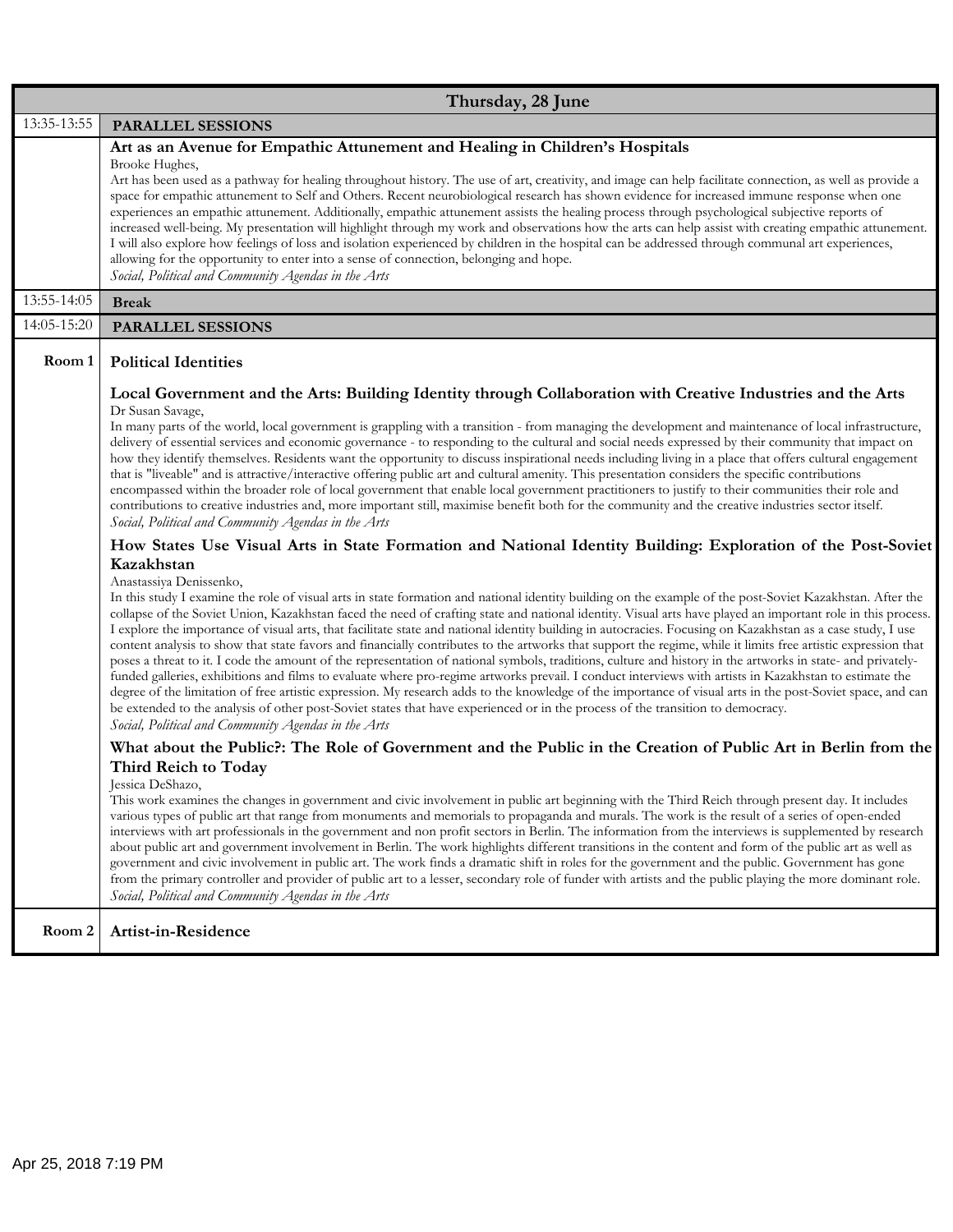|             | Thursday, 28 June                                                                                                                                                                                                                                                                                                                                                                                                                                                                                                                                                                                                                                                                                                                                                                                                                                                                                                                                                                                                                                                                                                                                                                                                                                                                                                                                                                                                                                                                                                                                                                                                                                                                                                                                                                                                                                                                                                                                                                                                                                                                                                                                                                                                                                                                                                                                                                                                                                                                                                                                                                                                                                                                                                                                                                                                                                                                                                                                                               |
|-------------|---------------------------------------------------------------------------------------------------------------------------------------------------------------------------------------------------------------------------------------------------------------------------------------------------------------------------------------------------------------------------------------------------------------------------------------------------------------------------------------------------------------------------------------------------------------------------------------------------------------------------------------------------------------------------------------------------------------------------------------------------------------------------------------------------------------------------------------------------------------------------------------------------------------------------------------------------------------------------------------------------------------------------------------------------------------------------------------------------------------------------------------------------------------------------------------------------------------------------------------------------------------------------------------------------------------------------------------------------------------------------------------------------------------------------------------------------------------------------------------------------------------------------------------------------------------------------------------------------------------------------------------------------------------------------------------------------------------------------------------------------------------------------------------------------------------------------------------------------------------------------------------------------------------------------------------------------------------------------------------------------------------------------------------------------------------------------------------------------------------------------------------------------------------------------------------------------------------------------------------------------------------------------------------------------------------------------------------------------------------------------------------------------------------------------------------------------------------------------------------------------------------------------------------------------------------------------------------------------------------------------------------------------------------------------------------------------------------------------------------------------------------------------------------------------------------------------------------------------------------------------------------------------------------------------------------------------------------------------------|
| 14:05-15:20 | <b>PARALLEL SESSIONS</b>                                                                                                                                                                                                                                                                                                                                                                                                                                                                                                                                                                                                                                                                                                                                                                                                                                                                                                                                                                                                                                                                                                                                                                                                                                                                                                                                                                                                                                                                                                                                                                                                                                                                                                                                                                                                                                                                                                                                                                                                                                                                                                                                                                                                                                                                                                                                                                                                                                                                                                                                                                                                                                                                                                                                                                                                                                                                                                                                                        |
|             | Engaging the Social through an Artist-in-Residence Program in the Archives<br>Kathy Carbone,<br>Although artist-in-residence programs in which artists interact and collaborate with people and phenomena within corporate, industrial, academic,<br>governmental, institutional, or other community settings have been in existence for over half a century, the embrace of residency programs in archives<br>is somewhat more novel in comparison to other environs. This paper explores the ways in which an artist-in-residence program at the City of Portland<br>Archives & Records Center (PARC) in Portland, Oregon, USA marshals a socially engaged art practice framework to activate innovative modes of<br>collaboration that foster generative art-making and social interactions and participations between people and archives. Through reflections by PARC<br>archivists and two artists about their experiences in PARC's inaugural residency program, this paper explores the ways in which PARC's program<br>engenders new social and cultural roles for archives and inventive modes of art and community engagements. This paper also contemplates how the<br>archival poetry practices of investigative and documentary poet Kaia Sand, who during her residency utilized and transformed police surveillance<br>records to honor women struggling for rights and pay homage to the courage of activists, creates multiple fields of interactions and processes of<br>becoming-together between past and present, diverse community members, and archives and poetry.<br>2018 Special Focus - How Art Makes Things Happen: Situating Social Practice in Research, Practice, and Action                                                                                                                                                                                                                                                                                                                                                                                                                                                                                                                                                                                                                                                                                                                                                                                                                                                                                                                                                                                                                                                                                                                                                                                                                                                                    |
|             | Social Life of Artist Residencies: Working with People and Places Not Your Own<br>Dr. Marnie Badham, Vice Chancellors Post Doctoral Research Fellow, School of Art, RMIT University<br>This paper will examine the world-wide explosion of artist residencies and diversity of forms over the last 2 decades, from traditional institutional<br>models of patronage and seclusion to contemporary forms of social practice projects making art with local communities to explore contemporary<br>global concerns including mass migration, climate change and conflict. Offering a broad ranging typology of residencies as social form, this paper<br>examines the historical contexts, stakeholder motivations and the social value versus the potential for harm of these creative interventions in the public<br>realm. The paper first examines the social roots of residencies through artist colonies, communes and retreats developed through patronage and new<br>social economies. Next, the paper examines the relationship between artistic, institutional and community motivations alongside the social aims and the<br>potential for harm when outsider artists are invited to engage with communities not their own. Finally, in the 'social turn' in residencies theorised by<br>examining a spectrum of contemporary international artist residency programs from the on the move "itinerant and transnational artist" lifestyle and the<br>recent return to the "localvore" with artists seeking a more sustainable approach by merging life and practice.<br>Social, Political and Community Agendas in the Arts, 2018 Special Focus - How Art Makes Things Happen: Situating Social Practice in Research, Practice,<br>and Action<br>Exploring the Benefits of Artist-in-Residence Programs in Western Australian Schools<br>Sara O'Neill, Visual Arts Coordinator PP-12, Holy Cross College<br>Lisa Paris, Senior Lecturer, Arts Education, Curtin University<br>Where many secondary schools employ specialist art teachers to deliver their education programs in Western Australia, the same cannot be said for<br>primary schools. In both government and independent sectors it is most often the case that visual arts (and the arts generally) are taught by primary<br>generalist teachers whose pre-service training encompassed only minor studies in the arts disciplines. Consequently there is often a variable quality of<br>art education provided to primary students. As a strategy to support quality arts education outcomes for children in the primary years Artist in<br>Residence programs have been shown to have merit. This paper presents an overview of the Curtin Artist in Residence program that has operated in<br>Western Australia since 2007 and provides case studies (from both primary and secondary school contexts) in which the enrichment and inclusion<br>benefits of artists working in schools are examined. |
|             | Arts Education                                                                                                                                                                                                                                                                                                                                                                                                                                                                                                                                                                                                                                                                                                                                                                                                                                                                                                                                                                                                                                                                                                                                                                                                                                                                                                                                                                                                                                                                                                                                                                                                                                                                                                                                                                                                                                                                                                                                                                                                                                                                                                                                                                                                                                                                                                                                                                                                                                                                                                                                                                                                                                                                                                                                                                                                                                                                                                                                                                  |
| Room 3      | <b>Student-centered Pedagogy</b>                                                                                                                                                                                                                                                                                                                                                                                                                                                                                                                                                                                                                                                                                                                                                                                                                                                                                                                                                                                                                                                                                                                                                                                                                                                                                                                                                                                                                                                                                                                                                                                                                                                                                                                                                                                                                                                                                                                                                                                                                                                                                                                                                                                                                                                                                                                                                                                                                                                                                                                                                                                                                                                                                                                                                                                                                                                                                                                                                |
|             | Long Story Short: Encounters with Creative Nonfiction as Methodological Provocation<br>Dr. Anita Sinner,<br>Dr. Erika Hasebe-Ludt,<br>Dr. Carl Leggo,<br>We propose creative nonfiction (CNF) as a viable method of inquiry that enables arts researchers to creatively show through story and tell through<br>research the conceptualisation of methodology (process), the techniques and methods applied (practice), and the resulting research account (product).<br>We provide an overview of our praxis, and as an example of scholarly arts expression, our stories are shared in this session to demonstrate the kind of<br>compelling and engaging rhetorical disposition that emerges when a literary genre refracts research boundaries to open possibilities of methodological<br>hybridity. In this context, we demonstrate how personal stories are woven into the fabric of larger historical, cultural, political, and educational patterns.<br>To set the scene about the contingency of our journey with CNF and life writing, we map geographies of self as scholars, tracing in our interactions the<br>alliance of ideas that have collectively brought us to stories as the lifeblood of researching, teaching, and learning. Much like an attestation, this<br>conversation of CNF as methodological provocation is a proposition, akin to bearing witness to and archiving our scholarly practices in ways that may<br>be described as seeking a heart of wisdom.<br>Arts Education                                                                                                                                                                                                                                                                                                                                                                                                                                                                                                                                                                                                                                                                                                                                                                                                                                                                                                                                                                                                                                                                                                                                                                                                                                                                                                                                                                                                                                                                      |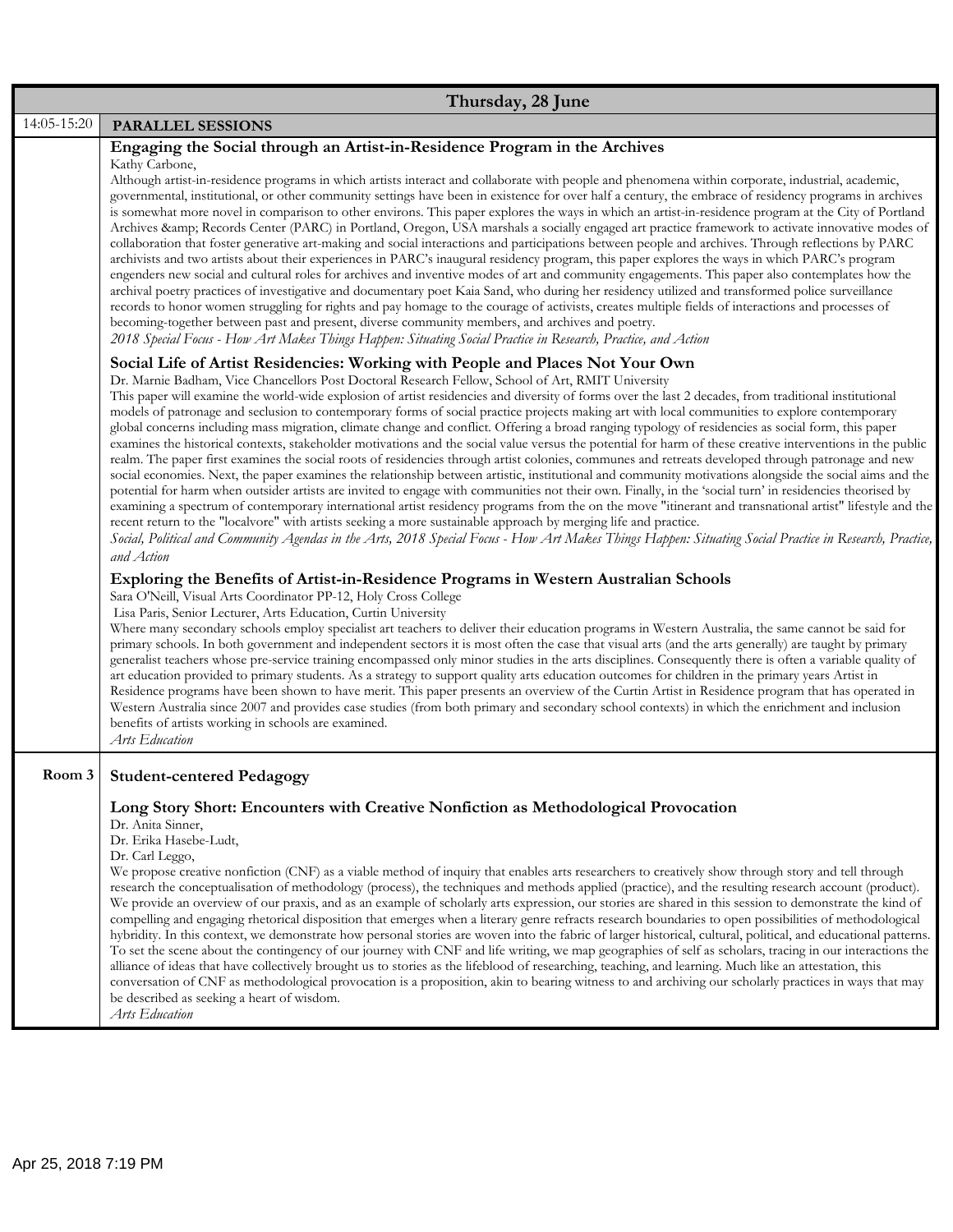|             | Thursday, 28 June                                                                                                                                                                                                                                                                                                                                                                                                                                                                                                                                                                                                                                                                                                                                                                                                                                                                                                                                                                                                                                                                                                                                                                                                                                                                                                                                                                                                                                                                                           |
|-------------|-------------------------------------------------------------------------------------------------------------------------------------------------------------------------------------------------------------------------------------------------------------------------------------------------------------------------------------------------------------------------------------------------------------------------------------------------------------------------------------------------------------------------------------------------------------------------------------------------------------------------------------------------------------------------------------------------------------------------------------------------------------------------------------------------------------------------------------------------------------------------------------------------------------------------------------------------------------------------------------------------------------------------------------------------------------------------------------------------------------------------------------------------------------------------------------------------------------------------------------------------------------------------------------------------------------------------------------------------------------------------------------------------------------------------------------------------------------------------------------------------------------|
| 14:05-15:20 | PARALLEL SESSIONS                                                                                                                                                                                                                                                                                                                                                                                                                                                                                                                                                                                                                                                                                                                                                                                                                                                                                                                                                                                                                                                                                                                                                                                                                                                                                                                                                                                                                                                                                           |
|             | Visual Persuasion as a Vital Element of Art Education<br>Dr. Michelle Wiebe,                                                                                                                                                                                                                                                                                                                                                                                                                                                                                                                                                                                                                                                                                                                                                                                                                                                                                                                                                                                                                                                                                                                                                                                                                                                                                                                                                                                                                                |
|             | Visual persuasion is typically considered the domain of the advertising world but learning about visual persuasion enhances learning in art because it<br>highlights the importance of composition and concept. Learning the elements of visual persuasion can serve a dual purpose in art education as it<br>emphasizes the vital importance of layout, design, and visual hierarchy while strengthening visual literacy. Additionally, gaining an understanding of<br>visual persuasion teaches students to both look for and decode the messages within images. In other words, learning about visual persuasion can<br>enhance critique and observation because it provides students with another lens through which to observe art. Students who learn to consider visual<br>persuasion also begin to internalize the importance of developing a strong concept for their own work.<br>Arts Education                                                                                                                                                                                                                                                                                                                                                                                                                                                                                                                                                                                                  |
|             | <b>Enhanced Communication Strategies in the Online Arts Classroom</b><br>Dean Adams,<br>It is important to advance research that sheds light on the online delivery of arts courses. Given the rapid growth in online coursework in the academy,<br>it is critical to establish standards and practices that validate the quality of the course material and delivery. Online courses require more discipline and<br>commitment from students as well as enhanced forms of communications by their professors to prevent the current high online dropout rate. This<br>paper presentation explores the online course development work at UNC Charlotte in the arts that attempts to link the use of active learning and<br>specific course design and features that have proven successful in teaching online courses in the arts. Two online courses taught by the author, "History<br>of Musical Theatre" and "Arts and Society: Theatre" will be compared to face-to-face counterparts in showing how the quality and quantity of<br>interpersonal interaction with the course materials and professor is key to student success. This work extends former research (Holmberg, 1995) that<br>suggests that instructors must fashion a "personal" relationship with students in order to motivate them to do their best work.<br>Arts Education                                                                                                                                                           |
| Room 4      | <b>Engaging Movement</b>                                                                                                                                                                                                                                                                                                                                                                                                                                                                                                                                                                                                                                                                                                                                                                                                                                                                                                                                                                                                                                                                                                                                                                                                                                                                                                                                                                                                                                                                                    |
|             | Dance is Multi-modal: Music, Perception, and Abstraction<br>A W Brian De Silva,<br>An excellent dance performance has one real and distinctive hallmark - a total assault of the senses, especially sight and sound, while simultaneously<br>engaging the brain's neural networks. The brain helps us to understand and perceive what we experience in our lives. It helps us to understand and give<br>meaning (neuro-cognitively) to our experience of the dance, whilst helping us assess what we like or dislike (neuro-aesthetics) about the dance. A dance<br>performance achieves all these through an interplay, manipulation and interpretation of text (story, concept, theme), music (rhythm, pace, speed) and<br>set design (visual acuity and perception). I am using and recounting the performance of Wayne MacGregor's "Tree of Codes" at the Melbourne<br>Interntaional Festival (2018) to elucidate and demonstrate how these elements are brought together to achieve these multimodal effects. Dance is<br>without a doubt a multi modal learning experience.<br>Arts Education                                                                                                                                                                                                                                                                                                                                                                                                         |
|             | Folk Dance Music of Yi Nationality's "Ah-Xi Dancing under the Moon" and "Dance to the Three-stringed<br>Chinese Violin"                                                                                                                                                                                                                                                                                                                                                                                                                                                                                                                                                                                                                                                                                                                                                                                                                                                                                                                                                                                                                                                                                                                                                                                                                                                                                                                                                                                     |
|             | Yiyu Zhang,<br>The objects of study in this thesis are "Ah-Xi Dancing under the Moon" and "Dance to the Three-stringed Chinese Violin" which is the traditional<br>dances of Ah-xi and Sani people of the Yi nationality. With the change of times, these two songs have evolved from the marriage dance music to the<br>recreational dance music for the masses of all walks of life. Because the two share similar characteristics of music, dance, and cultural functions, the<br>relationship between them is the focus of this paper. In the past, the research made by scholars was always targeted on either of the two, while the<br>articles on comparative study of the relations between the two were rarely seen. In this paper, I will make a comparative study of the music, dance, and<br>cultural backgrounds of these two songs. The study of relationship between the "Ah-Xi Dancing under the Moon" and "Dance to the Three-stringed<br>Chinese Violin" is aimed is to make further exploration of the issues remained in of the music of Chinese ethnic minorities through the analysis of<br>music forms. Besides, it should be pointed out that the interaction and integration of culture between ethnic groups, branches of ethnic groups are the<br>order of nature in the course of human culture. It is also in compliance with this order of nature that the human culture makes continuous progress and<br>development.<br>Social, Political and Community Agendas in the Arts |
|             | The Choreography of Learning and Artistry of Instructional Design When Teaching through Dance<br>Dr. Brittany Harker Martin,<br>Dr. Barbara Snook,<br>Ralph Buck,                                                                                                                                                                                                                                                                                                                                                                                                                                                                                                                                                                                                                                                                                                                                                                                                                                                                                                                                                                                                                                                                                                                                                                                                                                                                                                                                           |
|             | In this paper, we explore the tensions and bliss inherent in curriculum delivery through the lens of dance integration. We interweave our shared<br>experiences as dancers, dance educators, and choreographers who all teach through dance. Personal vignettes unveil the intentions and sense-making of<br>creative artists tasked with the duty to "deliver" curriculum. They liken the tensions inherent in prescribed curriculum to those experienced between<br>choreographer and dancer, and share encounters of pedagogical balance and counterbalance, risk and certainty, freestyle & choreography,<br>weightlessness and gravity as it relates to learning design and the duality of meeting ends and unfolding endless possibilities (Aoki, 2005; Roth, 2014).<br>To choreograph emergence is to present encounters where learning is truly alive (Greene 1967). The authors' question and confront their own<br>disquietude with utilitarian notions of dance as learning tool, and spark a call for the necessity of curricular events that offer the somatic, the subliminal,<br>and the sublime as part of a lived curriculum (Aoki, 2005).<br>Arts Education                                                                                                                                                                                                                                                                                                                               |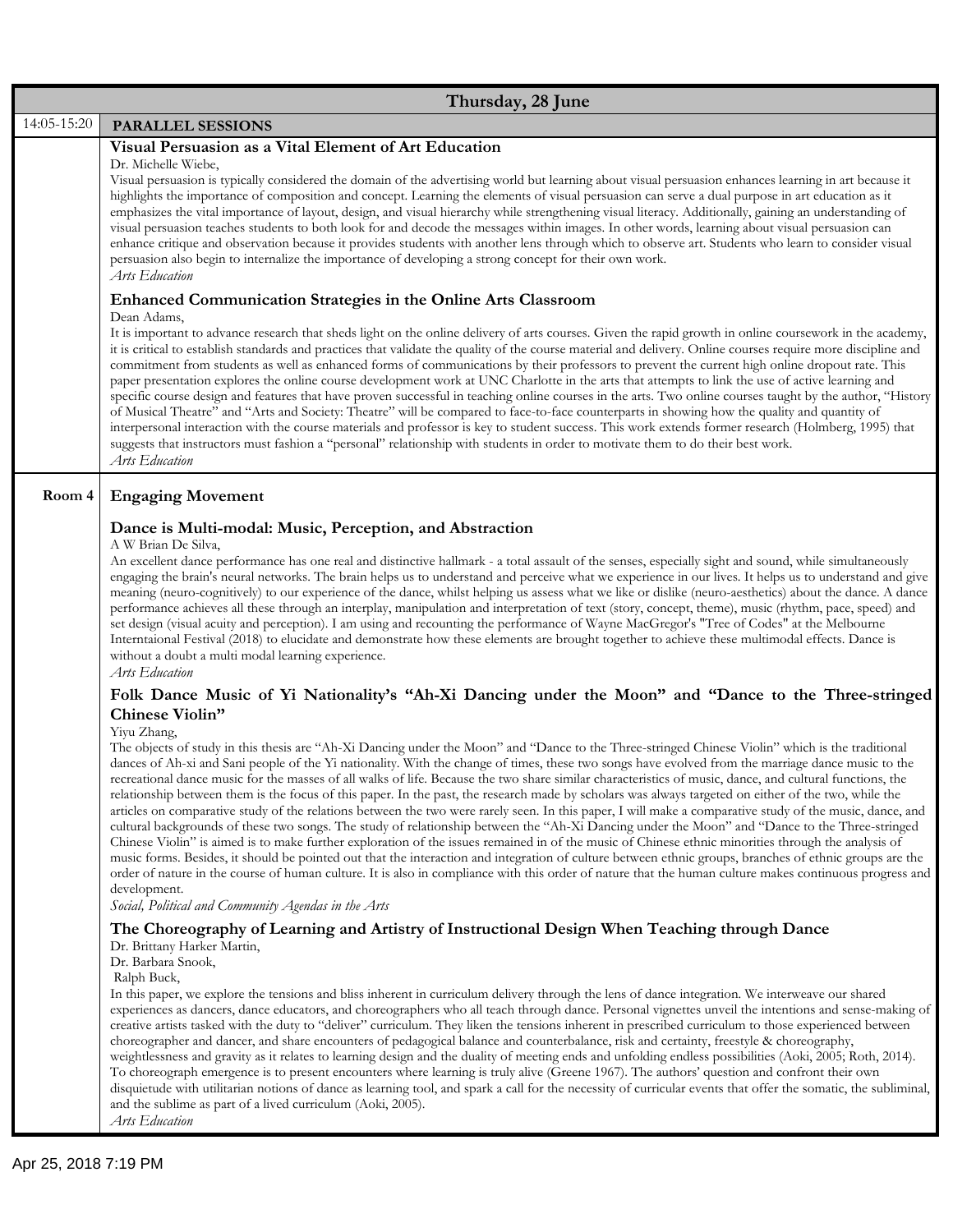|             | Thursday, 28 June                                                                                                                                                                                                                                                                                                                                                                                                                                                                                                                                                                                                                                                                                                                                                                                                                                                                                                                                                                                                                                                                                                                                                                                                                                                                                                                                                                                                                                                                                                                                                                                        |
|-------------|----------------------------------------------------------------------------------------------------------------------------------------------------------------------------------------------------------------------------------------------------------------------------------------------------------------------------------------------------------------------------------------------------------------------------------------------------------------------------------------------------------------------------------------------------------------------------------------------------------------------------------------------------------------------------------------------------------------------------------------------------------------------------------------------------------------------------------------------------------------------------------------------------------------------------------------------------------------------------------------------------------------------------------------------------------------------------------------------------------------------------------------------------------------------------------------------------------------------------------------------------------------------------------------------------------------------------------------------------------------------------------------------------------------------------------------------------------------------------------------------------------------------------------------------------------------------------------------------------------|
| 15:20-15:35 | <b>Coffee Break</b>                                                                                                                                                                                                                                                                                                                                                                                                                                                                                                                                                                                                                                                                                                                                                                                                                                                                                                                                                                                                                                                                                                                                                                                                                                                                                                                                                                                                                                                                                                                                                                                      |
| 15:35-16:50 | <b>PARALLEL SESSIONS</b>                                                                                                                                                                                                                                                                                                                                                                                                                                                                                                                                                                                                                                                                                                                                                                                                                                                                                                                                                                                                                                                                                                                                                                                                                                                                                                                                                                                                                                                                                                                                                                                 |
| Room 1      | Pedagogies for Change                                                                                                                                                                                                                                                                                                                                                                                                                                                                                                                                                                                                                                                                                                                                                                                                                                                                                                                                                                                                                                                                                                                                                                                                                                                                                                                                                                                                                                                                                                                                                                                    |
|             | Teach Critical and Creative Thinking Skills by Playing an Instrument<br>Dr. Jane Fiske,<br>Critical and creative thinking is a learning outcome promoted by the Liberal Education and America's Promise (LEAP) initiative. Launched in 2005,<br>LEAP is a national public advocacy and campus action initiative which champions the importance of a liberal education. This paper will address how<br>critical and creative thinking skills may be developed by playing an instrument. Specific musical examples will be explored. Playing a musical instrument<br>utilizes both brain hemispheres. The left side (cognitive) decodes musical patterns, structures, concepts, and makes logical connections. It teaches<br>students to analyze, to make informed choices, and to problem-solve. The right side (affective) interprets and responds to music from an aesthetic<br>perspective. It teaches students to generate new and free ideas and to develop into imaginative thinkers in a variety of ways. Both areas are active and<br>inseparable when playing an instrument. The experiential, hands-on approach to playing an instrument promotes examination and practice, clear<br>thinking and communicating, mindfulness and listening, and deepens a student's overall understanding of themselves, their beliefs, knowledge and<br>perception of the world. Critical and creative thinking skills are imperative for understanding and contributing to 21st century challenges. Playing an<br>instrument teaches these skills and provides lifelong joy and enrichment.<br>Arts Education |
|             | Teaching "The Dybbuk": A Multi-Arts Approach<br>Lois Rudnick,<br>With themes of horror (demonic possession), love and betrayal, religious orthodoxy and greed, Ansky's "The Dybbuk," and its many variants--Yiddish                                                                                                                                                                                                                                                                                                                                                                                                                                                                                                                                                                                                                                                                                                                                                                                                                                                                                                                                                                                                                                                                                                                                                                                                                                                                                                                                                                                      |
|             | film ("Der dibuk"), an avant-garde chamber work (Aaron Copland's "Vitebsk"), a ballet symphony (Leonard Bernstein and Jerome Robbins), and, most<br>recently, a feminist opera (Ofer Ben-Amots--has the makings of a compelling curriculum for students of drama, dance, and theatre history, as wells as<br>for performing arts students. Russian writer S. Ansky is recognized as the first Jewish ethnographer. During World War I, he collected and preserved<br>hundreds of folks tales and folk songs from Hassidic communities in Eastern Europe and the Russian Pale, including Kabbalist songs that he used in<br>his play. There is an excellent recent translation of the play in English, and rich scholarly work on Ansky that provides in-depth context for his<br>ethnographic work, the relationship of his work to Hassidic and world culture (he was a Russified Jew who wanted to create a new Yiddish theatre that<br>would appeal to ordinary folk in a contemporary way), and the reasons his play resonates with contemporary audiences.<br>Arts Education                                                                                                                                                                                                                                                                                                                                                                                                                                                                                                                        |
|             | Pre-Service Arts Teachers' Perceptions of Inclusive Education Practice in Western Australian<br>Lisa Paris, Senior Lecturer, Arts Education, Curtin University<br>Dr. Karen P. Nonis,                                                                                                                                                                                                                                                                                                                                                                                                                                                                                                                                                                                                                                                                                                                                                                                                                                                                                                                                                                                                                                                                                                                                                                                                                                                                                                                                                                                                                    |
|             | John Bailey,<br>The creation and maintenance of inclusive learning environments is a key responsibility of all teachers working in Australian schools. Most Australian<br>Universities embed inclusion education training for pre-service teachers (PST) in coursework. There is an implicit assumption in these arrangements<br>that the study of inclusion and of special needs education completed at University will translate into practice when PSTs are working in schools. This<br>phenomenological mixed methods research utilised an existing (2016) University facilitated Artist in Residence program, in which secondary Arts PSTs<br>worked in Western Australian primary schools on a significant art project, to examine how effectively inclusion training is translating into practice. The<br>findings of the research are both surprising and concerning. There would appear to be little or no articulation between theory and practice – the PSTs<br>in our study did little to facilitate inclusion outcomes. Equally as interesting, however, is the finding that something in the collaborative arts experience<br>itself (i.e., unrelated to the actions of the teacher or the AiR) allowed an inclusive experience for the children involved, underscoring the value of The<br>Arts in general education – and especially within inclusive education.<br>Arts Education                                                                                                                                                                                                       |
| Room 2      | <b>Visual Social Engagement</b>                                                                                                                                                                                                                                                                                                                                                                                                                                                                                                                                                                                                                                                                                                                                                                                                                                                                                                                                                                                                                                                                                                                                                                                                                                                                                                                                                                                                                                                                                                                                                                          |
|             | Coached Feelings in Paula Markovitch's El Premio, 2012<br>Prof. Inela Selimovic,<br>This essay studies the ways in which the clash between genuinely felt and coached emotions often gives way to affective re-socialization processes in<br>Paula Markovitch's El premio. Indeed, the film frames these processes around Argentina's recent political violence (1976-1983) as an invisible<br>psychosocial presence in the main characters' lives. Following the theoretical discussions by Gilles Deleuze, Brian Massumi, and Patricia Clough about<br>the complex ties emotions hold to affect, I argue that Markovitch's film emblematically assumes a unique position within contemporary debates on<br>memory concerning recent political violence in Argentina. Affective re-socializations of the child in El premio echo what is seemingly absent in its story<br>but arguably serves as one of the most implicit references to appropriated childhoods during the Argentine state terror. The notion of the child's<br>disruptive affect in the film becomes an unlikely but fertile aesthetic territory for airing the re-appropriated adults' re-socialization intricacies within the<br>ongoing reconstructions of socio-individual memories.                                                                                                                                                                                                                                                                                                                                               |

*2018 Special Focus - How Art Makes Things Happen: Situating Social Practice in Research, Practice, and Action*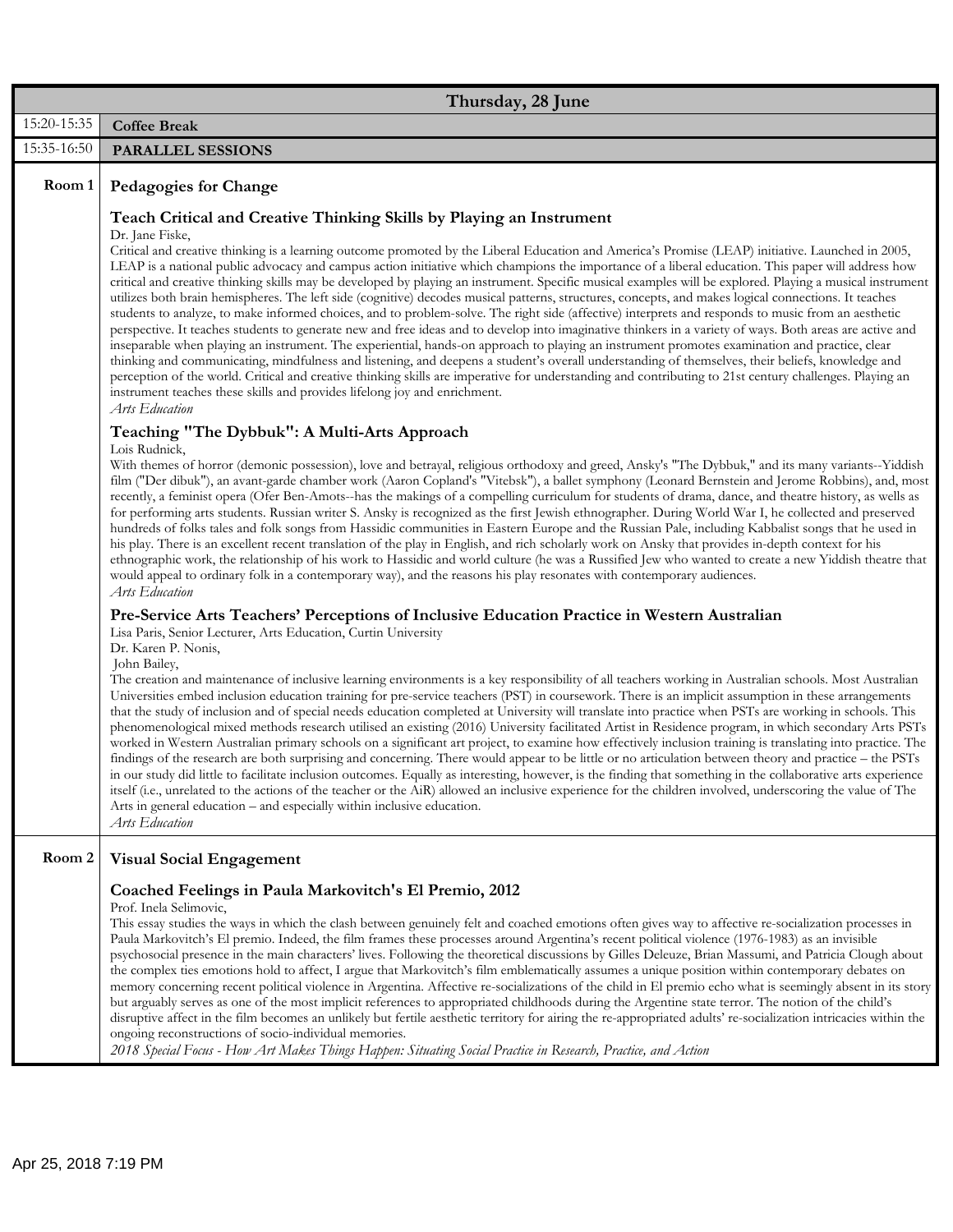|             | Thursday, 28 June                                                                                                                                                                                                                                                                                                                                                                                                                                                                                                                                                                                                                                                                                                                                                                                                                                                                                                                                                                                                                                                                                                                                                                                                                                                                                                                                                                                                                                                                                                                                                                                                                                                                                                                                                                                                                                                                                                                                                                                                                             |
|-------------|-----------------------------------------------------------------------------------------------------------------------------------------------------------------------------------------------------------------------------------------------------------------------------------------------------------------------------------------------------------------------------------------------------------------------------------------------------------------------------------------------------------------------------------------------------------------------------------------------------------------------------------------------------------------------------------------------------------------------------------------------------------------------------------------------------------------------------------------------------------------------------------------------------------------------------------------------------------------------------------------------------------------------------------------------------------------------------------------------------------------------------------------------------------------------------------------------------------------------------------------------------------------------------------------------------------------------------------------------------------------------------------------------------------------------------------------------------------------------------------------------------------------------------------------------------------------------------------------------------------------------------------------------------------------------------------------------------------------------------------------------------------------------------------------------------------------------------------------------------------------------------------------------------------------------------------------------------------------------------------------------------------------------------------------------|
| 15:35-16:50 | PARALLEL SESSIONS                                                                                                                                                                                                                                                                                                                                                                                                                                                                                                                                                                                                                                                                                                                                                                                                                                                                                                                                                                                                                                                                                                                                                                                                                                                                                                                                                                                                                                                                                                                                                                                                                                                                                                                                                                                                                                                                                                                                                                                                                             |
|             | "Little Significants" in the Visual Arts: Defining the Disability Aesthetic through the Analysis of the<br><b>Representation of Dwarfism</b><br>Dr Debra Keenahan,<br>The physical difference of disability is not commonly associated with beauty, but rather its opposite. Theorists acknowledge the vicissitudes of taste in<br>aesthetic judgement. Similarly, theorists acknowledge the vicissitudes of the valuation of disability - that is, physical difference is not always and<br>everywhere defined as a disability. This interesting parallelism between the vicissitudes of aesthetic taste and disability is acutely illustrated through the<br>representation of the dwarf - particularly the achondroplastic/disproportional dwarf. The purpose of the disability aesthetic was to produce a shift in<br>the standards of beauty away from the notions of harmony, bodily integrity and health. However, despite such development of terminology, and claims<br>of purpose, the definition of the disability aesthetic remains obtuse. Through the analysis of images in paintings, photography and sculptures of<br>dwarfism this work first critiques current descriptions of the aesthetic of disability. Then adhering to a feminist critical disability studies framework -<br>focusing upon the interface of the social milieu with the subject as limited agent - this work analyses a series of photographic representations of the<br>author who is a female artist with achondroplasia. Through analysis of this self-representation, this work endeavours to provide clarification of<br>definition of the disability aesthetic.<br>2018 Special Focus - How Art Makes Things Happen: Situating Social Practice in Research, Practice, and Action                                                                                                                                                                                                                                                                 |
|             | Using Interactive Theatre to Decrease Sexual Assault and Victim Blaming in Higher Education                                                                                                                                                                                                                                                                                                                                                                                                                                                                                                                                                                                                                                                                                                                                                                                                                                                                                                                                                                                                                                                                                                                                                                                                                                                                                                                                                                                                                                                                                                                                                                                                                                                                                                                                                                                                                                                                                                                                                   |
|             | Noah Lelek,<br>This paper discusses the researched benefits of using interactive theatre to decrease sexual assault and victim blaming, as well as increase dialogue about<br>these two issues in higher education. The Texas Woman's University Interactive Theatre Troupe was founded to 2015 to increase dialogue about a<br>number of pertinent social issues. The troupe devised an interactive theatre script entitled, Welcome to College, to tackle the prevalence of sexual<br>assault and victim blaming on college campuses through research, improvisation and devising techniques. The script consists of a short, traditional<br>theatre piece, followed by a question and answer portion between the characters and audience, followed finally by the interactive portion where<br>members of the audience are able to enter the scene to try to solve the inherent issues in the script. The script was performed for a number of college<br>students in disparate courses. Students who witnessed the performance were given a pre- and post-performance questionnaire (mixed-methods),<br>followed by the opportunity to participate in one of two focus groups. The results from the study, which were positive in nature, will be presented at<br>the conference, as well as information about interactive theatre script creation and lessons learned through the facilitation and research process.<br>2018 Special Focus - How Art Makes Things Happen: Situating Social Practice in Research, Practice, and Action                                                                                                                                                                                                                                                                                                                                                                                                                                                                                                    |
| Room 3      | <b>Content Praxis</b>                                                                                                                                                                                                                                                                                                                                                                                                                                                                                                                                                                                                                                                                                                                                                                                                                                                                                                                                                                                                                                                                                                                                                                                                                                                                                                                                                                                                                                                                                                                                                                                                                                                                                                                                                                                                                                                                                                                                                                                                                         |
|             | Anxiety of Our Age: Domestic Art and the Perversion of Privacy<br>Dr. Jill Foltz, Faculty, Art, El Centro College<br>In contemporary art and culture, extroversion and sociability often enjoy a place of privilege, whether in the realms of job descriptions, social media, or<br>relational aesthetics. Introversion is viewed as a personality defect, the need for privacy is eyed with suspicion, and the arts of craft and interior design<br>are relegated to the "decorative arts" section of the museum. However, several recent artists have chosen to use the site of the home or other private<br>spaces as the subject of their sculpture and installation. This paper will investigate how these artists subvert dominant cultural values of gregariousness<br>and shared space by creating paradoxical "private" spaces in the gallery, reclaiming the values of safety and privacy in an increasingly exposed culture.<br>Drawing on Foucault's concept of "heterotopias" and Bachelard's Poetics of Space, I will explore the work of contemporary artists who employ the<br>visual vocabulary of domestic interiors as sites of respite or prostheses of privacy. These artists include Andrea Zittel, whose A-Z Units (1994-2008)<br>and Indy Island (2009) are life-sized spaces for individual comfort; Jessica Stockholder, who describes her colorful, domestic installations as being<br>"about controlling the structure and surface quality of one's environment"; and Marc Camille Chaimowicz, who creates gallery-sized installations of<br>decorative and domestic settings in an attempt to "dissolve the hierarchical and disciplinary divide between fine art and the decorative arts." Though<br>many today may consider self-seclusion a perversion, these contemporary artists create other spaces that respond to and compensate for the anxiety of<br>our loud, open, and complicated world.<br>Arts Theory and History                                                                                 |
|             | Audio Cartography, Ethico-aesthetics and Orderliness: Divining Models of Participant-institution Connection in<br><b>Social Practice</b>                                                                                                                                                                                                                                                                                                                                                                                                                                                                                                                                                                                                                                                                                                                                                                                                                                                                                                                                                                                                                                                                                                                                                                                                                                                                                                                                                                                                                                                                                                                                                                                                                                                                                                                                                                                                                                                                                                      |
|             | Michael Mc Loughlin, Artist, self employed, Artist, Dublin, Ireland<br>Over the past 20 years, I have developed an audio-cartographic methodology of context-related praxis that examines the inter-relationships between the<br>aesthetic, the ethical and the institutional/relational dynamics that shape the contexts of the sound based projects I undertake. This means that<br>conceptually my work explores community building, place making and active citizenship. In practice, it involves a process of recording conversations/<br>discussions with specific communities of interest around social themes relevant to them; in order to develop sound based artworks that in turn<br>represent that community of interest. I apply spatial sound based methods to sociological research through artwork involving choreographed moments<br>of exchange through agreed, staged, multi-channel spatial recordings of unmediated conversations between small groups of individuals who share some<br>commonality. The "subject" of this work is not the individuals participating in the recording, but the methods through which the particular group<br>involved create "orderliness" (Garfinkel,1967) in their shared constructed realities and how this "adjusts" through involvement in the recording. The<br>artwork discussed here is in itself a provocation to open dialogues. The people who take part in these recordings have Power of Veto over any future<br>installation of this artwork. This paper will use this art making process as a means to examine this overlooked aspect of social arts practice specifically<br>relating to institutional/participant relationship and ethics. The paper will discuss the procedures through which the art institution creates orderliness<br>impact potential for relationship building between the participant and institution in social art practices.<br>2018 Special Focus - How Art Makes Things Happen: Situating Social Practice in Research, Practice, and Action |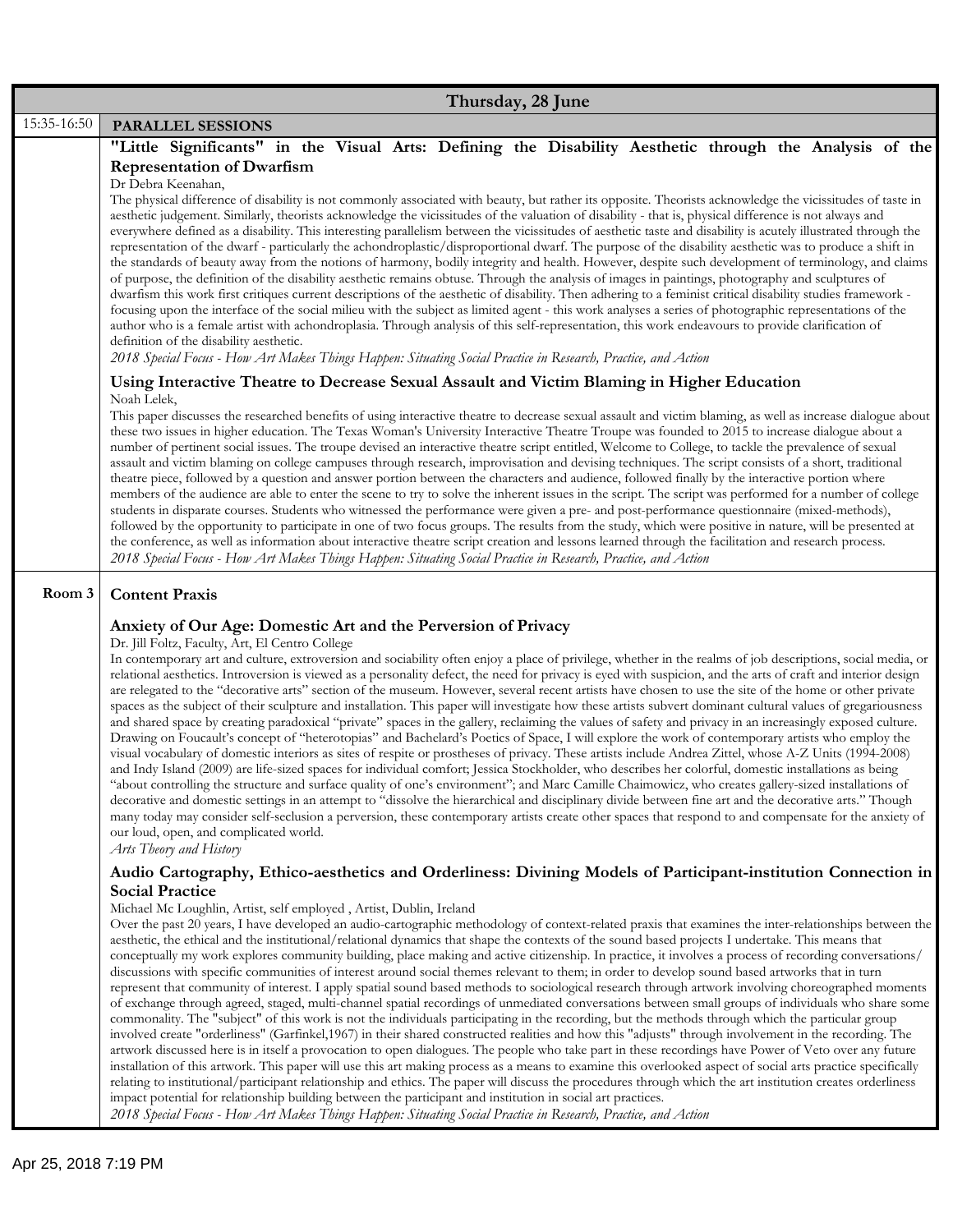|             | Friday, 29 June                                                                                                                                                                                                                                                                                                                                                                                                                                                                                                                                                                                                                                                                                                                                                                                                                                                                                                                                                                                                                                                                                                                                                                                                                                                                                                                                                                                                                                                                                                                                                                                                                                                                                                                                                                                                                                                                                                                                                                                                                                                                                                                                                                                                                                                                                                                                                                                                                                                                                                                                                                                                                                                                                                                                                                                                                                                                                                                                                                                                                                                                                                                                                                                                                                                                                                                                                                                                                                                                                                                                                                                                                                                                                                                                                                                                                                                                                                                                                                         |
|-------------|-----------------------------------------------------------------------------------------------------------------------------------------------------------------------------------------------------------------------------------------------------------------------------------------------------------------------------------------------------------------------------------------------------------------------------------------------------------------------------------------------------------------------------------------------------------------------------------------------------------------------------------------------------------------------------------------------------------------------------------------------------------------------------------------------------------------------------------------------------------------------------------------------------------------------------------------------------------------------------------------------------------------------------------------------------------------------------------------------------------------------------------------------------------------------------------------------------------------------------------------------------------------------------------------------------------------------------------------------------------------------------------------------------------------------------------------------------------------------------------------------------------------------------------------------------------------------------------------------------------------------------------------------------------------------------------------------------------------------------------------------------------------------------------------------------------------------------------------------------------------------------------------------------------------------------------------------------------------------------------------------------------------------------------------------------------------------------------------------------------------------------------------------------------------------------------------------------------------------------------------------------------------------------------------------------------------------------------------------------------------------------------------------------------------------------------------------------------------------------------------------------------------------------------------------------------------------------------------------------------------------------------------------------------------------------------------------------------------------------------------------------------------------------------------------------------------------------------------------------------------------------------------------------------------------------------------------------------------------------------------------------------------------------------------------------------------------------------------------------------------------------------------------------------------------------------------------------------------------------------------------------------------------------------------------------------------------------------------------------------------------------------------------------------------------------------------------------------------------------------------------------------------------------------------------------------------------------------------------------------------------------------------------------------------------------------------------------------------------------------------------------------------------------------------------------------------------------------------------------------------------------------------------------------------------------------------------------------------------------------------|
| 08:15-09:00 | <b>Conference Registration Desk Open</b>                                                                                                                                                                                                                                                                                                                                                                                                                                                                                                                                                                                                                                                                                                                                                                                                                                                                                                                                                                                                                                                                                                                                                                                                                                                                                                                                                                                                                                                                                                                                                                                                                                                                                                                                                                                                                                                                                                                                                                                                                                                                                                                                                                                                                                                                                                                                                                                                                                                                                                                                                                                                                                                                                                                                                                                                                                                                                                                                                                                                                                                                                                                                                                                                                                                                                                                                                                                                                                                                                                                                                                                                                                                                                                                                                                                                                                                                                                                                                |
| 09:00-09:25 | Daily Update                                                                                                                                                                                                                                                                                                                                                                                                                                                                                                                                                                                                                                                                                                                                                                                                                                                                                                                                                                                                                                                                                                                                                                                                                                                                                                                                                                                                                                                                                                                                                                                                                                                                                                                                                                                                                                                                                                                                                                                                                                                                                                                                                                                                                                                                                                                                                                                                                                                                                                                                                                                                                                                                                                                                                                                                                                                                                                                                                                                                                                                                                                                                                                                                                                                                                                                                                                                                                                                                                                                                                                                                                                                                                                                                                                                                                                                                                                                                                                            |
| 09:25-10:00 | <b>Plenary Session</b>                                                                                                                                                                                                                                                                                                                                                                                                                                                                                                                                                                                                                                                                                                                                                                                                                                                                                                                                                                                                                                                                                                                                                                                                                                                                                                                                                                                                                                                                                                                                                                                                                                                                                                                                                                                                                                                                                                                                                                                                                                                                                                                                                                                                                                                                                                                                                                                                                                                                                                                                                                                                                                                                                                                                                                                                                                                                                                                                                                                                                                                                                                                                                                                                                                                                                                                                                                                                                                                                                                                                                                                                                                                                                                                                                                                                                                                                                                                                                                  |
| 10:00-10:30 | <b>Garden Conversation and Coffee Break</b>                                                                                                                                                                                                                                                                                                                                                                                                                                                                                                                                                                                                                                                                                                                                                                                                                                                                                                                                                                                                                                                                                                                                                                                                                                                                                                                                                                                                                                                                                                                                                                                                                                                                                                                                                                                                                                                                                                                                                                                                                                                                                                                                                                                                                                                                                                                                                                                                                                                                                                                                                                                                                                                                                                                                                                                                                                                                                                                                                                                                                                                                                                                                                                                                                                                                                                                                                                                                                                                                                                                                                                                                                                                                                                                                                                                                                                                                                                                                             |
| 10:30-12:10 | <b>PARALLEL SESSIONS</b>                                                                                                                                                                                                                                                                                                                                                                                                                                                                                                                                                                                                                                                                                                                                                                                                                                                                                                                                                                                                                                                                                                                                                                                                                                                                                                                                                                                                                                                                                                                                                                                                                                                                                                                                                                                                                                                                                                                                                                                                                                                                                                                                                                                                                                                                                                                                                                                                                                                                                                                                                                                                                                                                                                                                                                                                                                                                                                                                                                                                                                                                                                                                                                                                                                                                                                                                                                                                                                                                                                                                                                                                                                                                                                                                                                                                                                                                                                                                                                |
| Room 1      | <b>Impacts of the Moving Image</b>                                                                                                                                                                                                                                                                                                                                                                                                                                                                                                                                                                                                                                                                                                                                                                                                                                                                                                                                                                                                                                                                                                                                                                                                                                                                                                                                                                                                                                                                                                                                                                                                                                                                                                                                                                                                                                                                                                                                                                                                                                                                                                                                                                                                                                                                                                                                                                                                                                                                                                                                                                                                                                                                                                                                                                                                                                                                                                                                                                                                                                                                                                                                                                                                                                                                                                                                                                                                                                                                                                                                                                                                                                                                                                                                                                                                                                                                                                                                                      |
|             | Wonderwomen: Embodied Confidence in Popular Media<br>Alethea Alexander, Acting Assistant Professor, Dance, University of Washington, Seattle, WA, United States<br>Wonder Woman bursts into the hearts of millions of moviegoers inspired by the power of the female superhero. It was satisfying to see a woman join<br>in WWI battle and defeat a God, but narrative alone did not make Wonder Woman the seventeenth highest-grossing film of all time. I suggest that the<br>superhero's physicality defined her strength and empowered female viewers. This presentation will explore how specific ways of moving, both<br>individually and as observed in others' bodies, can affect confidence and empowerment in women. Drawing from oral and movement interviews with<br>twelve nationally diverse dancers at the University of Washington, and a socioemotional application of Laban Movement Analysis, my research reveals<br>preliminary findings about physical expressions of confidence and empowerment shared among women. I suggest that free-flowing, circular<br>movements initiated from the gut and spine are associated with feelings of safety and self-assuredness, and that direct, bound movements initiated from<br>distal points evoke empowerment. I argue that movement patterns share an intrinsic relationship with emotional states, and therefore movement<br>matters. Furthermore, because of our mirror neuron system, we physically experience the movement of bodies observed both on and off-screen. Not<br>only is it fun to watch Wonder Woman plow through battlefields, but we also experience kinesthetic empathy for her confident strides and punches. I<br>will argue that movement is an under-recognized keystone that could clarify and catalyze empowerment for women.<br>2018 Special Focus - How Art Makes Things Happen: Situating Social Practice in Research, Practice, and Action<br>A Shooting Star or Flying Start?: Interactive Documentary Film Making Practice and Storytelling in<br><b>Contemporary China</b><br>Chanjun Mu,<br>Interactive documentary film, emerged in 1980s and thrived in past decade under the growth of digital media technologies, is a new genre that narrates<br>and the real and enables audience interact with reality through interactive digital technologies. There is increasing concern on this genre from vast<br>western film agencies (e.g. the National Film Board of Canada, the Irish Film Board), international film forums and festivals (e.g. International<br>Documentary Festival Amsterdam, Sundance Film Festival) and broadcasters (e.g. Arte, BBC, The Guardian, France 24), facilitating the interactive<br>documentary film making practice and spreading the trend all over the world. Researchers from varied fields engage in this promising territory as well<br>(e.g. MIT's Open Documentary Lab, the International Documentary Festival Amsterdam's Doc-Lab). Chinese interactive documentary film practice<br>came to the stage in a relatively late time, but it expanded in past decade and brought about artworks and projects unremittingly. Many questions are<br>not yet clear like the features and making practice situation of Chinese interactive documentary film. As a profound segment of jigsaw picture mapping<br>the global interactive digital art practice, the investigation about Chinese interactive documentary film should not be absent. To remedy the gap, this<br>research offers some insights into two aspects: the historical procedure in which Chinese documentary started to employ and be reshaped by emerging<br>digital technologies; the current situation and features of Chinese interactive documentary film. For methodology, a systematic literature review in<br>relevant field and case studies of Chinese contemporary representative artworks and projects will be conducted.<br>New Media, Technology and the Arts |
|             | Disrupting Embodied Prejudice with Art and the Moving Image<br>Edmond Kilpatrick, Vancouver, BC, Canada<br>Through autobiographical, arts based inquiry, I sensitized my awareness to solid and fluid sensations in my chest that I associated with prejudice and<br>vulnerability and analyzed them phenomenologically in embodied writing. I entertained the supposition that sensations of fluid movement could be<br>associated with vulnerability, and solid unyielding sensations could be associated with bias or prejudice. I found images that elicited these responses and<br>became aware how implicit bias influenced my sensation response. I investigated how sensations elicited by implicit bias could be changed. While<br>watching a short video interview of a gentleman who shared his struggles with addiction and poverty I noticed solid, resistant sensations in my chest<br>that betrayed my efforts to empathize with him. I strategically inserted short dance and contemporary art clips throughout the video that disrupted my<br>solid sensations with fluid ones. The intervention of art altered the habitually resistant way I engaged with him and moved me emotionally and<br>sensationally. The original educational video was intended to create empathy and advocate for addiction support services. Despite my best intentions, it<br>did not challenge the implicit biases that barred me from internalizing its message. This research reinforces how our embodied prejudices need to be<br>addressed along with our cognitive ones for a new understanding and experience to occur. If public education programs and media tools are to have a<br>transformative impact on their audience, the use of art can be a potent element to communicate the message in a full-bodied way.<br>2018 Special Focus - How Art Makes Things Happen: Situating Social Practice in Research, Practice, and Action                                                                                                                                                                                                                                                                                                                                                                                                                                                                                                                                                                                                                                                                                                                                                                                                                                                                                                                                                                                                                                                                                                                                                                                                                                                                                                                                                                                                                                                                                                                                                                                                                                                                                                                                                                                                                                                                                                                                                                                                                                           |
| Room 2      | <b>Inclusive Initiatives</b>                                                                                                                                                                                                                                                                                                                                                                                                                                                                                                                                                                                                                                                                                                                                                                                                                                                                                                                                                                                                                                                                                                                                                                                                                                                                                                                                                                                                                                                                                                                                                                                                                                                                                                                                                                                                                                                                                                                                                                                                                                                                                                                                                                                                                                                                                                                                                                                                                                                                                                                                                                                                                                                                                                                                                                                                                                                                                                                                                                                                                                                                                                                                                                                                                                                                                                                                                                                                                                                                                                                                                                                                                                                                                                                                                                                                                                                                                                                                                            |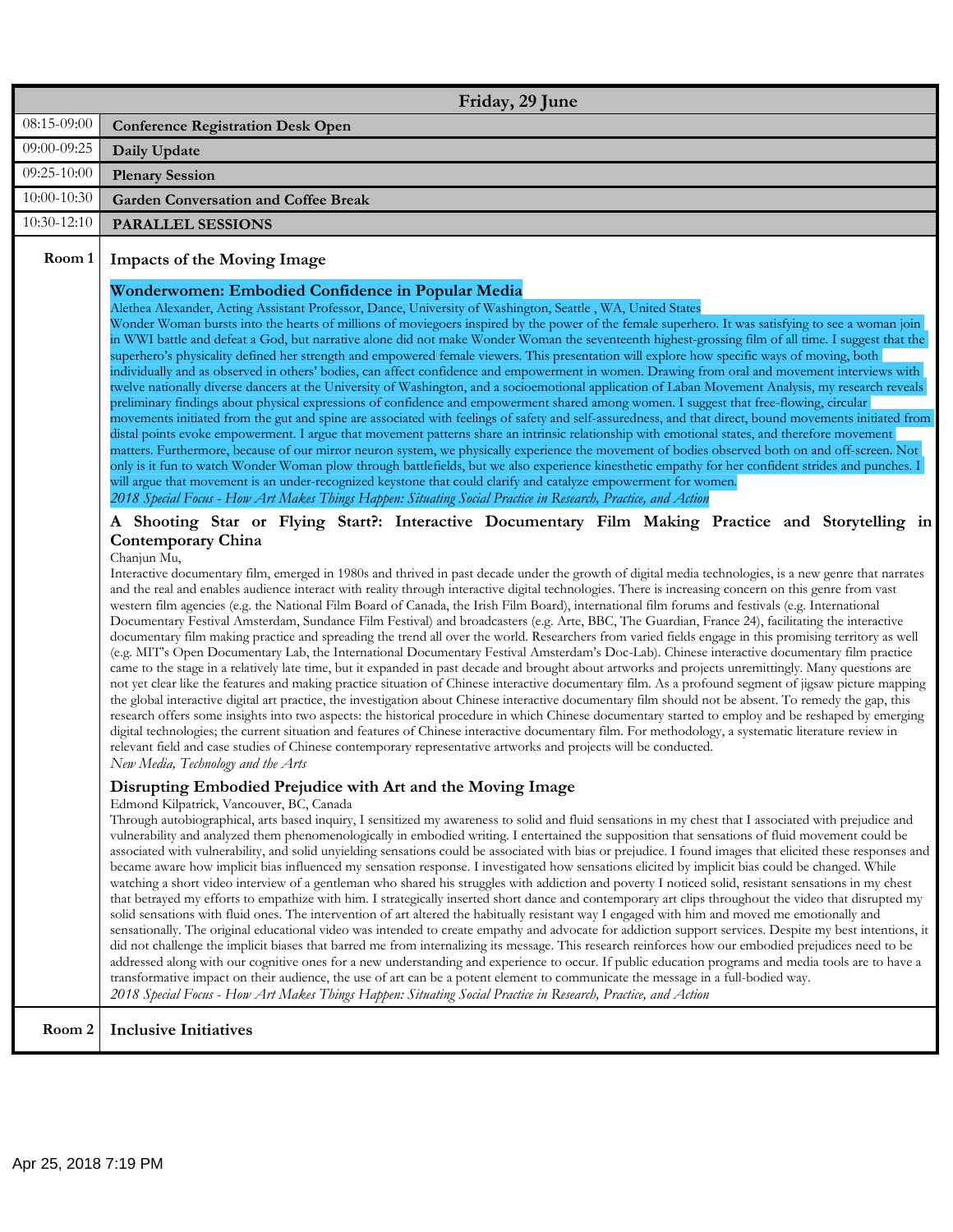|             | Friday, 29 June                                                                                                                                                                                                                                                                                                                                                                                                                                                                                                                                                                                                                                                                                                                                                                                                                                                                                                                                                                                                                                                                                                                                                                                                                                                                                                                                                                                                                                                                                                                                                                                                                                                                                                                                                                                                                                                                                                                                                           |
|-------------|---------------------------------------------------------------------------------------------------------------------------------------------------------------------------------------------------------------------------------------------------------------------------------------------------------------------------------------------------------------------------------------------------------------------------------------------------------------------------------------------------------------------------------------------------------------------------------------------------------------------------------------------------------------------------------------------------------------------------------------------------------------------------------------------------------------------------------------------------------------------------------------------------------------------------------------------------------------------------------------------------------------------------------------------------------------------------------------------------------------------------------------------------------------------------------------------------------------------------------------------------------------------------------------------------------------------------------------------------------------------------------------------------------------------------------------------------------------------------------------------------------------------------------------------------------------------------------------------------------------------------------------------------------------------------------------------------------------------------------------------------------------------------------------------------------------------------------------------------------------------------------------------------------------------------------------------------------------------------|
| 10:30-12:10 | <b>PARALLEL SESSIONS</b>                                                                                                                                                                                                                                                                                                                                                                                                                                                                                                                                                                                                                                                                                                                                                                                                                                                                                                                                                                                                                                                                                                                                                                                                                                                                                                                                                                                                                                                                                                                                                                                                                                                                                                                                                                                                                                                                                                                                                  |
|             | <b>Contemporary Art Movements for Revitalisation</b><br>Eimi Tagore-Erwin,<br>Despite Japan's global pop image, much of the internal Japanese art world counters this theory and aesthetic. Different art narratives are successful in<br>Japan and have started gaining traction in global avenues in recent years. Much of these movements engage with social practice, a phenomenon that has<br>become increasingly popular in Japan as the economic and cultural gap between rural and urban communities has widened throughout the nation. Many<br>Japanese art world tastemakers and artists have increasingly turned away from global art market trends to instead cultivate projects that have a focus on<br>local community building, especially as new avenues of sponsorship that cater to government revitalisation initiatives emerge. This paper aims to<br>introduce and examine concepts behind contemporary art festivals for revitalisation that have been occurring in Japan in recent years. The paper aims<br>to provides insight into the effects of these festivals in the long and short term, by examining the practices of Kitagawa Fram, a leading figure of these<br>movements. The paper is situated within cultural studies and visual culture studies. It draws heavily from the research of art historians Reiko Tomii,<br>Adrian Favell, and Gennifer Weisenfeld, and is complemented by investigative research into the life of art director Kitagawa Fram, as well as<br>observational analyses formed by on-site study of the Setouchi Triennale in 2015 and 2016. This paper implies that the new community-focused<br>initiatives in Japan may bring about wider changes to Japan's art identity on a global level.<br>2018 Special Focus - How Art Makes Things Happen: Situating Social Practice in Research, Practice, and Action                                                                                                |
|             | Developing Artistic Practices of People with Disabilities: The Case Study of Latvia<br>Sarma Freiberga,<br>Inclusion of people with disabilities in general society has been delayed in the Eastern Europe due to the severe consequences of the communist<br>regime. Both on institutional level and in public opinion people with disabilities are still labelled as secondary. This refers also to embarking people with<br>disabilities into artistic practices due to restricted accessibility. However, in the Eastern Europe significant improvement regarding visibility and<br>overcoming stereotypes referring to the people with disabilities has been achieved thanks to grassroot activism. As a positive example the research<br>paper analyses the case of the Integrative Arts Festival Come along! involving children and young people with special needs in Latvia, having started 21<br>years ago and since 2007 expanding to having reached the audience of 100 000 (from 1.9Mio inhabitants of Latvia which is a significant number) of<br>national radio and television. The proposed paper focuses on the art product created by people with disabilities as an instrument of socialization and<br>promoting understanding between different social groups, presenting the case of Latvia as a successful development able to provide a unconventional<br>approach for inclusion.<br>Arts Education, 2018 Special Focus - How Art Makes Things Happen: Situating Social Practice in Research, Practice, and Action                                                                                                                                                                                                                                                                                                                                                                                                                                 |
|             | Children Inspire Glass Project at Emporia State University<br>Dr. Carol Russell,<br>Dr. Heather Caswell,<br>Fletch Russell,<br>Emporia State University's Children Inspire Glass Project (2013 & 2016) demonstrated the power of authentically creative experiences for all<br>children, and importance of their genuine ownership in that process. Art offers an avenue for success for all children, regardless of ability level, as there<br>is no wrong way. This project demonstrates that with appropriate accommodations, all children can be engaged and focused when you foster creativity<br>with an appropriate environment, materials, interactions, and TIME! Art is truly a right for all children and this project advocates the right of all<br>children to express themselves through the arts. Practitioners will benefit from illustrations of collaboration and specific strategies/accommodations<br>utilized to facilitate children's visual art and creative writing expressions. With appropriate accommodations, all children can be fully engaged and share<br>the joy of creative expression. Participants will observe a collaborative model and be provided with strategies to facilitate an inclusive group of children<br>to creatively express themselves through visual arts and creative writing. Presenters will share various strategies related to their own specialty areas<br>(visual arts, creative writing, special education, collaboration with families, university faculty and students). Documentation of responses and reflections<br>about the CIGP from children, families, faculty, and students will be shared, which illustrates the authenticity, collaboration, and success of this project.<br>This includes children sharing their designs, stories, and ideas at art shows. This material informs us for the upcoming CIGP III in Spring 2018, in<br>addition to supports our funding efforts.<br>Arts Education |
| Room 3      | <b>Creative Trajectories</b><br>Becoming Unraveled: Experimentations with Artistic Memoir as a Method in Post Qualitative Research<br>Alexandra Berry,<br>Reverberating with post-human and new materialist notions of learning as an intra-active, "more-than-multiple" experience (Deleuze and Guattari,<br>1987, p. 154), this paper offers a glimpse into my experimentations using Artistic Memoir as a method to inhabit my affectual experiences as a Canadian<br>artist/researcher/teacher working as a visitor in a shanti-school in Goa, India. Tentatively mapping encounters that emerged through a series of child-<br>driven art projects which reimagined our engagements with local waste matter, Artistic Memoir offers a new and intuitive approach to navigating<br>educational phenomena, such as affect, which move beyond traditional modes representational thought. Beginning from the middle and posing no<br>concrete end, the performance of Artistic Memoir aims to disrupt readers from conventional expectations of academic writing and uses abstract, artistic<br>expressions to twist the spirit in new and unfamiliar directions (Springgay, 2008). In this paper, I share a theoretical exploration of the intentionally<br>incoherent, piecey presentation of Artistic Memoir, and present a snapshot of my practice with this arts-based method using a blog site as my medium.<br>Arts Education, 2018 Special Focus - How Art Makes Things Happen: Situating Social Practice in Research, Practice, and Action                                                                                                                                                                                                                                                                                                                                                                                                                     |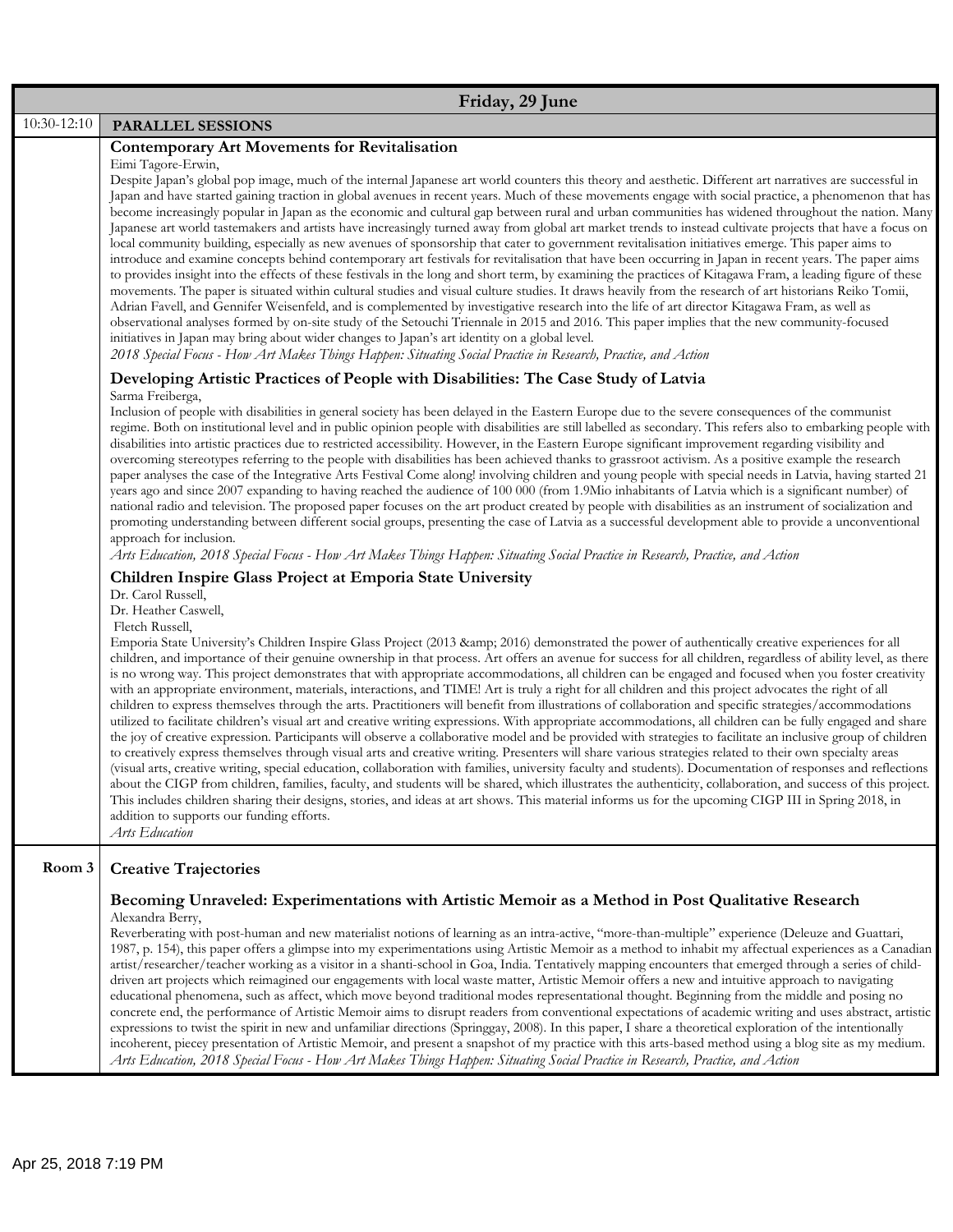|             | Friday, 29 June                                                                                                                                                                                                                                                                                                                                                                                                                                                                                                                                                                                                                                                                                                                                                                                                                                                                                                                                                                                                                                                                                                                                                                                                                                                                                                                                                                                                                                                                                                                                                                                                                                                                                                                                                                                                                                                                                                                                                                                                                                                                                                                                                                                                                                                                                                                                                                                                                                                                                                                                                                                                                                                                                                                                                                                                                                                                                                                                                                                                                                                                                                                                                                                                                                                                                                                                                    |
|-------------|--------------------------------------------------------------------------------------------------------------------------------------------------------------------------------------------------------------------------------------------------------------------------------------------------------------------------------------------------------------------------------------------------------------------------------------------------------------------------------------------------------------------------------------------------------------------------------------------------------------------------------------------------------------------------------------------------------------------------------------------------------------------------------------------------------------------------------------------------------------------------------------------------------------------------------------------------------------------------------------------------------------------------------------------------------------------------------------------------------------------------------------------------------------------------------------------------------------------------------------------------------------------------------------------------------------------------------------------------------------------------------------------------------------------------------------------------------------------------------------------------------------------------------------------------------------------------------------------------------------------------------------------------------------------------------------------------------------------------------------------------------------------------------------------------------------------------------------------------------------------------------------------------------------------------------------------------------------------------------------------------------------------------------------------------------------------------------------------------------------------------------------------------------------------------------------------------------------------------------------------------------------------------------------------------------------------------------------------------------------------------------------------------------------------------------------------------------------------------------------------------------------------------------------------------------------------------------------------------------------------------------------------------------------------------------------------------------------------------------------------------------------------------------------------------------------------------------------------------------------------------------------------------------------------------------------------------------------------------------------------------------------------------------------------------------------------------------------------------------------------------------------------------------------------------------------------------------------------------------------------------------------------------------------------------------------------------------------------------------------------|
| 10:30-12:10 | <b>PARALLEL SESSIONS</b>                                                                                                                                                                                                                                                                                                                                                                                                                                                                                                                                                                                                                                                                                                                                                                                                                                                                                                                                                                                                                                                                                                                                                                                                                                                                                                                                                                                                                                                                                                                                                                                                                                                                                                                                                                                                                                                                                                                                                                                                                                                                                                                                                                                                                                                                                                                                                                                                                                                                                                                                                                                                                                                                                                                                                                                                                                                                                                                                                                                                                                                                                                                                                                                                                                                                                                                                           |
|             | Art and Transformative Learning<br>Andrew Gitlin,<br>Lefebvre (2014), notes that the space influences production (meaning human production) of products and the products influence the production of the<br>space. The production process, however, produces two categories of objects: works and products. The difference between the two being that "products<br>can be reproduced and are in fact the result of repetitive acts and gestures while works can't be reproduced because each one has something unique and<br>irreplaceable about it" (Lefebvre, 1991, p.70). This human production of works and products can be contrasted with nature that doesn't produce at all-<br>nature always creates beings and these beings are always works as opposed to products (Lefebvre, 1991). In this way, nature is a unique creative<br>producer of works in exactly the same way art works on the world and space and space and the world works on art. For our focus on education, we<br>now have a critical lens to look at the space of schooling to see where it produces repetitive acts, gestures, relationships and/or the creation of "works"<br>that produce irreplaceable and unique acts, gestures and relationships. This allows us to ask a direct question: is the production process of learning in<br>schools typically repetitive (or otherwise) and is the result of this sort of process a product or a work? Given the answer to this question we can now<br>make an assessment of the construction of school space in terms of desired outcomes such as the need for sameness and/or unique creative types of<br>learning that we argue are directly related to the production of works of art.<br>Social, Political and Community Agendas in the Arts, 2018 Special Focus - How Art Makes Things Happen: Situating Social Practice in Research, Practice,<br>and Action<br>Space In-between: A China/Canada Pedagogical and Cultural Exchange<br>Dr. Boyd White,<br>Dr. Anita Sinner,<br>Dr. Jun Hu,<br>The concept of "ma," which originated in Japan, refers to the "pure and essential void between all things;" "an emptiness full of possibilities, like a<br>promise to be fulfilled" a state of being in/between-between spaces, times, perceptions, cultures. Our paper explores this concept as an east/west,                                                                                                                                                                                                                                                                                                                                                                                                                                                                                                                                                                                                                                                                                                                                                                                                                                                                                                                                                                                                                   |
|             | China/Canada pedagogical and cultural exchange, an in-between space that shares a commitment to the arts-based practice of a/r/tography—the<br>interweaving spaces between art (practice), research and teaching in our respective interactions with pre-service teachers. In this paper, the three<br>presenters discuss how ma informs our ways of being and becoming, and how each, respectively, has adapted ma-two in a context of western teacher<br>education (one, a generalist elementary education program that encourages artistic exploration of self-identity as a philosophic component of pre-<br>service teachers; the other, an art specialist education program with a particular focus on community outreach), and the third in the context of chinese<br>art teacher preparation that includes a three-week course in which students apply a/r/tography principles while traveling part of the ancient silk route.<br>As we bring together ma and a/r/tography in this international forum our intellectual exchange provides a collaborative network of evolving<br>philosophical perspectives and practices.<br>Arts Education<br>Artful and Rhizomatic Belongings: A Digital Assemblage Exploring Students' Belonging in Higher Education<br>Maureen Flint,<br>C(art)ographic Conjunctions is a digital humanities arts research project that explores student's connection to and production of place in higher                                                                                                                                                                                                                                                                                                                                                                                                                                                                                                                                                                                                                                                                                                                                                                                                                                                                                                                                                                                                                                                                                                                                                                                                                                                                                                                                                                                                                                                                                                                                                                                                                                                                                                                                                                                                                                                                                                                            |
|             | education. This project combines audio clips from student interviews, geo-tagged paths of guided walks, soundscapes of campus, photographs, and 360-<br>degree video in an interactive digital assemblage to produce a more nuanced understanding of how students' experience the place of higher education.<br>Place offers a unique entry point for complicating narratives of belonging and connection, and to consider place as an assemblage of materialities that<br>create an affective rhizome, moving towards (re)presenting the multiple, rhizomatic, and simultaneous knowings of student experiences. Place as<br>constantly produced and iterative enfolds notions of the rhizome, a multiplicity, connecting points to other points, reducible to neither one nor the<br>multiple (Deleuze & Guattari, 1987). The rhizome suggests an ever constructing, variating, and expanding understanding of place/space as made up of<br>lines and a multiplicity of directions. For example, students mark and create collages during focus groups that respond to the prompt: "draw, write, or<br>visually describe the place of campus." The collage creation becomes an encounter of place, an inquiry of process that encourages juxtaposition,<br>relocation, and connection. Following focus groups, students are invited to participate in a guided walk, exploring the place of campus through their<br>particular encounters and experiences in place. These guided walks and focus groups methodologically move to understand belonging as a rhizome, a<br>collection of relations, intensities, and flows that connect, flatten, and fold back on one another. Belonging becomes differently through the<br>connections and relations within this data. Marked maps made during focus groups layered with paths and photos assembled during guided walks, lines<br>of flight from text and sound from focus group and walking interview conversations layered in between. The lines of the guided walk and text create<br>connections, a rhizome between other pieces of data. C(art)ograhic Conjunctions is the artful combination of this data, an affective digital rhizome<br>combining audio, visual, and cartographic segments in a digital assemblage. For example, segments of audio (e.g. clips of student narratives and<br>soundscapes) become flows along paths that traverse a digital map of campus. These audio paths layer and overlap, interrupting and intersecting, some<br>layering again and again, while others become lines of flight that depart the map. Using digital media, these layered and multiplicitious paths create a<br>rhizome of belonging. This inquiry of belonging rejects closure, themes, and generalities, instead looking to difference and diffraction, articulation of<br>questions producing questions doubling and folding and moving to openness (Deleuze & Guattari, 1987). C(art)ographic Conjunctions offers a<br>pedogogical and political turn to place that maps differently how we respond to, support, and make change on college campuses. Through endless<br>(re)combinations and entry points, C(art)ographic Conjunctions offers implications for methodology and practice: a different reading of place and<br>belonging in higher education.<br>New Media, Technology and the Arts |
| Room 4      | <b>Critical Mimesis</b>                                                                                                                                                                                                                                                                                                                                                                                                                                                                                                                                                                                                                                                                                                                                                                                                                                                                                                                                                                                                                                                                                                                                                                                                                                                                                                                                                                                                                                                                                                                                                                                                                                                                                                                                                                                                                                                                                                                                                                                                                                                                                                                                                                                                                                                                                                                                                                                                                                                                                                                                                                                                                                                                                                                                                                                                                                                                                                                                                                                                                                                                                                                                                                                                                                                                                                                                            |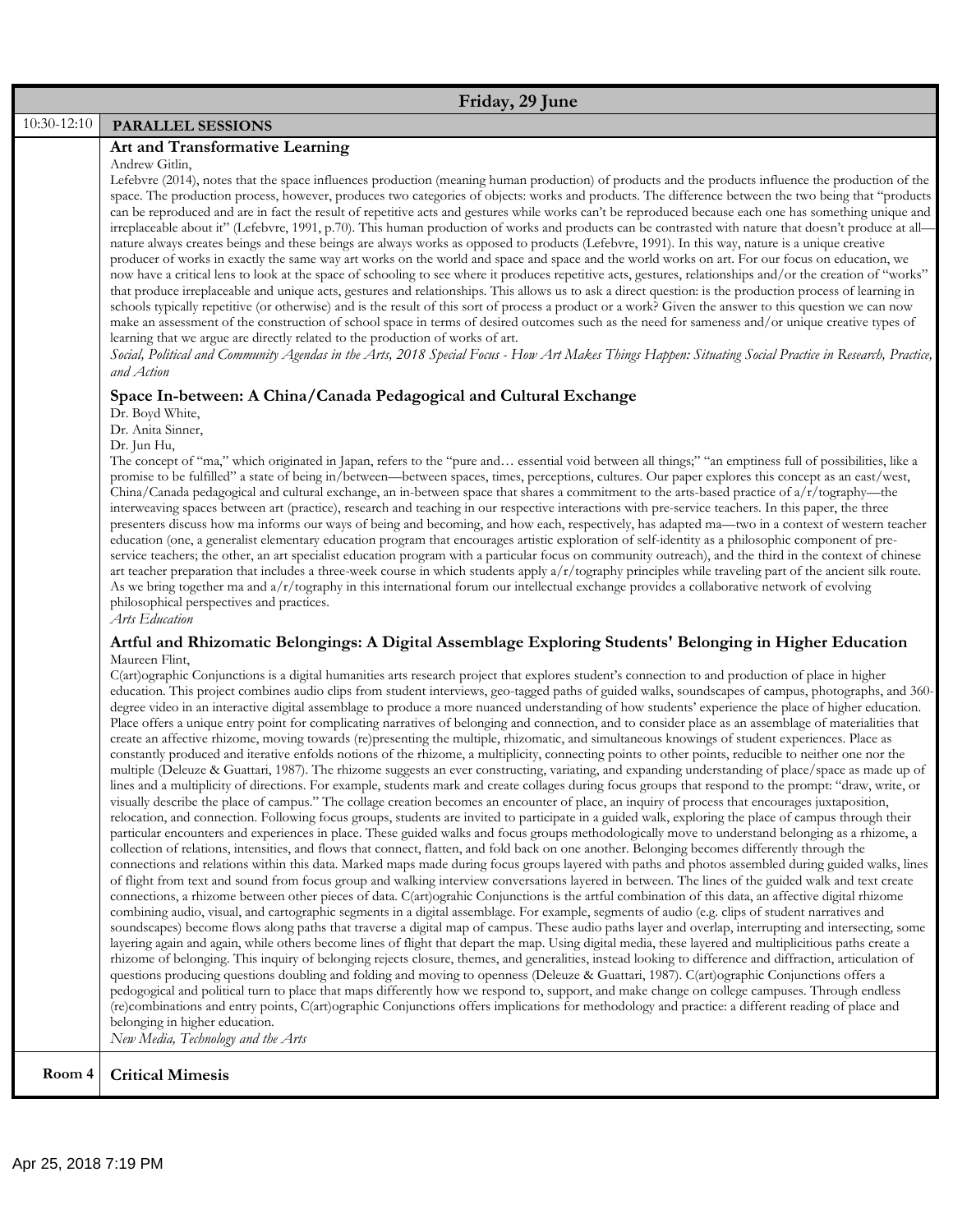|             | Friday, 29 June                                                                                                                                                                                                                                                                                                                                                                                                                                                                                                                                                                                                                                                                                                                                                                                                                                                                                                                                                                                                                                                                                                                                                                                                                                                                                                                                                                                                                                                                                                                                                                                                                                                                                                                                                                                                                                   |  |
|-------------|---------------------------------------------------------------------------------------------------------------------------------------------------------------------------------------------------------------------------------------------------------------------------------------------------------------------------------------------------------------------------------------------------------------------------------------------------------------------------------------------------------------------------------------------------------------------------------------------------------------------------------------------------------------------------------------------------------------------------------------------------------------------------------------------------------------------------------------------------------------------------------------------------------------------------------------------------------------------------------------------------------------------------------------------------------------------------------------------------------------------------------------------------------------------------------------------------------------------------------------------------------------------------------------------------------------------------------------------------------------------------------------------------------------------------------------------------------------------------------------------------------------------------------------------------------------------------------------------------------------------------------------------------------------------------------------------------------------------------------------------------------------------------------------------------------------------------------------------------|--|
| 10:30-12:10 | PARALLEL SESSIONS                                                                                                                                                                                                                                                                                                                                                                                                                                                                                                                                                                                                                                                                                                                                                                                                                                                                                                                                                                                                                                                                                                                                                                                                                                                                                                                                                                                                                                                                                                                                                                                                                                                                                                                                                                                                                                 |  |
|             | Las Reinas, Pieta: A Meditation on Grief, Violence on Bodies of Color and Performing Catharsis<br>Kristina Tollefson, Orlando, FL, United States<br>Wanda Raimundi Ortiz,<br>The artists discuss the impetus for their collaboration and will demonstrate the collaborative benefits of artists reaching across academic disciplinary<br>divisions to strengthen each other's work. The imagery, inspired by Michelangelo's Pieta, created the background for Raimundi-Ortiz's live<br>performance portrait where she cradles 33 young men and women of color for 3:33 seconds each: the number 33 representing the age of Jesus at the<br>time of his execution. The piece was presented at the Knowles Chapel at Rollins College in Winter Park, Florida in March 2017 and the Smithsonian<br>National Portrait Gallery in Washington DC in May 2017 and has upcoming performances in Orlando and Chicago in 2018. The artists will discuss the<br>impact of the project on both participants and observers.<br>Social, Political and Community Agendas in the Arts                                                                                                                                                                                                                                                                                                                                                                                                                                                                                                                                                                                                                                                                                                                                                                             |  |
|             | Jan van Bijlert's Portrait of a Widow as St. Frances of Rome<br>Dr. Jochai Rosen,<br>A painting by the 17th-century Dutch painter Jan van Bijlert so far known as Portrait of an Unknown Family (National gallery, Prague), depicts a<br>woman accompanied by her two daughters and a trumpeter who is blowing his trumpet. This group is shown by a table set outside the walls of an<br>Italianate city. This unusual iconography is so far unexplained and its deciphering will be the purpose of this lecture. Trough comparisons with 17th-<br>century Dutch representations of trumpeters and comparisons with representations of St. Frances of Rome (Santa Francesca Romana 1384-1440) in art,<br>this paper will prove that this painting is actually a Portrait of a Widow as St. Frances of Rome and that this widow is offering nourishment to the poor.<br>By that it will show that this is so far the only known depiction of this saint in 17th-century Dutch painting and a fresh addition to this rare subject in<br>art.<br>Arts Theory and History                                                                                                                                                                                                                                                                                                                                                                                                                                                                                                                                                                                                                                                                                                                                                                            |  |
|             | A Portrait of Power<br>Elise Richman, Professor, Art and Art History, University of Puget Sound, Tacoma, WA, United States<br>The first presidential portrait of a black president by a black artist was unveiled on February 12, 2018. This unveiling marked a momentous historical<br>moment. Obama's portrait represents a rupture in how the generally conservative genre of the presidential portrait is depicted. He is represented in<br>front of a thicket of leaves interspersed with symbolic flowers representing places of significance to him. President Obama, sits facing the viewer, as if<br>ready to converse in a posture that has been described as both casual and vigilant. He looks approachable and his emotional mien is complex. The color<br>is vivid and his feet seemingly hover, he is not in a stately room but rather a vibrant, otherworldly garden like space. Kehinde Wiley, the artist who<br>painted Obama's portrait, is a truly intriguing choice because he explores how portraiture historically reinforces power imbalances. Wiley is famous for<br>his grand oil paintings of black and brown men whom he encounters on the streets of places such as Tel Aviv, Harlem, and Port Au Prince. He engages<br>in the history of portraiture to, "quote historical sources and position young black men within the field of power." This paper will examine the<br>connections and disruptions that this painting of an undeniably powerful subject introduces to Wiley's practice. It will also explore visual tropes such as<br>gestures, lighting, symbolic objects, furniture, architectural elements, facial expression, and materials in select, historically significant paintings to more<br>abstractly analyze the rhetoric of power in portraiture that Wiley employs.<br>Arts Theory and History |  |
|             | The Ghosts of Tom Watson: Country Music Performance as Alternative Political Outreach<br>Peter La Chapelle,<br>This paper will analyze the ways in which country music, with its connections to recording and broadcasting, has served historically as an alternative<br>means for political aspirants to reach constituents and sidestep traditional obstacles to obtaining office. This presentation will focus on performer-<br>politicians such as Populist leader-fiddler Tom Watson, left-wing singing cowboy Sen. Glen Taylor, and segregationist-country performers such as<br>Texas Sen. Pappy O'Daniel and Louisiana Gov. Jimmie Davis, and on non-performer politicians who used country music to transform politics such as<br>Alabama governors Big Jim Folsom and George Wallace and President Richard Nixon. A central theme is the ways in which aspirants have overcome<br>political outsider status by using music as way to reach out to voters. Mediums explored in this presentation include musical compositions, recordings,<br>and graphic campaign materials. This paper will also analyze the types of politics with which country, perhaps the most of political of all musical genres,<br>has been connected, including forms of populism that embrace both inclusivity and xenophobia.<br>Social, Political and Community Agendas in the Arts                                                                                                                                                                                                                                                                                                                                                                                                                                                                        |  |
| 12:10-13:10 | Lunch                                                                                                                                                                                                                                                                                                                                                                                                                                                                                                                                                                                                                                                                                                                                                                                                                                                                                                                                                                                                                                                                                                                                                                                                                                                                                                                                                                                                                                                                                                                                                                                                                                                                                                                                                                                                                                             |  |
| 13:10-14:50 | <b>PARALLEL SESSIONS</b>                                                                                                                                                                                                                                                                                                                                                                                                                                                                                                                                                                                                                                                                                                                                                                                                                                                                                                                                                                                                                                                                                                                                                                                                                                                                                                                                                                                                                                                                                                                                                                                                                                                                                                                                                                                                                          |  |
| Room 1      | Form and Analysis                                                                                                                                                                                                                                                                                                                                                                                                                                                                                                                                                                                                                                                                                                                                                                                                                                                                                                                                                                                                                                                                                                                                                                                                                                                                                                                                                                                                                                                                                                                                                                                                                                                                                                                                                                                                                                 |  |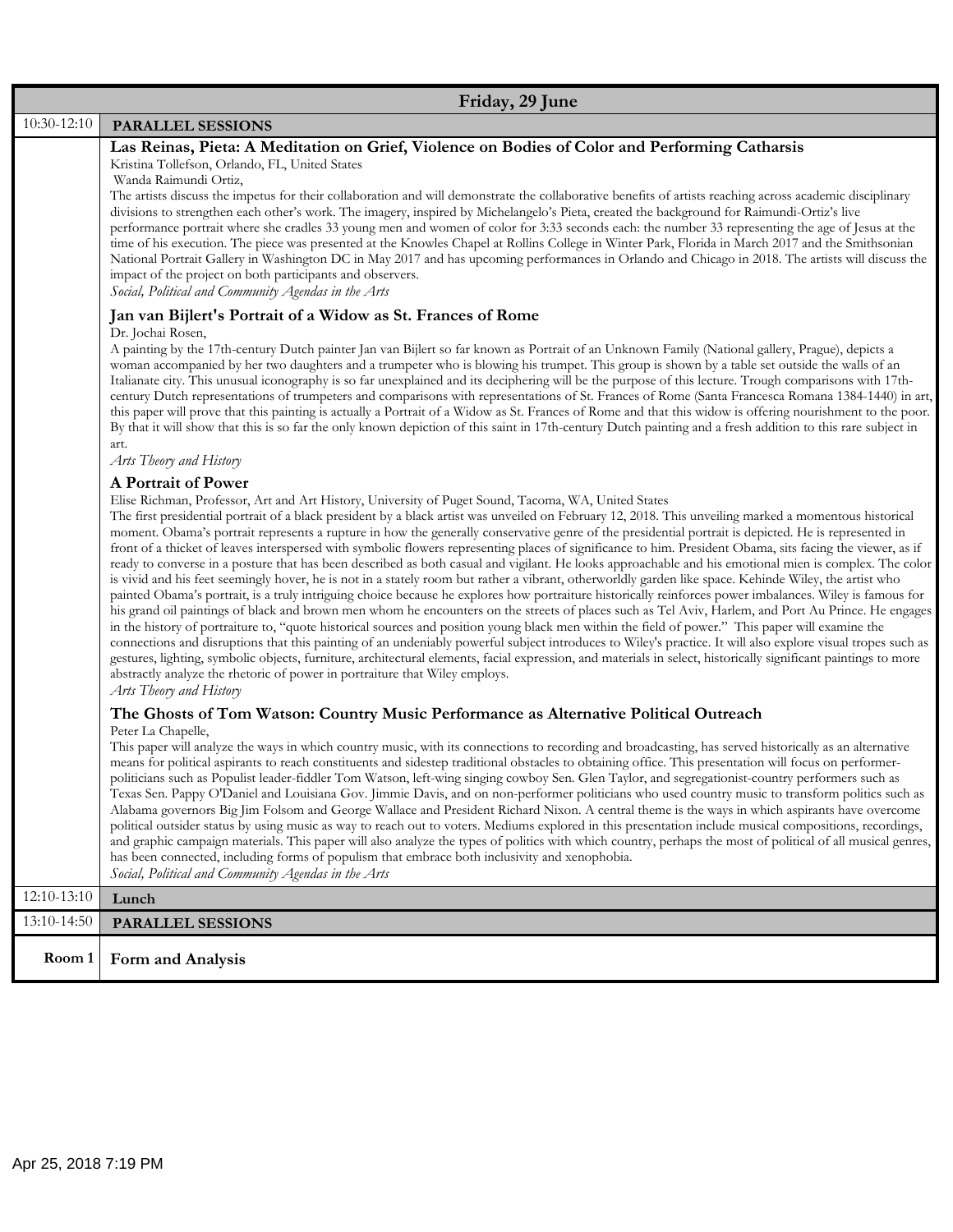| Friday, 29 June |                                                                                                                                                                                                                                                                                                                                                                                                                                                                                                                                                                                                                                                                                                                                                                                                                                                                                                                                                                                                                                                                                                                                                                                                                                                                                                                                                                                                                                                                                                                                                                                                                                                                                                                                                      |
|-----------------|------------------------------------------------------------------------------------------------------------------------------------------------------------------------------------------------------------------------------------------------------------------------------------------------------------------------------------------------------------------------------------------------------------------------------------------------------------------------------------------------------------------------------------------------------------------------------------------------------------------------------------------------------------------------------------------------------------------------------------------------------------------------------------------------------------------------------------------------------------------------------------------------------------------------------------------------------------------------------------------------------------------------------------------------------------------------------------------------------------------------------------------------------------------------------------------------------------------------------------------------------------------------------------------------------------------------------------------------------------------------------------------------------------------------------------------------------------------------------------------------------------------------------------------------------------------------------------------------------------------------------------------------------------------------------------------------------------------------------------------------------|
| 13:10-14:50     | PARALLEL SESSIONS                                                                                                                                                                                                                                                                                                                                                                                                                                                                                                                                                                                                                                                                                                                                                                                                                                                                                                                                                                                                                                                                                                                                                                                                                                                                                                                                                                                                                                                                                                                                                                                                                                                                                                                                    |
|                 | Shapes of Things: A Transdisciplinary Approach to Teaching Form and Analysis<br>Dr. Tom Baker,<br>The purpose of this paper is to recalibrate the topic of FORM, from its traditional role as an advanced music-theory class in a typical undergraduate<br>curriculum (most often called Form and Analysis) to a generative, unifying, and transdisciplinary concept. The central focus of this recalibration is a<br>class called The Shapes of Things, currently being offered in its second iteration at Cornish College of the Arts in Seattle Washington. While most<br>traditional "form" classes focus on a limited amount of classical repertoire from the common-practice period, and concentrate on an understanding of<br>classical forms, The Shapes of Things proposes a new approach to "Form and Analysis," tasking the students to synthesize their intuitive, critical<br>thinking with a paradigm of reverse-engineering that allows them to seek the "big idea" of a piece. The paper will outline the learning outcomes and<br>curriculum for this new class, show student work (including analysis of architecture, painting, cinema, and poetry), posit possible transdisciplinary<br>approaches to formal analysis, and bring forward one potential pathway out of the stagnant curricular roundabout in which music programs in colleges<br>and universities find themselves, and into the realm of creativity, integration, and diversity.<br>Arts Education                                                                                                                                                                                                                                                                |
|                 | Aviary: Knowing Birds through Scientific Drawing<br>Carolina Rojas, Assistant Professor, Design, Universidad de los Andes, Bogota, Bogota, Colombia<br>Using pedagogical approaches, this project explores scientific drawing and its relevance as a medium to communicate the variety of emblematic bird<br>species in some natural history museums in Colombia. By examining the realistic style and explicit communicative purpose of ornithological drawing, a<br>set of rules is established between ornithological information, scientific illustration, and creative and didactic elements that generate decisive research<br>and artistic material. Omithological illustration is particularly challenging because the representation of the subject must be accurate and the drawing<br>must also possess artistic integrity. The artist must observe, replicate, and create through a careful combination of specimens, prior knowledge, and<br>analog and digital tools, ultimately producing images that transfer critical scientific information. These practices deserve to be studied and disseminated<br>due to their scientific, historical, and aesthetic value. This project therefore aims to shed light on a previously understudied field and highlight the<br>importance of bird collections and their preservation through the eyes of illustration.<br>Arts Education                                                                                                                                                                                                                                                                                                                                                       |
|                 | Mirrored Realities: Reflections in the Art of Édouard Manet, Mary Cassatt, and Walter Sickert<br>Dr. Melanie Enderle,<br>The inclusion of decorative mirrors can enrich a painting's structure and meaning by reflecting what otherwise would not be seen. Mirrored images<br>enhance spatial complexity, magnify light, and conflate allusions with illusions. In Renaissance and Baroque paintings, mirrors variously symbolized<br>vanity, wealth, purity, and intellectual contemplation. More recently, artists have emphasized mirrors' ability to startle, surprise, inform, and even<br>confuse the viewer. This paper explores individual paintings by artists of the late-19th and early-20th centuries working in France and England who<br>were influenced by their predecessors and continued their interest in the optical qualities of the looking glass, but these early-modern painters expanded<br>the possibilities of the mirrored image by exaggerating alternate, sometimes illogical views and enhancing the introspective, psychological acuity of<br>figures caught in reflection. Édouard Manet, Mary Cassatt, and Walter Sickert each painted common scenes of leisure life in music halls, theaters, and<br>domestic interiors, enhanced by ornate gilt-framed mirrors that added complexity to these otherwise mundane spaces. For these artists, the illusionary<br>quality of mirrors and their reflections became devices to deepen meaning and heighten the conflict between reality and artifice, between outward<br>appearance and inner emotion, and to give insight into modernity, societal traditions, and psychological states of people captured in the mirrored<br>reflections.<br>Arts Theory and History |
|                 | <b>Science and Art Interactions</b><br>Jennifer Rock,<br>Science and art interactions are booming. They are diverse and enriching but also criticised for maintaining cultural silos. ArtScience has emerged as<br>authentic inter- or trans-disciplinary practice, but it remains rare and often harnessed to driving technological innovation. What can its other forms look<br>like? Examples include where arts practice done within science informs basic research in conceptual and methodological approaches. They include<br>where "democratisation of art" through social arts practice around issues of applied conservation management can transition us away from science vs.<br>society consultation-style interaction. Instead, through community art as practice, social object, and instrument for documentation and analysis, we can<br>construct a co-created understanding of place and environmental values, community-driven visual ethnography, and joint future planning.<br>2018 Special Focus - How Art Makes Things Happen: Situating Social Practice in Research, Practice, and Action                                                                                                                                                                                                                                                                                                                                                                                                                                                                                                                                                                                                                                    |
| Room 2          | <b>Inquiry and Movement</b>                                                                                                                                                                                                                                                                                                                                                                                                                                                                                                                                                                                                                                                                                                                                                                                                                                                                                                                                                                                                                                                                                                                                                                                                                                                                                                                                                                                                                                                                                                                                                                                                                                                                                                                          |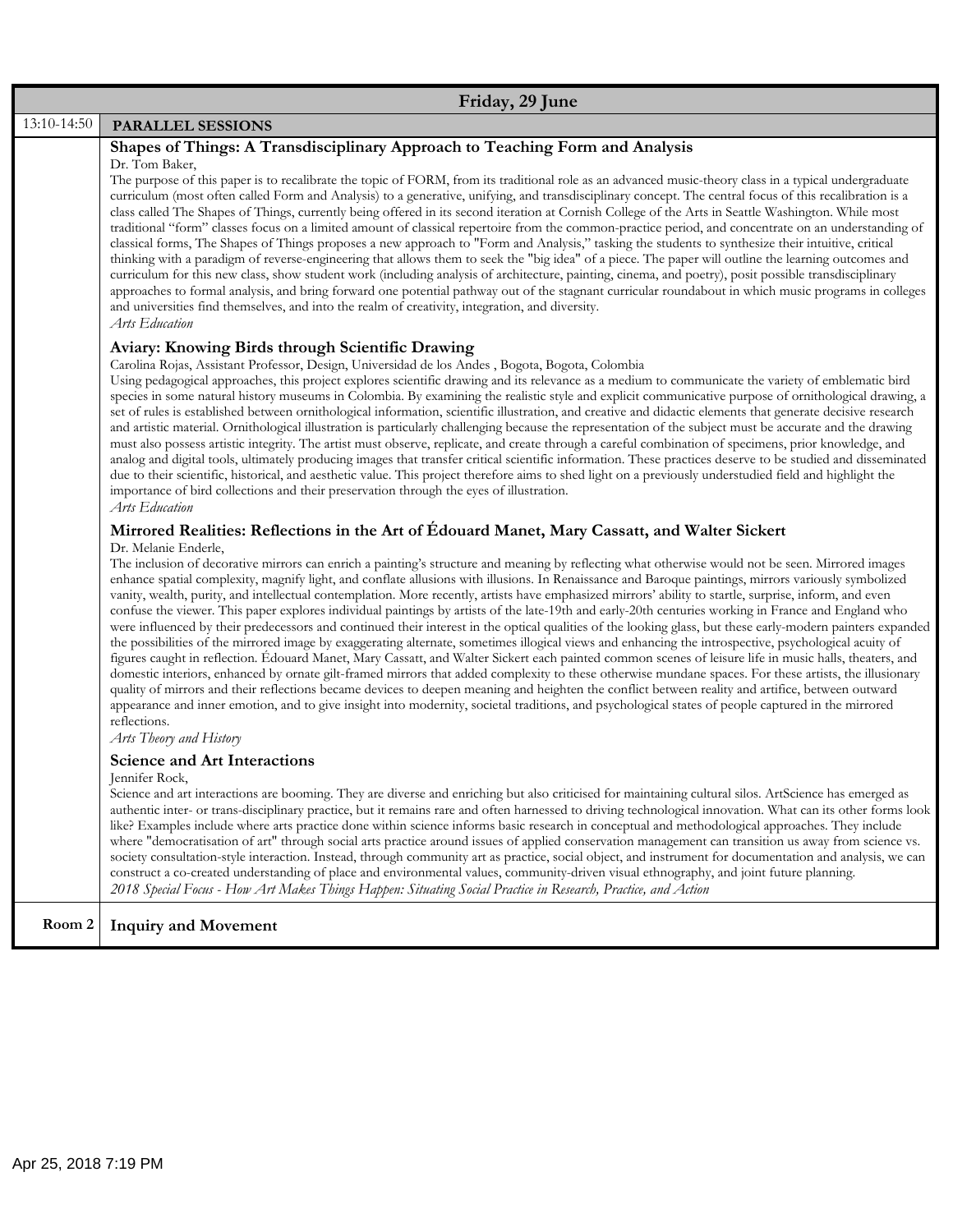| Friday, 29 June |                                                                                                                                                                                                                                                                                                                                                                                                                                                                                                                                                                                                                                                                                                                                                                                                                                                                                                                                                                                                                                                                                                                                                                                                                                                                                                                                                                                                                                                                                                                                                                                                                                                                                                                                                                                                                                                                                                                                                                                                                                                                                                                                                                                                                                                                                                                                                                                                                                                                                                           |
|-----------------|-----------------------------------------------------------------------------------------------------------------------------------------------------------------------------------------------------------------------------------------------------------------------------------------------------------------------------------------------------------------------------------------------------------------------------------------------------------------------------------------------------------------------------------------------------------------------------------------------------------------------------------------------------------------------------------------------------------------------------------------------------------------------------------------------------------------------------------------------------------------------------------------------------------------------------------------------------------------------------------------------------------------------------------------------------------------------------------------------------------------------------------------------------------------------------------------------------------------------------------------------------------------------------------------------------------------------------------------------------------------------------------------------------------------------------------------------------------------------------------------------------------------------------------------------------------------------------------------------------------------------------------------------------------------------------------------------------------------------------------------------------------------------------------------------------------------------------------------------------------------------------------------------------------------------------------------------------------------------------------------------------------------------------------------------------------------------------------------------------------------------------------------------------------------------------------------------------------------------------------------------------------------------------------------------------------------------------------------------------------------------------------------------------------------------------------------------------------------------------------------------------------|
| 13:10-14:50     | PARALLEL SESSIONS                                                                                                                                                                                                                                                                                                                                                                                                                                                                                                                                                                                                                                                                                                                                                                                                                                                                                                                                                                                                                                                                                                                                                                                                                                                                                                                                                                                                                                                                                                                                                                                                                                                                                                                                                                                                                                                                                                                                                                                                                                                                                                                                                                                                                                                                                                                                                                                                                                                                                         |
|                 | Rudolf Laban's Diagonal Scale as a Foundation for Creative Movement Practice<br>Whitney Moncrief,<br>While leading various movement classes in schools across the Midwest, I have found an overall consistency in a lack of spatial awareness as well as an<br>inability to explore creative ways to construct movement. I have recently been exploring a practical approach to create an accessible way for students to<br>incorporate and explore various developmental movement practices. The development of implementing Rudolf Laban's Diagonal Scale into the<br>teaching approach by two elementary school teachers over the last year has provided a foundation for building language, spatial awareness, effort<br>modulation, and space harmony for these students. Just as Anne Green Gilbert's Brain Dance is used for cognitive balance and allows students to be<br>more expressive and articulate in movement, Laban's Diagonal Scale can provide a blueprint for dance choreography, as well as a steppingstone in<br>finding personal movement preferences and vocabulary. This paper provides examples of creative ways to implement Laban's Diagonal Scale into<br>movement games in elementary school classrooms. By using the Diagonal Scale as a blueprint for creative movement games, will the students become<br>more spatially aware? Will students use the scale as a skeleton for creating movement sequences? Will Laban's Diagonal Scale provide a better sense of<br>self expression and confidence?<br>Arts Education                                                                                                                                                                                                                                                                                                                                                                                                                                                                                                                                                                                                                                                                                                                                                                                                                                                                                                                                                    |
|                 | Choreographer as Teacher, Teacher as Choreographer: Identity and Practice in the Postsecondary Setting<br>Professor Rebecca Gose,<br>College level dance students commonly participate in faculty (or guest-led) choreographic processes and their culminating performances. As an applied<br>and often required learning experience, it is thought to develop the essential skills needed as performers, choreographers and teachers. Pedagogically,<br>however, many gaps exist in understanding and defining what is being taught and learned in this unique setting. Recent relevant literature problematizes<br>the roles of and relationships between choreographer and student in this choreographic process (Butterworth, 2004), the effect of student perceptions<br>about learning and rehearsal (Haines & Torres, 2016), as well as the ethic of care between the teacher-as-choreographer and the student (Gose<br>& Siemietkowski, in press). Using these investigations as a starting point towards further understanding, this paper will overview a<br>phenomenological investigation into the perceptions, experiences, beliefs, and objectives of teachers-as-choreographers in a postsecondary setting.<br>Lines of inquiry include: What are the primary instructional practices used in this unique choreographic setting? What kinds of pedagogical thinking is a<br>choreographer employing? What are the teacher-as-choreographer's implicit perceptions or beliefs that help shape this process? How might<br>choreographic and pedagogical goals intersect, collide, or coincide?<br>Arts Education                                                                                                                                                                                                                                                                                                                                                                                                                                                                                                                                                                                                                                                                                                                                                                                                                                                                             |
| Room 3          | <b>Elevating Voices</b><br><b>Evaluating Multi-Content Learning through Art</b><br>Dr. Jan Hogan,<br>Gilbert Duenas, Associate Professor, Department of Curriculum Instruction and Technology, Auburn University Montgomery, Montgomery, -, United<br><b>States</b><br>Art speaks to the classroom teacher. Experienced educators can know a lot about their students through classroom art projects. Art skills such as<br>knowledge of color theory, understanding famous artists, and spatial awareness can be assessed, but evaluation shouldn't stop here. Student's listening<br>skills, social skills, certain math skills, social studies skills can also be assessed via the same piece of art. First, drawing exercises to make students<br>comfortable and move them beyond the "I can't draw syndrome" or fear of drawing that may be present. Second, an exercise in drawing familiar<br>objects by turning them upside down. This allows students to view their subject as a series of lines rather than an object they are familiar with. Third,<br>isolate colors in a photograph to train students' eyes to see shade, tint, and tone as indicators of depth or distance. This project can be incorporated in<br>any teacher preparation program as a hands-on learning experience that engages the participant's use of imagination to artistically portray in an abstract<br>manner what they see and feel. Whether a child in an early learning center, a youth in an elementary school or adult in a college setting, the use of<br>distinct art forms can be an empowering tool to elevate the voices and interpretations of children and adults' views of historical and present day events.<br>Application of this project can be utilized to promote academic skills such as critical thinking, conversations, and research in support of a relevant<br>learning outcome.<br>Arts Education<br>"Showing Our Knowing" in Post-Secondary Contexts<br>Sherry Martens,<br>Dr. Cassandra Dam, Calgary, Canada<br>Taking up two distinct but inter-related post-secondary institutions we uncover an origin story, made in Canada, whose legacy continues in elementary<br>and high schools across Canada, and has found new possibilities in pedagogical approaches in post-secondary. Using personal experiences, documented<br>outcomes, and interpretive qualitative research, this paper explores post-secondary opportunities to integrate learning through the arts and reveals |
|                 | hidden and taken-for-granted learning strategies for students in two distinct Bachelor programmes: Bachelor of Fine Art and Bachelor of Education<br>(After) Degree. Both authors integrate artistic opportunities into learning and evaluative moments in College and University degree courses. We share<br>longitudinal, qualitative research with exemplars for k-12 as well as explore experiences of undergraduate and graduate uses of the arts as vehicles for<br>advance learning.<br>Arts Education, 2018 Special Focus - How Art Makes Things Happen: Situating Social Practice in Research, Practice, and Action                                                                                                                                                                                                                                                                                                                                                                                                                                                                                                                                                                                                                                                                                                                                                                                                                                                                                                                                                                                                                                                                                                                                                                                                                                                                                                                                                                                                                                                                                                                                                                                                                                                                                                                                                                                                                                                                              |
|                 |                                                                                                                                                                                                                                                                                                                                                                                                                                                                                                                                                                                                                                                                                                                                                                                                                                                                                                                                                                                                                                                                                                                                                                                                                                                                                                                                                                                                                                                                                                                                                                                                                                                                                                                                                                                                                                                                                                                                                                                                                                                                                                                                                                                                                                                                                                                                                                                                                                                                                                           |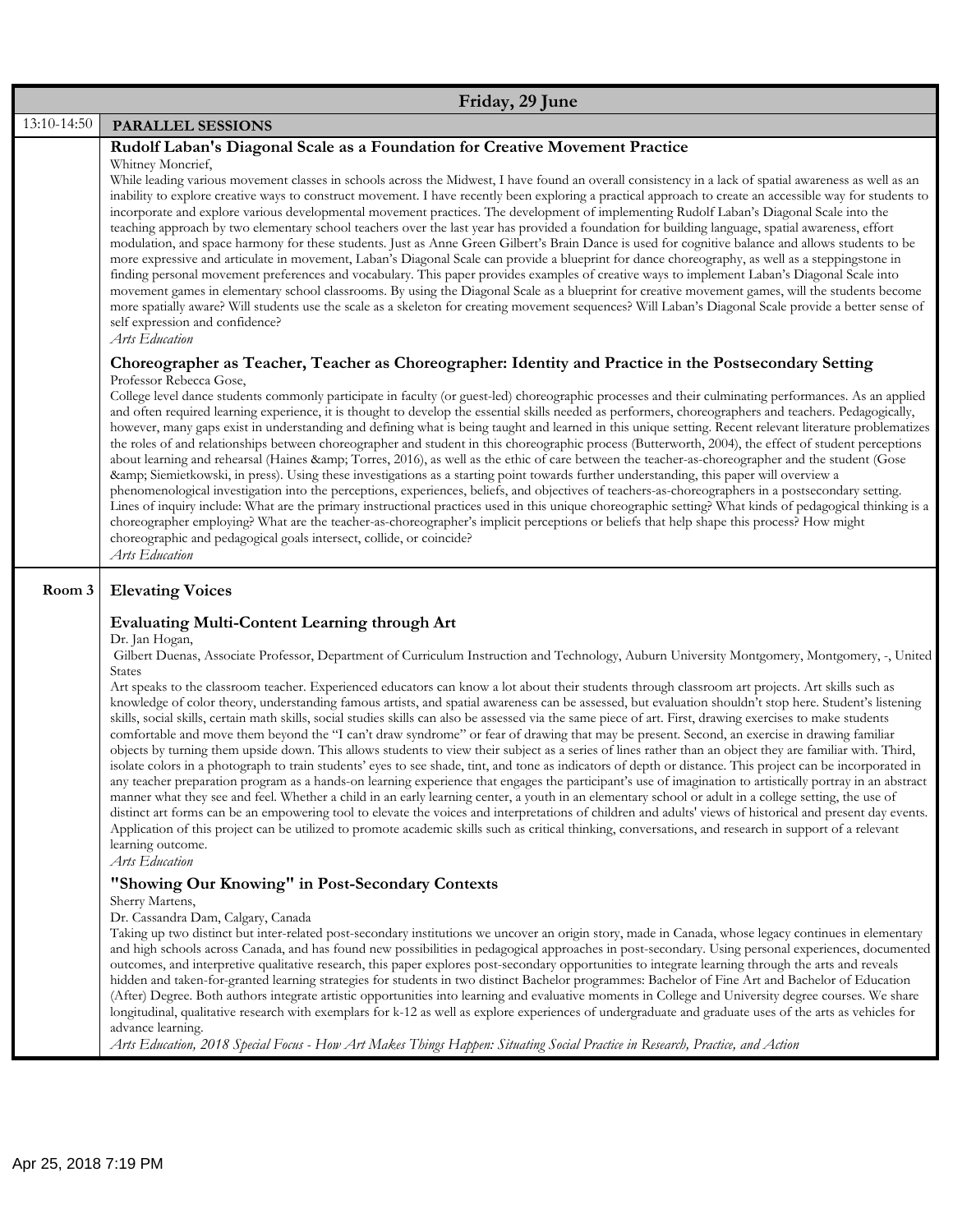| 13:10-14:50<br>Julie Myers,<br>Room 4<br>Workshops                                                                         | <b>PARALLEL SESSIONS</b><br>Creating Citizen-Artist Innovators at Cornish College of the Arts: How Students Are Getting out of the Classroom<br>and into the Community<br>Katherine Greenland Trelstad, Seattle, WA, United States<br>The purpose of this project was to design, develop and facilitate a community engagement effort between three entities: Cornish College of the Arts<br>students majoring in Interior Architecture, a nonprofit organization called The Eureka Institute, and the City of Sandpoint in Idaho. Methods were<br>quantitative and qualitative, all centering around the theme of affordable housing. The Eureka Institute hosted 20 Cornish students at their retreat<br>center in Idaho to design several Tiny Home models which were then given to Eureka's Construction Basics Initiative (CBI). Eureka Institute's CBI<br>program works with under served and at risk youth to provide job training and employment opportunities in construction. Cornish students designed                                                                                                                                                                                                                                                                                                                                                                                                                                                                                                                                                                                                                                                                                                                                                                                                                                           |
|----------------------------------------------------------------------------------------------------------------------------|-------------------------------------------------------------------------------------------------------------------------------------------------------------------------------------------------------------------------------------------------------------------------------------------------------------------------------------------------------------------------------------------------------------------------------------------------------------------------------------------------------------------------------------------------------------------------------------------------------------------------------------------------------------------------------------------------------------------------------------------------------------------------------------------------------------------------------------------------------------------------------------------------------------------------------------------------------------------------------------------------------------------------------------------------------------------------------------------------------------------------------------------------------------------------------------------------------------------------------------------------------------------------------------------------------------------------------------------------------------------------------------------------------------------------------------------------------------------------------------------------------------------------------------------------------------------------------------------------------------------------------------------------------------------------------------------------------------------------------------------------------------------------------------------------------------------------------------------------------------|
|                                                                                                                            |                                                                                                                                                                                                                                                                                                                                                                                                                                                                                                                                                                                                                                                                                                                                                                                                                                                                                                                                                                                                                                                                                                                                                                                                                                                                                                                                                                                                                                                                                                                                                                                                                                                                                                                                                                                                                                                             |
|                                                                                                                            |                                                                                                                                                                                                                                                                                                                                                                                                                                                                                                                                                                                                                                                                                                                                                                                                                                                                                                                                                                                                                                                                                                                                                                                                                                                                                                                                                                                                                                                                                                                                                                                                                                                                                                                                                                                                                                                             |
|                                                                                                                            | the Tiny Homes, CBI students are building them, and the City of Sandpoint is collaborating as a case study for site planning, zoning and creative urban<br>design. Cornish students interviewed the Mayor of Sandpoint and city staff to learn about critical housing issues that the city faces. Interview research<br>was combined with classroom theory toward an integrated practice of Tiny Home design and site planning for a sustainable and affordable future.<br>2018 Special Focus - How Art Makes Things Happen: Situating Social Practice in Research, Practice, and Action                                                                                                                                                                                                                                                                                                                                                                                                                                                                                                                                                                                                                                                                                                                                                                                                                                                                                                                                                                                                                                                                                                                                                                                                                                                                    |
|                                                                                                                            |                                                                                                                                                                                                                                                                                                                                                                                                                                                                                                                                                                                                                                                                                                                                                                                                                                                                                                                                                                                                                                                                                                                                                                                                                                                                                                                                                                                                                                                                                                                                                                                                                                                                                                                                                                                                                                                             |
|                                                                                                                            | Make Your Research Paper into a Graphic Novel: Present Your Research in a Different Way<br>Ana Aguila, Chula Vista, CA, United States                                                                                                                                                                                                                                                                                                                                                                                                                                                                                                                                                                                                                                                                                                                                                                                                                                                                                                                                                                                                                                                                                                                                                                                                                                                                                                                                                                                                                                                                                                                                                                                                                                                                                                                       |
| Arts Education                                                                                                             | This workshop session is intended for all creative minds that want to explore the multimedia platforms and adapt their academic research into a graphic<br>novel for educational purposes. Without drawing experience, or sophisticated software knowledge, the participants will learn new strategies to present<br>their work in a digital format as opposed to the traditional textbook.Such strategies include:using creative writing, doing storyboards,looking for<br>copyrighted-free images on the Web, and working with free photograph and graphic novel applications. The participants will help create a graphic novel<br>page by following a step-by-step guide, which through discussions, the presenter will modify with participants' suggestions. The session consists of three<br>sections: Adapting Academic Research into a Graphic Novel.In this section, the participants will learn how a fictional character can be used to tell the<br>reader their academic findings. Examples from the graphic novel "The Museum of American Cancelled Television Shows: Manhattan and Public<br>Memory" will be used to show the utilization of characters, creative writing, and content. Storyboards and Halftone2 Application. In this section, the<br>participants will learn how to place their text and visual content in storyboards with the use of a graphic novel application. During this section,<br>participants can discuss their own ideas to fill-in the storyboards. Images and Photoshop Mix.In this section, the participants will learn how to find<br>copyrighted-free images on websites and edited them on Photoshop Mix.During this section,participants can discuss their choices of images and effects<br>they would like to see on their projects. The workshop session will end with a finished graphic novel page. |
|                                                                                                                            | Find Your Voice : Choral Singing with Community Groups<br>Jacqui Mc Koy Lewens, Art Psychotherapist - Associate Lecturer, MA Psychotherapy Course, Northern Training Programme, Sheffield Care Trust<br>This practice workshop turns a group of strangers into an instant choir, by facilitating the discovery of their unique 'collective voice', drawing on the<br>basic concepts of additive harmony and the historical vocal layering of spirituals and African-American folk song. This workshop also then goes on to<br>explore the resultant psychological, physiological and social benefits that are expressed by community members once a choir has been formed and as<br>they continue to sing/perform in the public realm. After over 20 years of creatively working with children and adults in the UK, psychological work<br>with patients in forensic settings from deprived rural and inner-city communities, engaging these individuals and families in the aural tradition of<br>vocalizing and singing, this work has developed into more formalized choral structures and compositions. Presently the work remains focused around<br>enabling individuals and communities to "find their voice" - and especially exploring the initial psychological barriers to choral engagement such as for<br>those who maintain that they "cannot sing," "have no sense of rhythm" of "cannot read music!" In essence, this is singing to facilitate community<br>empowerment and requires no prior musical knowledge or vocal experience for engagement - thus building the group dynamic from the ground up,<br>using basic, shared building blocks of vocal sound and movement to encourage lasting group cohesion.<br>2018 Special Focus - How Art Makes Things Happen: Situating Social Practice in Research, Practice, and Action            |
| 14:50-15:05<br><b>Coffee Break</b>                                                                                         |                                                                                                                                                                                                                                                                                                                                                                                                                                                                                                                                                                                                                                                                                                                                                                                                                                                                                                                                                                                                                                                                                                                                                                                                                                                                                                                                                                                                                                                                                                                                                                                                                                                                                                                                                                                                                                                             |
| 15:05-16:45                                                                                                                | <b>PARALLEL SESSIONS</b>                                                                                                                                                                                                                                                                                                                                                                                                                                                                                                                                                                                                                                                                                                                                                                                                                                                                                                                                                                                                                                                                                                                                                                                                                                                                                                                                                                                                                                                                                                                                                                                                                                                                                                                                                                                                                                    |
| Room 1                                                                                                                     | <b>Production Challenges</b>                                                                                                                                                                                                                                                                                                                                                                                                                                                                                                                                                                                                                                                                                                                                                                                                                                                                                                                                                                                                                                                                                                                                                                                                                                                                                                                                                                                                                                                                                                                                                                                                                                                                                                                                                                                                                                |
| collaborators led to a loss of artistic voice and personal desperation.<br>Arts Theory and History<br>Apr 25, 2018 7:19 PM | At the Heart of Creativity: John Cranko and His Genius in Two Cities<br>Prof. Bruce McCormick, Assistant Professor, Department of Dance, University of Washington, Seattle, WA, United States<br>What circumstances are necessary for the optimal transmission of an artist's ideas? Creative genius is often associated with a singular individual, but<br>what surrounds and supports an artist can be just as vital to the successful production of work. South African choreographer John Cranko is known for<br>transforming Stuttgart, Germany from being the home of a respectable, regional ballet company into a ballet capital of international standards. He did<br>this while leading the company from 1961 until his untimely death in 1973. Between 1968 and 1972 however, he was also the chief choreographer of<br>the Ballet of the Bavarian State Opera in Munich, and his time there was devastating. This paper will examine the relationship between Cranko and the<br>management, collaborators and dancers in each theater in search of reasons why the transmission of his creativity was disastrous in Munich while it<br>flourished in Stuttgart. Drawing from my interviews with Cranko's dancers, friends and colleagues, I aim to shed light on this clear rift. I argue that<br>although Cranko's creative genius was present in both cities, a lack of managerial trust, a politicized working environment and an absence of willing                                                                                                                                                                                                                                                                                                                                                                                         |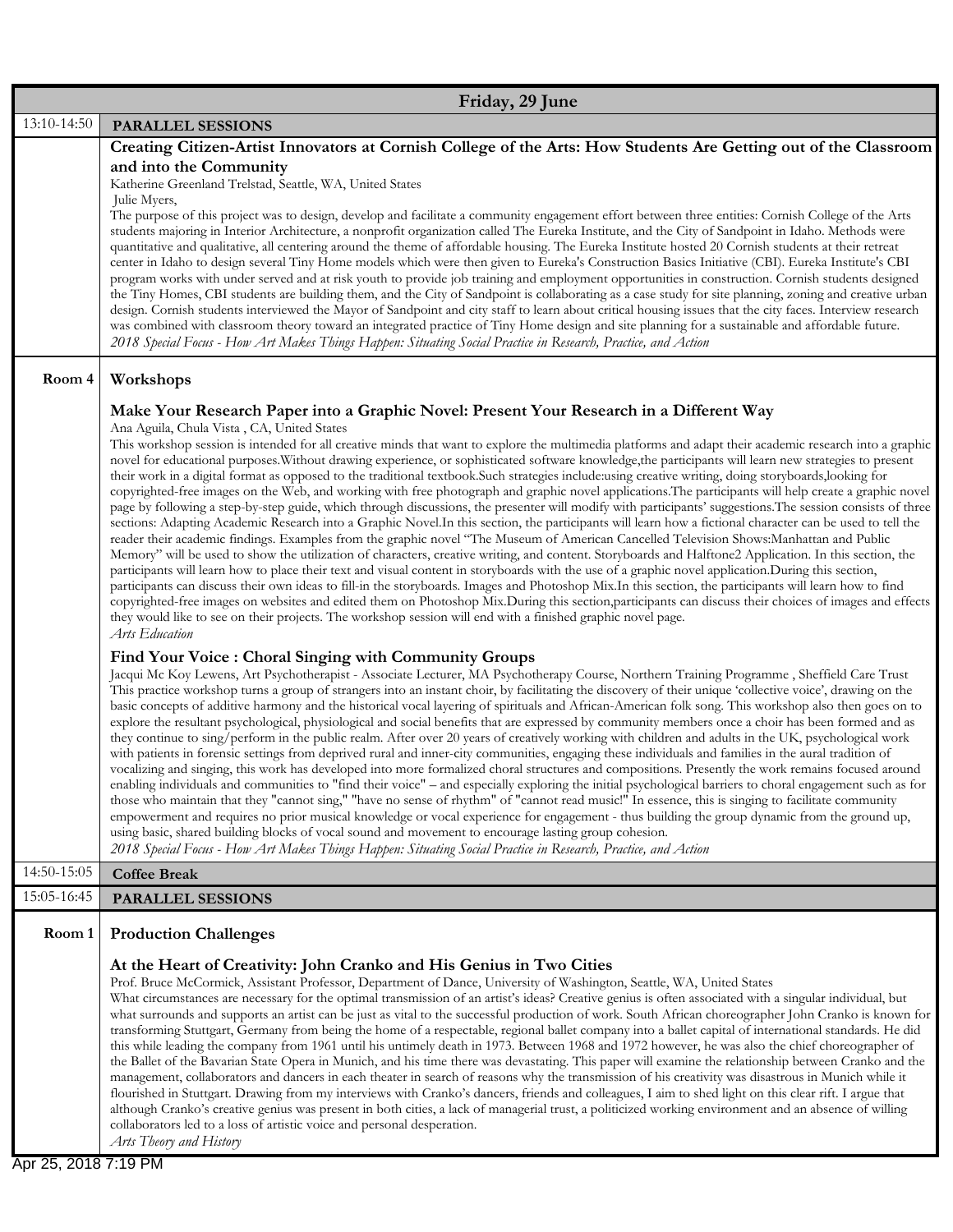| Friday, 29 June |                                                                                                                                                                                                                                                                                                                                                                                                                                                                                                                                                                                                                                                                                                                                                                                                                                                                                                                                                                                                                                                                                                                                                                                                                                                                                                                                                                                                                                                                                                                                                                                                                                                                                                       |
|-----------------|-------------------------------------------------------------------------------------------------------------------------------------------------------------------------------------------------------------------------------------------------------------------------------------------------------------------------------------------------------------------------------------------------------------------------------------------------------------------------------------------------------------------------------------------------------------------------------------------------------------------------------------------------------------------------------------------------------------------------------------------------------------------------------------------------------------------------------------------------------------------------------------------------------------------------------------------------------------------------------------------------------------------------------------------------------------------------------------------------------------------------------------------------------------------------------------------------------------------------------------------------------------------------------------------------------------------------------------------------------------------------------------------------------------------------------------------------------------------------------------------------------------------------------------------------------------------------------------------------------------------------------------------------------------------------------------------------------|
| 15:05-16:45     | PARALLEL SESSIONS                                                                                                                                                                                                                                                                                                                                                                                                                                                                                                                                                                                                                                                                                                                                                                                                                                                                                                                                                                                                                                                                                                                                                                                                                                                                                                                                                                                                                                                                                                                                                                                                                                                                                     |
|                 | Kabuki Evolves by Undergoing Translation and Re-contextualization<br>Dr. Yukihide Endo,<br>Having long been tradition-bound, modern Kabuki's young actors recently began reshaping the tradition of kabuki. It was stage directors from outside<br>of kabuki that encouraged them to refresh and invigorate the stiffly formalized and patterned kabuki today. Kushida Kazuyoshi and Noda Hideki have<br>sought to challenge and innovate kabuki in collaboration with these emerging star actors. Their collaboration began to provide inspiration and give<br>impetus to reaffirming the 17th-and-19th century kabuki's outstanding appeal that used to enwrap audiences in a carnival atmosphere beyond the<br>confines of everyday reality. These innately creative directors adventurously strive to recapture the spirit of premodern kabuki, of which its modern<br>counterpart is insufficiently aware. More importantly, it is not their intent to imitate the old tradition but rather, to constructively create a new form of<br>tradition that inspires the contemporary audience today. Each director is provocatively inventive. They, as it were, translate the tradition into a new one<br>that can reach an unprecedented wider audience. Unlike the conventional definition of "translation," their style of translation can be characterized as<br>being "born translated" as delineated by Rebecca L. Walkowitz. Kabuki's tradition inherently necessitates "translation" and re-contextualization in each<br>age, even in each production.<br>Arts Theory and History                                                                                                            |
|                 | <b>Oregon's Sanctuary Stage : Giving Voice to the Voiceless</b>                                                                                                                                                                                                                                                                                                                                                                                                                                                                                                                                                                                                                                                                                                                                                                                                                                                                                                                                                                                                                                                                                                                                                                                                                                                                                                                                                                                                                                                                                                                                                                                                                                       |
|                 | Barbara Sellers Young,<br>Artists often talk of a sense of community, a place that creatively engages a sense of social cultural history that is deeply tied and inseparable from their<br>local environment. The phrase community art is a practice at the intersection of the artist and the neighborhood that emphasizes a collaboration<br>between the artist and community. Projects most often take place as a means of revitalizing a community or providing an opportunity for community<br>members to engage in a creative process. Increasingly this has become a national and international movement in which sustainability of the identity of<br>the community, the individuals within it and the environment are at the core of the project. In terms of theatre, the activist performance form is an<br>extension of the engaged theatre of German director and playwright Bertolt Brecht (1893-1956) and the performance methods of Brazilian Augusto<br>Boal (1931-2009). Award winning artists Dan Stone and Tinamarie Ivey have brought their version of this activist theatre form to Oregon through their<br>company Sanctuary Stage. This paper considers their process of community engagement in the diverse communities of Oregon from war veterans to<br>those with ties to the Latin American and Islamic communities.<br>2018 Special Focus - How Art Makes Things Happen: Situating Social Practice in Research, Practice, and Action                                                                                                                                                                                                                                    |
|                 | Speculative Reduction: The Danger(s) of Not Considering Context<br>Christine Evans-Millar, PhD Candidate, Music, Theatre and Performing Arts, University of Otago, Dunedin, Otago, New Zealand<br>Compiled soundtracks – those containing both pre-existing and original score music — are ubiquitous in contemporary cinema. Directors are often<br>celebrated (and occasionally berated) for constructing hybrid soundtracks that transcend genre and stylistic boundaries. However, although compiled<br>soundtracks are comprised of disparate musical works, each instance of music is not heard in isolation but rather is part of an integrated whole.<br>Therefore, to provide meaningful analysis and critique of compiled soundtracks, it is absolutely vital to consider the soundtrack in entirety. While this<br>line of reasoning seems relatively straightforward, the challenge for students and researchers is that no standard or recognised frameworks for compiled<br>soundtrack analysis exist. What prevails is the practice of Speculative Reduction — isolating specific musical moments without placing music in the<br>context of the aggregated soundtrack. This paper will demonstrate the inherent limitations of non-contextual soundtrack analysis by offering examples<br>of Speculative Reduction relating to the films of Wes Anderson. In addition, it will offer a new, more holistic and empirically evidenced framework for<br>the investigation of compiled soundtracks suitable for interdisciplinary researchers (with limited musical backgrounds) for the examination and critique<br>of film music.<br>Arts Education, New Media, Technology and the Arts |
| Room 3          | <b>Digital Dynamics</b><br>Augmented Art, Virtual Vandalism : Geotagging Jeff Koons's Balloon Dog<br>Kaia Magnusen, Assistant Professor of Art History, Art and Art History, University of Texas at Tyler, Tyler, Texas, United States<br>Artist Jeff Koons partnered with Snapchat to release an augmented reality platform that allows users to virtually see Koons's sculptures in locations                                                                                                                                                                                                                                                                                                                                                                                                                                                                                                                                                                                                                                                                                                                                                                                                                                                                                                                                                                                                                                                                                                                                                                                                                                                                                                       |

such as Central Park by using their smartphones. These augmented reality sculptures function as signifiers for works of art that exist in different locations in the real, as opposed to the virtual, world. One day after the project was launched, artist, Sebastian Errazuriz, virtually "vandalized" Balloon Dog by creating an augmented reality "sculpture" that was identical to Koons's virtual sculpture but covered with graffiti. This virtual intervention disrupted Koons's visual signifying system as Errazuriz inserted a new signifier in place of the virtual original. The vandalized Balloon Dog does not exist in actual reality, so its semiotic system of visual signification is closed as the augmented artwork (sign) functions both as signifier and signified. Errazuriz's virtual interference demonstrates the arbitrary nature of the sign and problematizes claims regarding the "original" virtual work of art much as Koons's own sculptures, which are often closely derived from extant images and are usually not made by Koons himself, complicate questions of originality. Consequently, the lines between binaries such as original—copy and virtual—actual meaning are blurred and destabilized. *New Media, Technology and the Arts*

## **MTV Meets Schubert**

Bill J. Adams,

In the traditional song recital format, songs from the Art Song repertoire are performed by a singer standing near a piano – no costumes, no special lighting, and with little more than generalized movement and facial expressions to convey the story. If one does not understand the German text (Schubert wrote over 500 art songs) or if part of the performance is recorded, how does this affect the equation? What if visual images are added (a music video) which may complement or contradict the poetic story? This study will explore performance by creating, blurring, and/or destroying relationships within song/s and throughout the audience by manipulating visual image, text, and live performance. *New Media, Technology and the Arts*